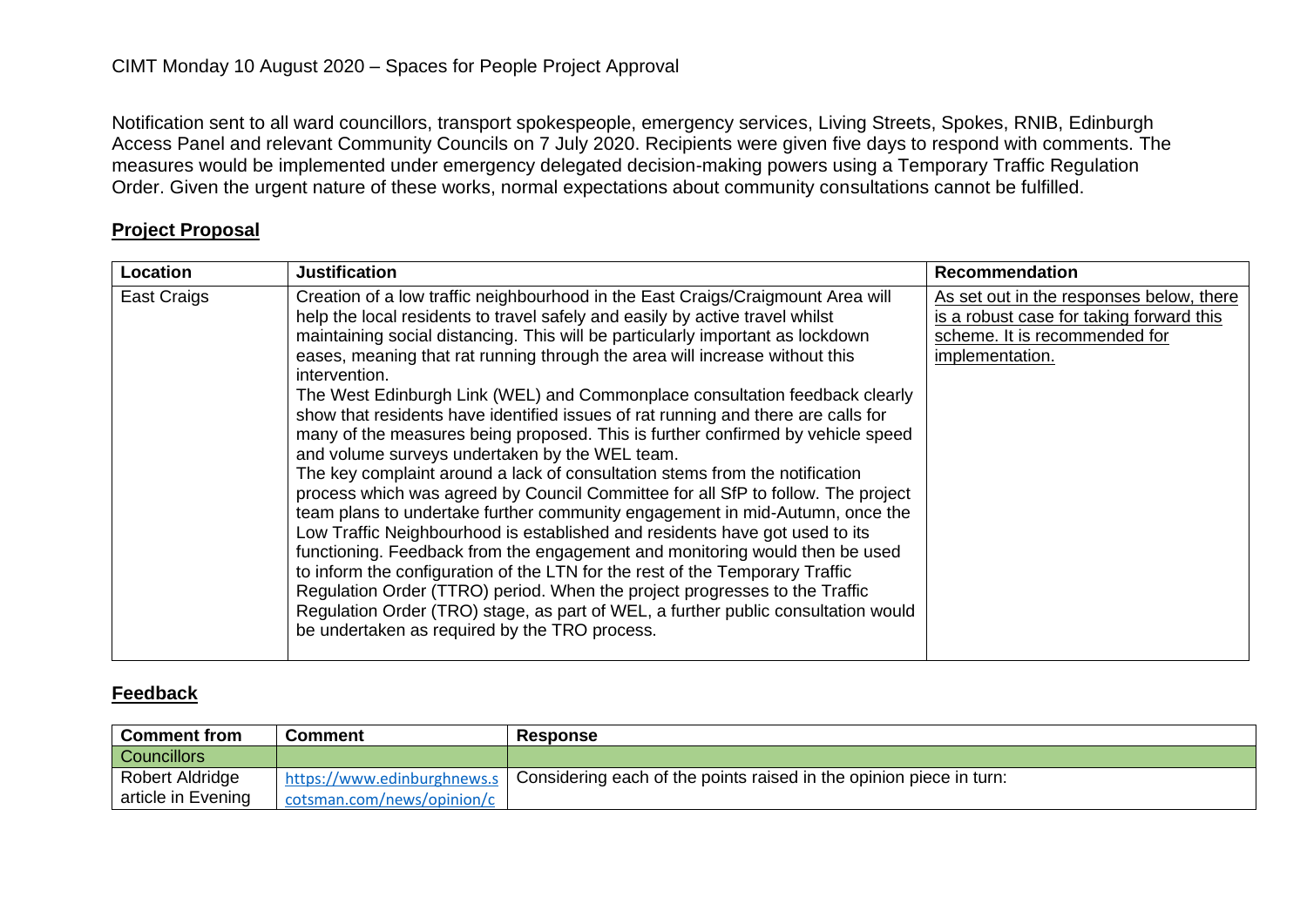| News Monday | olumnists/part-edinburgh-be- | The proposal is 'out of the blue'.<br>$\bullet$                                                        |
|-------------|------------------------------|--------------------------------------------------------------------------------------------------------|
| 13/7/20     | virtually-sealed-robert-     | The proposal is informed by:                                                                           |
|             | aldridge-2910656             | 1. Detailed public consultation that was carried out as part of the West Edinburgh Link                |
|             |                              | project (WEL). Feedback from the consultation highlighted that many residents felt that                |
|             |                              | certain streets in this area did not feel safe enough to cycle on due to rat running and               |
|             |                              | vehicle speeds.                                                                                        |
|             |                              | 2. Vehicle volume and speeds surveys carried out by the WEL team which confirmed the                   |
|             |                              | issues highlighted by the consultation.                                                                |
|             |                              | 3. The SfP commonplace website, where the public left comments also highlighting rat                   |
|             |                              | running, vehicle speeds, unsafe conditions for cycling and walking, and requests for                   |
|             |                              | certain roads to be closed.                                                                            |
|             |                              | 4. Detailed feedback from an advisory group of local residents about where the modal                   |
|             |                              | filters should be located to best address the rat running and vehicle speed issues.                    |
|             |                              | 5. Recognition, backed up by modelling data, that once the new developments in West                    |
|             |                              | Craigs and Cammo are completed the volumes of traffic moving through East Craigs,                      |
|             |                              | particularly Craigs Road and Craigmount, greatly increase making the area feel more                    |
|             |                              | unsafe and unattractive for walking and cycling.                                                       |
|             |                              | 6. Analysis of census data showing that, compared to the rest of Edinburgh, a higher                   |
|             |                              | proportion of people in this area travel by car to work and that these journeys are                    |
|             |                              | typically between 1 and 3km, which is a fairly walkable and very cyclable distance for                 |
|             |                              | most people. Tallied with this is the BikeLIfe Edinburgh research which clearly indicates              |
|             |                              | that more people would like to cycle and that the biggest barrier to this feeling unsafe on            |
|             |                              | the roads because of traffic speeds and volumes. This scheme would help address this                   |
|             |                              | barrier and thereby unlock a potential latent demand for cycling.                                      |
|             |                              | 7. The East Craigs Primary School Travel Plan indicates that there are a number of                     |
|             |                              | existing issues in the area with rat running and high vehicle speeds which make parents                |
|             |                              | and pupils feel less safe to travel to school either walking, cycling or wheeling. Our                 |
|             |                              | proposals address these issues and will encourage more people to walk, cycle and                       |
|             |                              | wheel to school safely.                                                                                |
|             |                              | The Council has always intended to, and still will, inform the local residents directly, via a letter, |
|             |                              | map, leaflet, website and social media about the scheme, and its rationale, prior to it being          |
|             |                              | launched. These materials will clearly explain:                                                        |
|             |                              | 1. why the project has been brought forward, based around the above feedback and data,                 |
|             |                              | as well as the response to Covid-19                                                                    |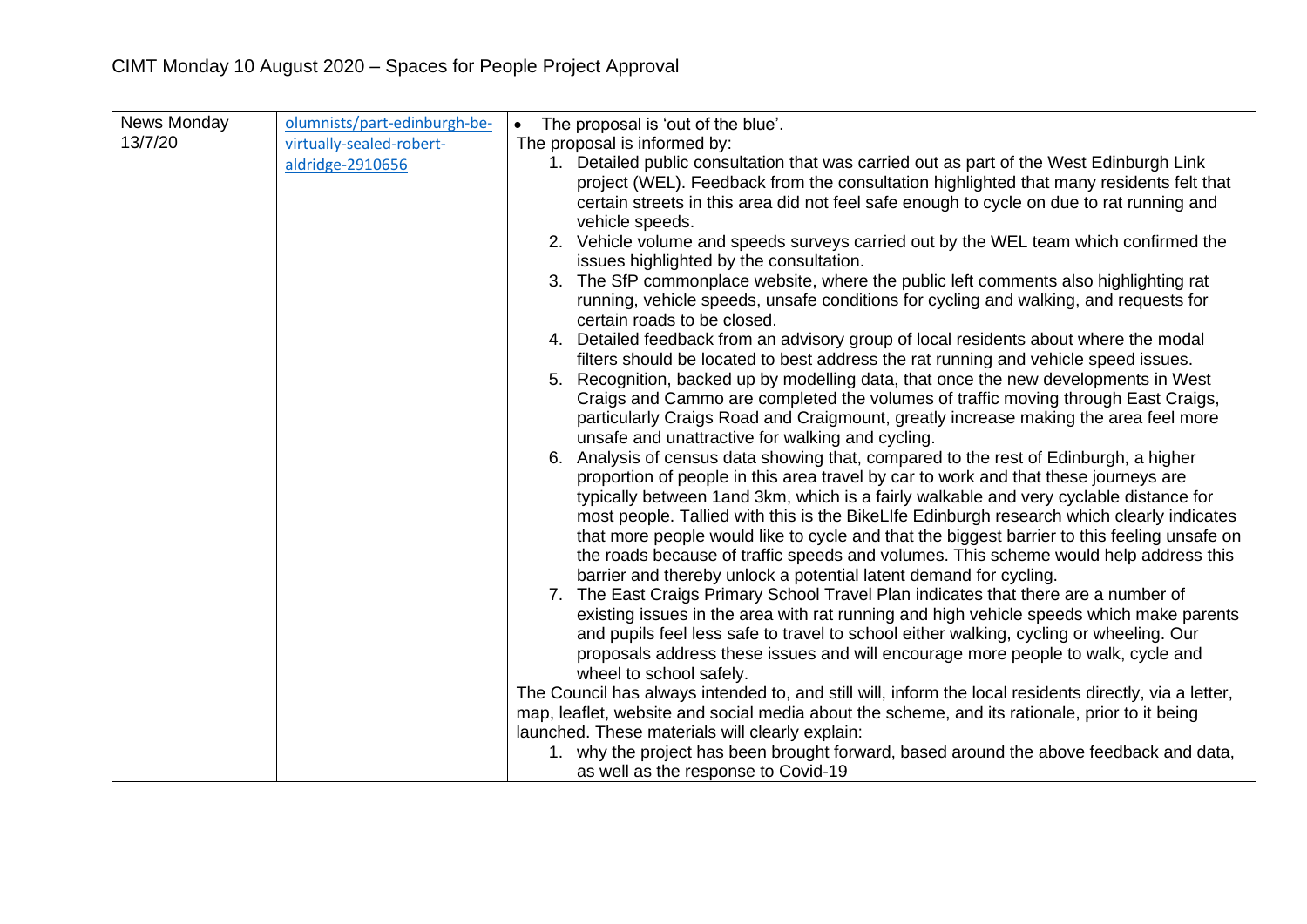| 2. that it is a temporary configuration. As part of this, the project team plans to undertake<br>further community engagement in mid-Autumn, once the LTN is established and<br>residents have got used to its functioning. Feedback from the engagement and<br>monitoring would then be used to inform the configuration of the LTN for the rest of the<br>Temporary Traffic Regulation Order (TTRO) period. When the project progresses to the<br>Traffic Regulation Order (TRO) stage, as part of WEL, a further public consultation<br>would be undertaken as required by the TRO process.<br>3. that the council will monitor and review the scheme<br>4. when and what will be happening<br>We do however acknowledge that by certain Councillors going public with the proposal alone<br>and none of this background rationale and context, it does now seem out of the blue to the<br>residents.                                                                                                                                                                                                                                                   |
|------------------------------------------------------------------------------------------------------------------------------------------------------------------------------------------------------------------------------------------------------------------------------------------------------------------------------------------------------------------------------------------------------------------------------------------------------------------------------------------------------------------------------------------------------------------------------------------------------------------------------------------------------------------------------------------------------------------------------------------------------------------------------------------------------------------------------------------------------------------------------------------------------------------------------------------------------------------------------------------------------------------------------------------------------------------------------------------------------------------------------------------------------------|
| The proposal will virtually seal off the communities.                                                                                                                                                                                                                                                                                                                                                                                                                                                                                                                                                                                                                                                                                                                                                                                                                                                                                                                                                                                                                                                                                                      |
| $\bullet$                                                                                                                                                                                                                                                                                                                                                                                                                                                                                                                                                                                                                                                                                                                                                                                                                                                                                                                                                                                                                                                                                                                                                  |
| All residents in the area can still access all the same facilities that they could previously. Indeed,<br>since rat running will be removed and vehicle speeds and volumes greatly reduced, all the roads<br>in the local area feel safer and more pleasant for walking and cycling. This will then open up<br>accessibility for local people to move around and make trips to local destinations without feeling<br>that the only option they have is to use a car.<br>It should also be noted that local trips by walking and cycling will become even more convenient<br>during later stages of the temporary TTRO configuration when new pedestrian and cycle priority<br>junctions and active travel routes are delivered by local developments along Maybury Road, and<br>the WEL project (due to start construction in 2021).<br>The feedback from where such Low Traffic Neighbourhoods (LTNs) have been implemented<br>elsewhere in UK, such as London, is that, overall, once in place residents tend to prefer having<br>safer, quieter streets which allow them to walk and cycle at ease even when it means some trips<br>by car take longer. |
|                                                                                                                                                                                                                                                                                                                                                                                                                                                                                                                                                                                                                                                                                                                                                                                                                                                                                                                                                                                                                                                                                                                                                            |
| Proposals force all car traffic from the area to use one single dangerous junction (which they<br>$\bullet$<br>are intending to reduce from two lanes to one lane).                                                                                                                                                                                                                                                                                                                                                                                                                                                                                                                                                                                                                                                                                                                                                                                                                                                                                                                                                                                        |
| The proposals will ensure the vast majority of non-resident car traffic does not enter the area.                                                                                                                                                                                                                                                                                                                                                                                                                                                                                                                                                                                                                                                                                                                                                                                                                                                                                                                                                                                                                                                           |
| Residents making a car trip out of the area will have the option of two junctions, the one with the                                                                                                                                                                                                                                                                                                                                                                                                                                                                                                                                                                                                                                                                                                                                                                                                                                                                                                                                                                                                                                                        |
| A8 and the other with the A90. We are not proposing to reduce the approach lanes at the A90                                                                                                                                                                                                                                                                                                                                                                                                                                                                                                                                                                                                                                                                                                                                                                                                                                                                                                                                                                                                                                                                |
| junction to one. Instead we will retain two lanes from the pedestrian crossing near Parkgrove                                                                                                                                                                                                                                                                                                                                                                                                                                                                                                                                                                                                                                                                                                                                                                                                                                                                                                                                                                                                                                                              |
| Drive. This should ensure the junction operates as currently.                                                                                                                                                                                                                                                                                                                                                                                                                                                                                                                                                                                                                                                                                                                                                                                                                                                                                                                                                                                                                                                                                              |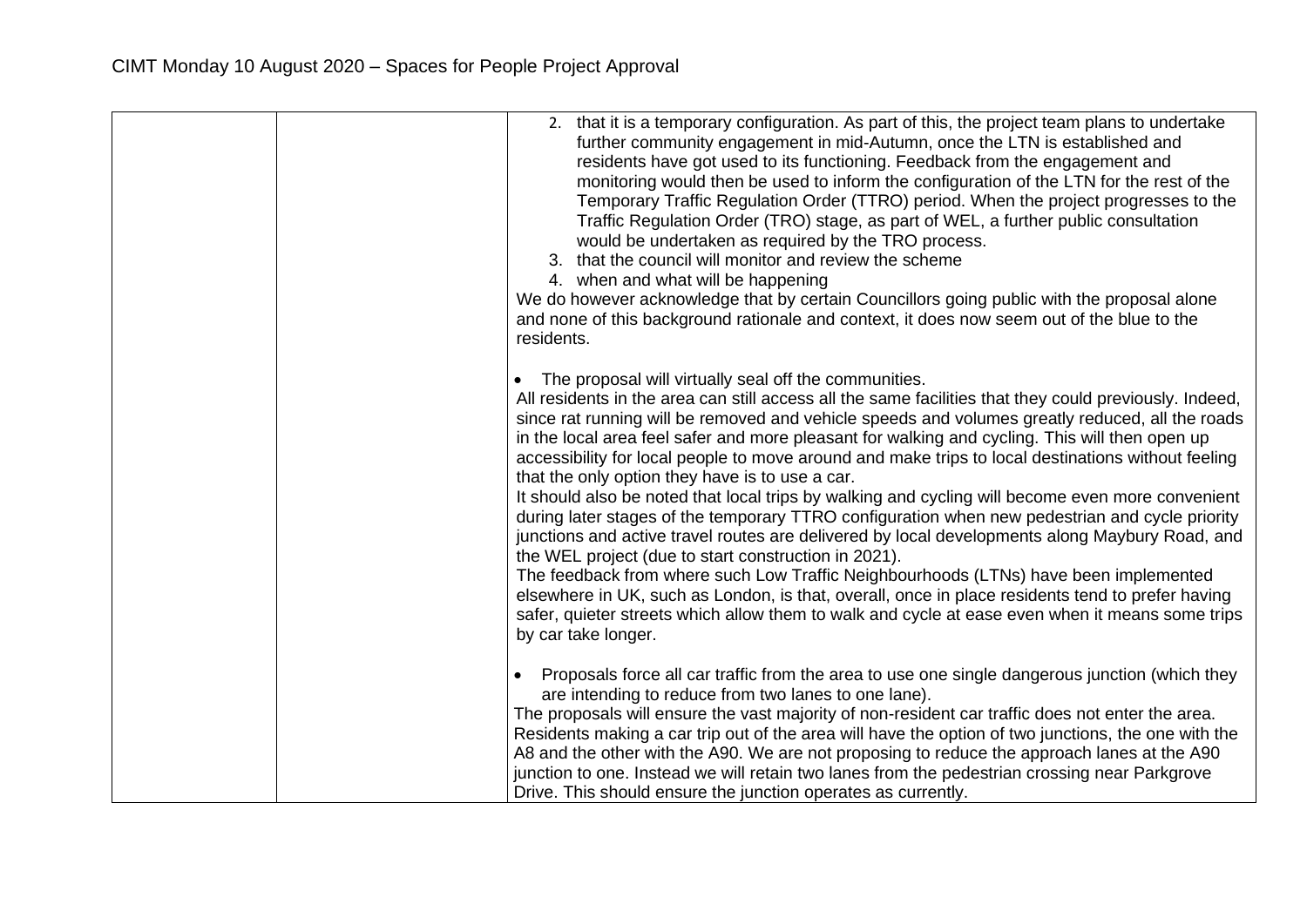| The measures affect the local secondary school,<br>From feedback on LTNs in London and the BikeLife research studies in Edinburgh there is a<br>clear message that the greatest barrier to more people walking and cycling is feeling unsafe on<br>the roads due the volume and speed of vehicles. It is also clear that more people would like to<br>walk and cycle if they were given the right road conditions to do so and when the right conditions<br>are provided, they do walk and cycle more. A very clear indication of this was the significant rise<br>in cycling during the lockdown when very few motor vehicles were on the streets.<br>This scheme provides this change in street conditions making it viable for many more people to<br>use active travel to get to school.<br>Leading up to the school, Craigs Road already has double yellow lines for a long stretch, so no<br>drop off by car is permitted at or near the entrance. As such there should not be an increased<br>risk from vehicles turning in the road here, this is important as the entrance is also the location<br>where there will be the highest concentrations of pupils.<br>Furthermore, as there will also be significantly fewer vehicles on the road, due to no rat running,<br>it will also make social distancing much easier and safer for the people walking and cycling who<br>are trying to avoid close proximity to others at peak times. Similarly, as there may be fewer car<br>drop offs, because more people can walk and cycle, and less incentive to illegally drop off by the<br>school, as there is no through road, the concentration of pupils all arriving at the school gate at<br>one time will be reduced, which again will significantly help social distancing.<br>When these plans were shared with the Council's Education team, who are trying to manage the<br>safe reopening of the schools, they commended them as a useful proposal that will be beneficial<br>to their work, both during COVID-19 and in the future for making a better and safer school<br>environment. |
|---------------------------------------------------------------------------------------------------------------------------------------------------------------------------------------------------------------------------------------------------------------------------------------------------------------------------------------------------------------------------------------------------------------------------------------------------------------------------------------------------------------------------------------------------------------------------------------------------------------------------------------------------------------------------------------------------------------------------------------------------------------------------------------------------------------------------------------------------------------------------------------------------------------------------------------------------------------------------------------------------------------------------------------------------------------------------------------------------------------------------------------------------------------------------------------------------------------------------------------------------------------------------------------------------------------------------------------------------------------------------------------------------------------------------------------------------------------------------------------------------------------------------------------------------------------------------------------------------------------------------------------------------------------------------------------------------------------------------------------------------------------------------------------------------------------------------------------------------------------------------------------------------------------------------------------------------------------------------------------------------------------------------------------------------------------------------------------------------------|
| People who normally shop at the Gyle who live near the school will have a detour of around<br>two miles adding to pollution and congestion.<br>Connecting local residents to the Gyle by active travel is one of the key aims of the WEL. This<br>LTN temporary configuration is the first step in that process, by making the whole neighbourhood<br>active travel friendly.                                                                                                                                                                                                                                                                                                                                                                                                                                                                                                                                                                                                                                                                                                                                                                                                                                                                                                                                                                                                                                                                                                                                                                                                                                                                                                                                                                                                                                                                                                                                                                                                                                                                                                                           |
| We recognise that during the first phase of the LTN temporary configuration the full connection to<br>the Gyle is not released, however with the new active travel infrastructure due during 2020 and<br>2021, via the new developments along Maybury Road and the WEL, it will not be long till access<br>by foot and bike will be quick, safe and attractive.                                                                                                                                                                                                                                                                                                                                                                                                                                                                                                                                                                                                                                                                                                                                                                                                                                                                                                                                                                                                                                                                                                                                                                                                                                                                                                                                                                                                                                                                                                                                                                                                                                                                                                                                         |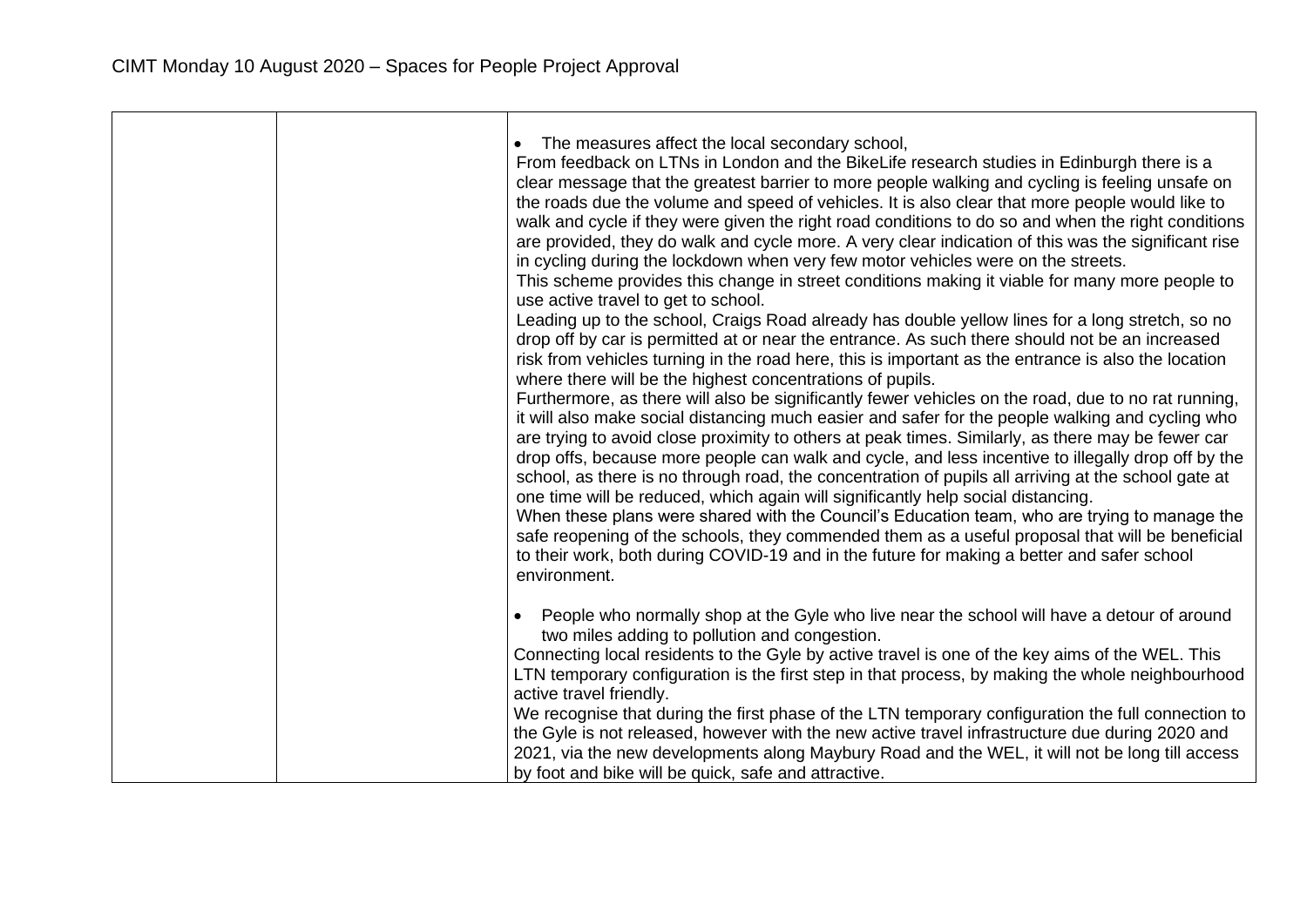| Whilst there will be longer routes to the shopping centre for some residents, we have undertaken<br>traffic modelling which shows that impacts on congestion should be negligible. Impacts on air<br>pollution will also therefore be very minor.                                                                                                                                                                                                                                                                                                                                                                                                                                                                                                                                                                                                 |
|---------------------------------------------------------------------------------------------------------------------------------------------------------------------------------------------------------------------------------------------------------------------------------------------------------------------------------------------------------------------------------------------------------------------------------------------------------------------------------------------------------------------------------------------------------------------------------------------------------------------------------------------------------------------------------------------------------------------------------------------------------------------------------------------------------------------------------------------------|
| The Drum Brae Roundabout, already congested, will have even more traffic forced through it.<br>The purpose of the project is to re-route traffic within the wider area, therefore the overall volume<br>of traffic will remain the same, though within the LTN the traffic levels will be much lower. The<br>number of trips by car in the network, and through each of its junctions, will not increase but the<br>routes which they take may change. Over time peoples' route choices will change to suit the<br>available routes and the resultant impact on the junctions will be negligible.                                                                                                                                                                                                                                                 |
| a suggestion that there should be a segregated cycle lane up Drum Brae North. For those<br>who know it, the road is like the side of a cliff.<br>The proposed cycleway on Drum Brea was proposed by local residents to the WEL team during<br>consultation, and again through the SfP Commonplace website consultation, as such there is<br>clearly a local desire for it. Across the city, use of e-bikes has been increasing and this makes<br>even the hilliest roads accessible for the vast majority of users. Furthermore, it is widely<br>recognised in cycle design literature that hills are often the locations where segregated cycle<br>facilities are most required, as they are the places where cyclists are moving the slowest (uphill)<br>compared to traffic and are the least stable. As such this proposal has strong merits. |
| They seem to pander to the rather perverse view that if you gum up traffic it is good for<br>pedestrians and cyclists.<br>As set out above, the proposals are based on strong data, research, best practice design and<br>consultation led approaches which directly deal with the issues that prevent more people from<br>walking and cycling. It is worth noting that many of cities around the world, and now in the UK,<br>that have achieved high levels of walking and cycling have done so with LTNs as one of the key<br>tools. In the UK alone the cities currently leading the way on improving walking and cycling, such<br>as London and Bristol, included LTNs as a key intervention, whilst other cities, such as Glasgow,<br>are also following suit.                                                                              |
| Let's not forget that our well-loved and respected bus company needs support too and make<br>sure that none of the measures would make it more difficult for bus services to run smoothly<br>and quickly<br>The proposals include a bus gate to ensure bus prioritisation through the area.                                                                                                                                                                                                                                                                                                                                                                                                                                                                                                                                                       |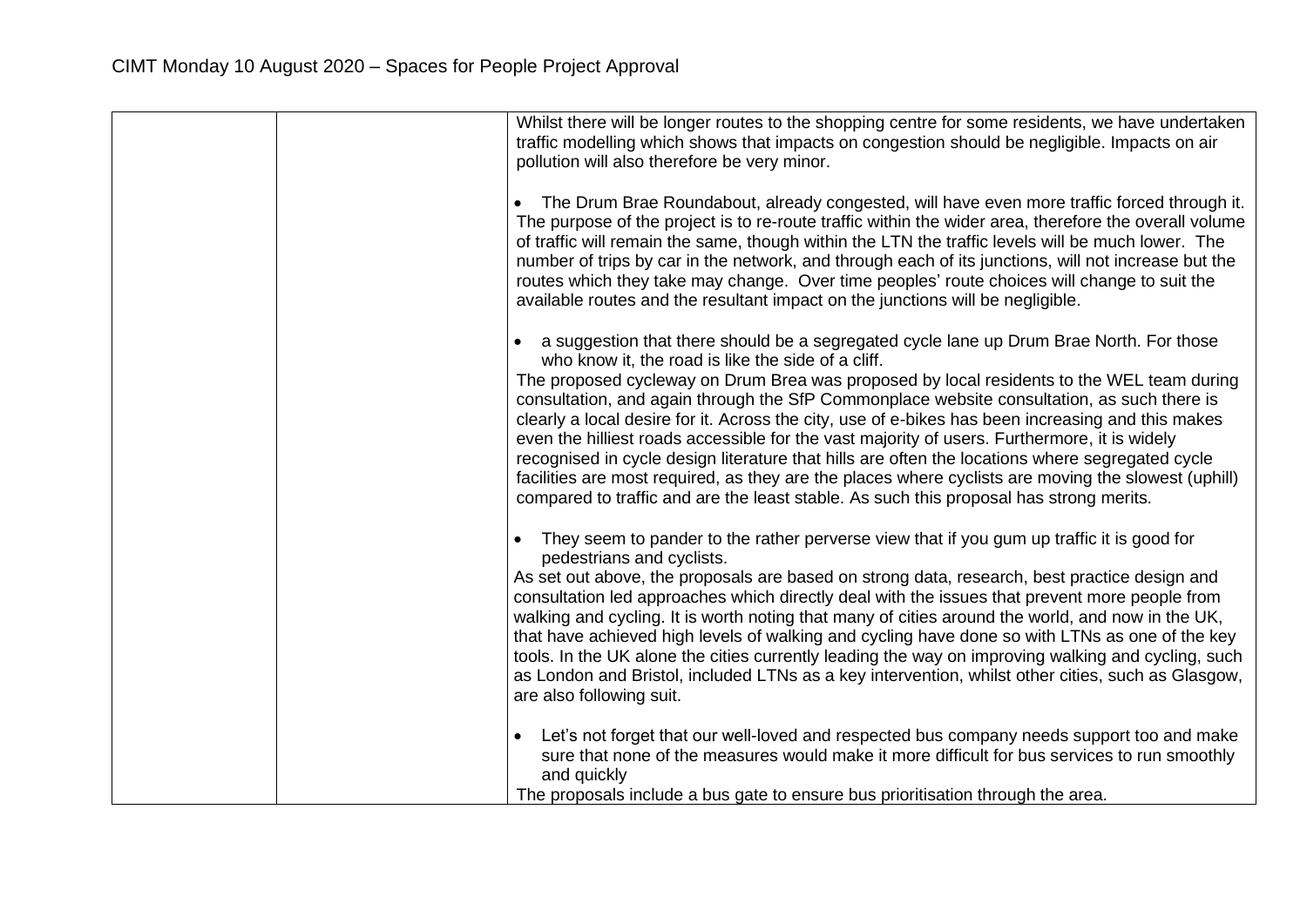|                                                          |                                                                                                                                                                                                                | With no increase in trips or volumes of traffic we expect negligible impact on traffic levels at the<br>key surrounding junctions. In addition, with the exception of Maybury Road, the main traffic<br>corridors have bus lanes which will ensure bus journey times are not impacted by the proposals.<br>Furthermore, by making car journeys less attractive this scheme should encourage more people<br>to use the buses, whilst at the same time it may reduce the number of cars on the road which<br>could help bus service operations. |
|----------------------------------------------------------|----------------------------------------------------------------------------------------------------------------------------------------------------------------------------------------------------------------|-----------------------------------------------------------------------------------------------------------------------------------------------------------------------------------------------------------------------------------------------------------------------------------------------------------------------------------------------------------------------------------------------------------------------------------------------------------------------------------------------------------------------------------------------|
| <b>Mark Brown</b><br>Claire Bridgeman                    | As the three local<br>Councillors for Drum Brae /                                                                                                                                                              |                                                                                                                                                                                                                                                                                                                                                                                                                                                                                                                                               |
| Robert Aldridge                                          | Gyle ward, we are                                                                                                                                                                                              |                                                                                                                                                                                                                                                                                                                                                                                                                                                                                                                                               |
| Joint response                                           | submitting a joint response<br>to the proposals which                                                                                                                                                          |                                                                                                                                                                                                                                                                                                                                                                                                                                                                                                                                               |
|                                                          | underline the strength of<br>feeling and the unanimity of                                                                                                                                                      |                                                                                                                                                                                                                                                                                                                                                                                                                                                                                                                                               |
|                                                          | the local community and its                                                                                                                                                                                    |                                                                                                                                                                                                                                                                                                                                                                                                                                                                                                                                               |
|                                                          | representatives about these<br>proposed measures.                                                                                                                                                              |                                                                                                                                                                                                                                                                                                                                                                                                                                                                                                                                               |
| Cllr Aldridge, Cllr<br>Bridgman and Cllr<br><b>Brown</b> | Despite no community<br>engagement, we have<br>received an unprecedented<br>number of responses from<br>concerned constituents who<br>were made aware of these<br>proposals initially through<br>social media. |                                                                                                                                                                                                                                                                                                                                                                                                                                                                                                                                               |
| Cllr Aldridge, Cllr<br>Bridgman and Cllr<br><b>Brown</b> | We are collectively very<br>supportive of active travel in<br>the area including improving<br>conditions for pedestrians<br>and cyclists in addition to<br>reducing pollution, given                           |                                                                                                                                                                                                                                                                                                                                                                                                                                                                                                                                               |
|                                                          | that two of the most                                                                                                                                                                                           |                                                                                                                                                                                                                                                                                                                                                                                                                                                                                                                                               |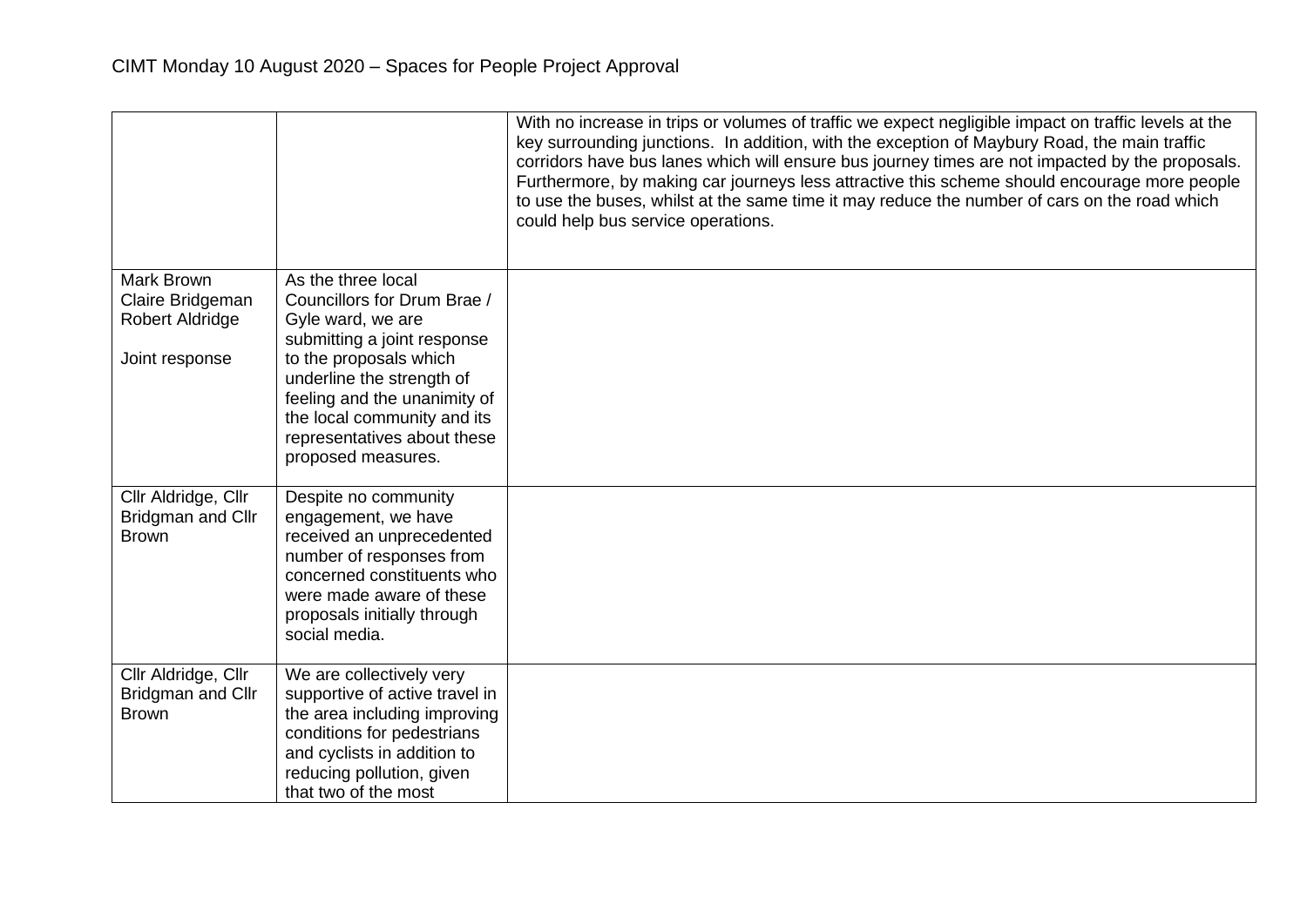|                                                          | congested roads in<br>Scotland - Glasgow / St<br>John's Road and<br>Queensferry Road - are in<br>our wards.                                                                                                                                                                                                                                                                                                                                                                                             |                                                                                                                                                                                                                                                                                                                                                                                                                                                                                                                                                                                                                                                                                                                                                                                                                                                                                                                                                                                                                                              |
|----------------------------------------------------------|---------------------------------------------------------------------------------------------------------------------------------------------------------------------------------------------------------------------------------------------------------------------------------------------------------------------------------------------------------------------------------------------------------------------------------------------------------------------------------------------------------|----------------------------------------------------------------------------------------------------------------------------------------------------------------------------------------------------------------------------------------------------------------------------------------------------------------------------------------------------------------------------------------------------------------------------------------------------------------------------------------------------------------------------------------------------------------------------------------------------------------------------------------------------------------------------------------------------------------------------------------------------------------------------------------------------------------------------------------------------------------------------------------------------------------------------------------------------------------------------------------------------------------------------------------------|
| Cllr Aldridge, Cllr<br>Bridgman and Cllr<br><b>Brown</b> | However, we are concerned<br>that the proposals are trying<br>to fix a problem which<br>simply does not exist in the<br>North Gyle and Craigmount<br>areas.<br>Even as we enter Phase 3<br>of the pathway to recovery<br>from Covid-19, there has<br>been no clamour from the<br>community or any<br>community representatives<br>for the measures which are<br>being put forward to<br>improve social distancing<br>on the sleepy pavements of<br>the area which expands<br>beyond simply East Craigs. | Issues of rat-running, vehicle speeds, narrow pavements and calls for the closure of some<br>streets in the area were all registered on the SfP commonplace website. Furthermore, issues of<br>rat running and vehicle speeds preventing people from feeling able to walk and cycle on these<br>streets were highlighted during the WEL public consultation.<br>This scheme will directly address these issues, which is especially important during COViD-19.<br>A quieter safer street environment makes it easier to social distance. For example, people can<br>more easily and safely step into the road, or cross the road, if they need to pass another person<br>on footway at the recommended social distance. Cyclists can feel confident enough to ride<br>further away for the pavement, in the recommended 'primary cycling position', because there are<br>far less and slower vehicles. This means cyclists can be further away from the pedestrians they<br>pass and can pass other cyclists at the correct social distance. |
| Cllr Aldridge, Cllr<br>Bridgman and Cllr<br><b>Brown</b> | Cyclists do not face heavy<br>traffic within the North Gyle<br>or Craigmount areas, even<br>more so during lockdown<br>with traffic levels<br>significantly reduced                                                                                                                                                                                                                                                                                                                                     | As set out above, issues of vehicle numbers and speeds have been fed back at consultation,<br>including during lockdown. Vehicle numbers and speeds were recorded, prior to lockdown,<br>showing that rat-running was an issue in the area. With lockdown starting to ease, we are<br>already seeing traffic levels rising quickly so implementing this scheme now is important. The<br>need for this will only become greater once the developments in West Craigs are delivered, the<br>modelling data from which indicates significantly more rat running through this area.                                                                                                                                                                                                                                                                                                                                                                                                                                                              |
| Cllr Aldridge, Cllr<br>Bridgman and Cllr<br><b>Brown</b> | These proposals are likely<br>to increase standing traffic<br>and will most certainly add<br>to congestion and air                                                                                                                                                                                                                                                                                                                                                                                      | We have undertaken traffic modelling which shows that impacts on congestion should be<br>negligible. Impacts on air pollution will also therefore be very minor. The scheme is fully in line<br>with the council's policies to prioritise active travel and public transport whilst trying to reduce the<br>number private car trips, which are a key source of congestion and pollution.                                                                                                                                                                                                                                                                                                                                                                                                                                                                                                                                                                                                                                                    |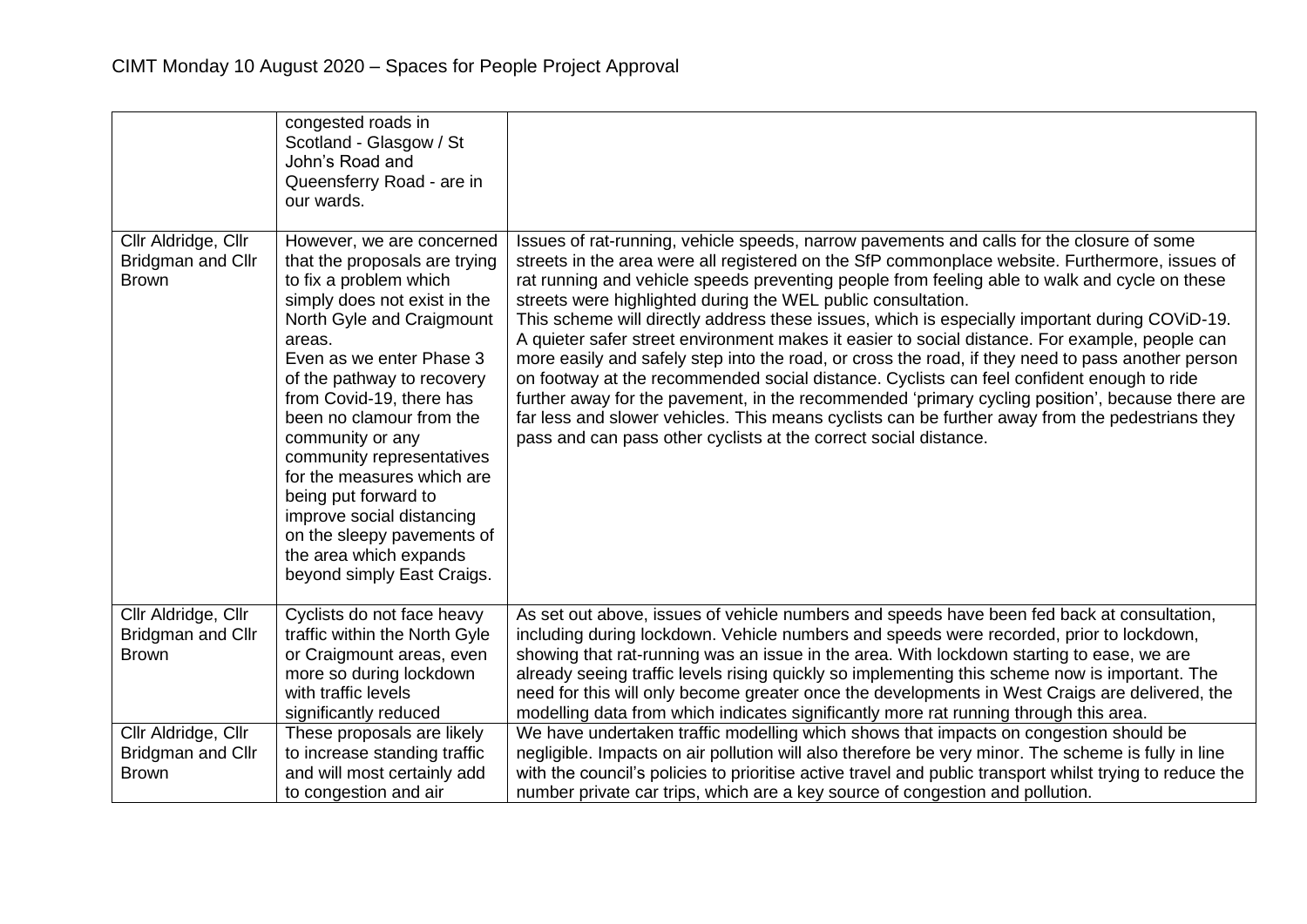|                                                                 | pollution, especially at the<br>Drum Brae roundabout, the<br>junction between Craigs<br>Road and Drum Brae<br>South, queuing down Drum<br>Brae North and on the<br>Glasgow Road. This is<br>counter-productive to the<br>Council's objectives on air<br>pollution and the<br>environment.                                                                |                                                                                                                                                                                                                                                                                                                                                                                                                                                                                                                                                                                                                                                                                                                                                                                                                                                                                                                                                                                                                                                                                                                                                                                                                                                                                                                                                                                                                                                                                                                                                                                                                                                                                                                                                  |
|-----------------------------------------------------------------|----------------------------------------------------------------------------------------------------------------------------------------------------------------------------------------------------------------------------------------------------------------------------------------------------------------------------------------------------------|--------------------------------------------------------------------------------------------------------------------------------------------------------------------------------------------------------------------------------------------------------------------------------------------------------------------------------------------------------------------------------------------------------------------------------------------------------------------------------------------------------------------------------------------------------------------------------------------------------------------------------------------------------------------------------------------------------------------------------------------------------------------------------------------------------------------------------------------------------------------------------------------------------------------------------------------------------------------------------------------------------------------------------------------------------------------------------------------------------------------------------------------------------------------------------------------------------------------------------------------------------------------------------------------------------------------------------------------------------------------------------------------------------------------------------------------------------------------------------------------------------------------------------------------------------------------------------------------------------------------------------------------------------------------------------------------------------------------------------------------------|
| Cllr Aldridge, Cllr<br><b>Bridgman and Cllr</b><br><b>Brown</b> | It is agreed that there may<br>be some mileage in the<br>concept of a Quiet<br>Neighbourhood model. The<br>development of plans<br>around this need careful<br>consideration and should<br>only be undertaken with the<br>community and its<br>representatives at the heart<br>of any discussions under a<br>full and inclusive<br>consultation process. | Careful planning and consideration has been given to the formation of the LTN.<br>The proposal is informed by:<br>1. Detailed public consultation that was carried out as part of the West Edinburgh Link<br>project (WEL). Feedback from the consultation highlighted that many residents felt that<br>certain streets in this area did not feel safe enough to cycle on due to rat running and<br>vehicle speeds.<br>2. Vehicle volume and speeds surveys carried out by the WEL team which confirmed the<br>issues highlighted by the consultation.<br>3. The SfP commonplace website, where the public left comments also highlighting rat<br>running, vehicle speeds, unsafe conditions for cycling and walking, and requests for<br>certain roads to be closed.<br>4. Detailed feedback from an advisory group of local residents about where the modal<br>filters should be located to best address the rat running and vehicle speed issues.<br>5. Recognition, backed up by modelling data, that once the new developments in West<br>Craigs and Cammo are completed the volumes of traffic moving through East Craigs,<br>particularly Craigs Road and Craigmount, greatly increase making the area feel more<br>unsafe and unattractive for walking and cycling.<br>6. Analysis of census data showing that, compared to the rest of Edinburgh, a higher<br>proportion of people in this area travel by car to work and that these journeys are<br>typically between 1 and 3km, which is a fairly walkable and very cyclable distance for<br>most people. Tallied with this is the BikeLIfe Edinburgh research which clearly indicates<br>that more people would like to cycle and that the biggest barrier to this feeling unsafe on |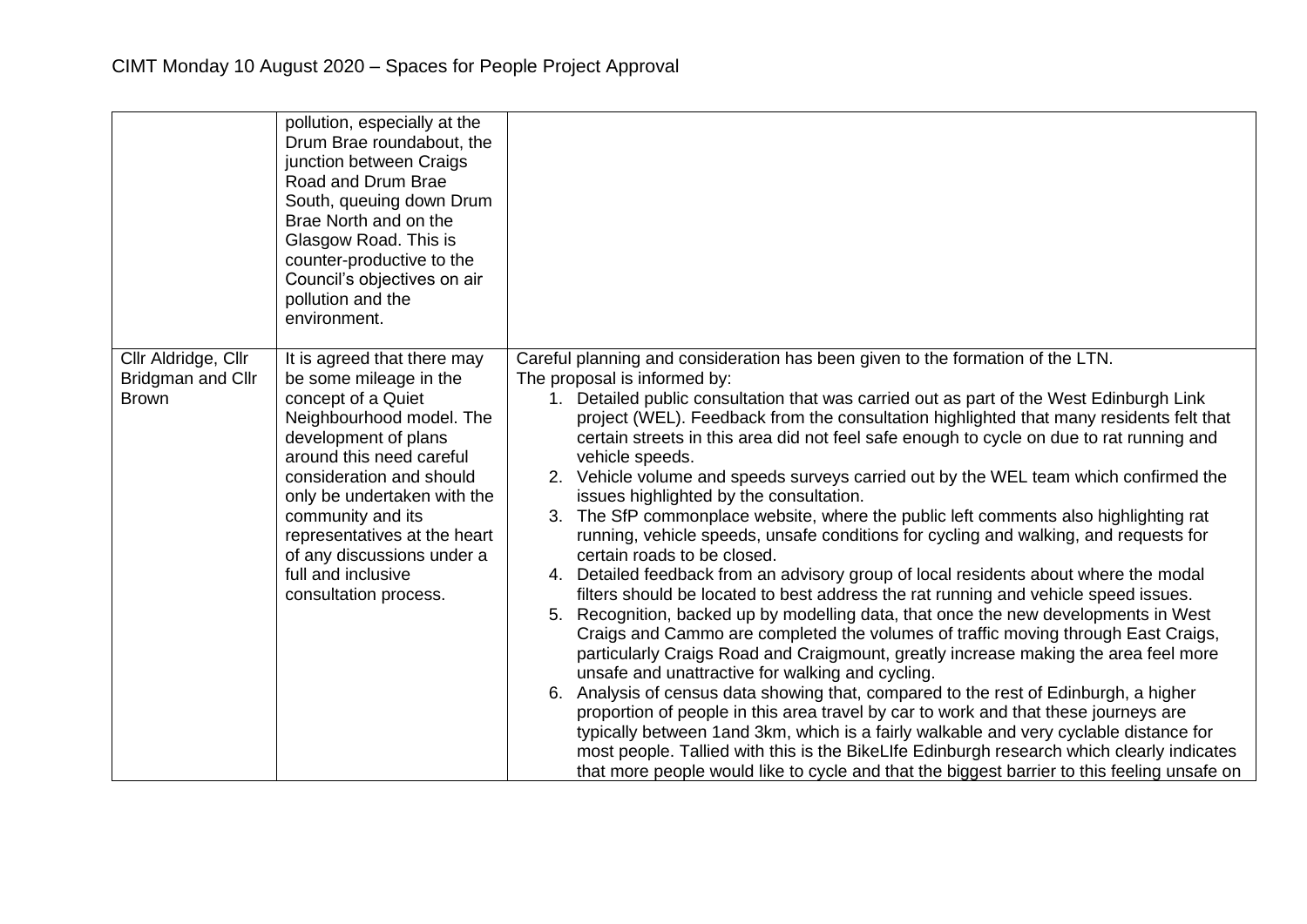| Cllr Aldridge, Cllr<br>Bridgman and Cllr<br><b>Brown</b>        | A medium-term traffic<br>management approach to<br>deal with the impending<br>housing developments at<br>West Craigs and Cammo<br>should fall part of a wider<br>review however this is<br>neither the right time and<br>most certainly not the right<br>process. | the roads because of traffic speeds and volumes. This scheme would help address this<br>barrier and thereby unlock a potential latent demand for cycling.<br>7. The East Craigs Primary School Travel Plan indicates that there are a number of<br>existing issues in the area with rat running and high vehicle speeds which make parents<br>and pupils feel less safe to travel to school either walking, cycling or wheeling. Our<br>proposals address these issues and will encourage more people to walk, cycle and<br>wheel to school safely.<br>The Council has always intended to, and still will, inform the local residents and engage with<br>them during this temporary configuration of measures.<br>Specifically, we always planned to:<br>1. inform the residents directly, via a letter, map, leaflet, website and social media about the<br>scheme, its rationale and how they will be able to respond.<br>2. undertake a further public engagement during the temporary configuration comprising a<br>survey and, socially distanced, events (if permitted under COVID restrictions at that<br>time). Through this process every resident will have the opportunity to give their feedback<br>and help inform the final layout of the scheme.<br>Due to the agreed notification process we were committed to informing Councillors and other<br>stakeholders prior to the public. This has made it appear, initially that we had not intended to<br>undertake consultation or inform residents.<br>As stated above this proposal will deal with the potential traffic impacts that would have occurred<br>in East Craigs due to these developments. Also as stated above the Council has and will be<br>following a process fully engages and consults with the local community. |
|-----------------------------------------------------------------|-------------------------------------------------------------------------------------------------------------------------------------------------------------------------------------------------------------------------------------------------------------------|----------------------------------------------------------------------------------------------------------------------------------------------------------------------------------------------------------------------------------------------------------------------------------------------------------------------------------------------------------------------------------------------------------------------------------------------------------------------------------------------------------------------------------------------------------------------------------------------------------------------------------------------------------------------------------------------------------------------------------------------------------------------------------------------------------------------------------------------------------------------------------------------------------------------------------------------------------------------------------------------------------------------------------------------------------------------------------------------------------------------------------------------------------------------------------------------------------------------------------------------------------------------------------------------------------------------------------------------------------------------------------------------------------------------------------------------------------------------------------------------------------------------------------------------------------------------------------------------------------------------------------------------------------------------------------------------------------------------------------------------------------------------------------------------------|
| Cllr Aldridge, Cllr<br><b>Bridgman and Cllr</b><br><b>Brown</b> | It is completely<br>unacceptable to seek to<br>impose such radical and far<br>reaching 'solutions' at one                                                                                                                                                         | The rationale for the changes is clear (as set out above) and meets the justification for why the<br>powers to implement such schemes under TTRO have been granted.                                                                                                                                                                                                                                                                                                                                                                                                                                                                                                                                                                                                                                                                                                                                                                                                                                                                                                                                                                                                                                                                                                                                                                                                                                                                                                                                                                                                                                                                                                                                                                                                                                |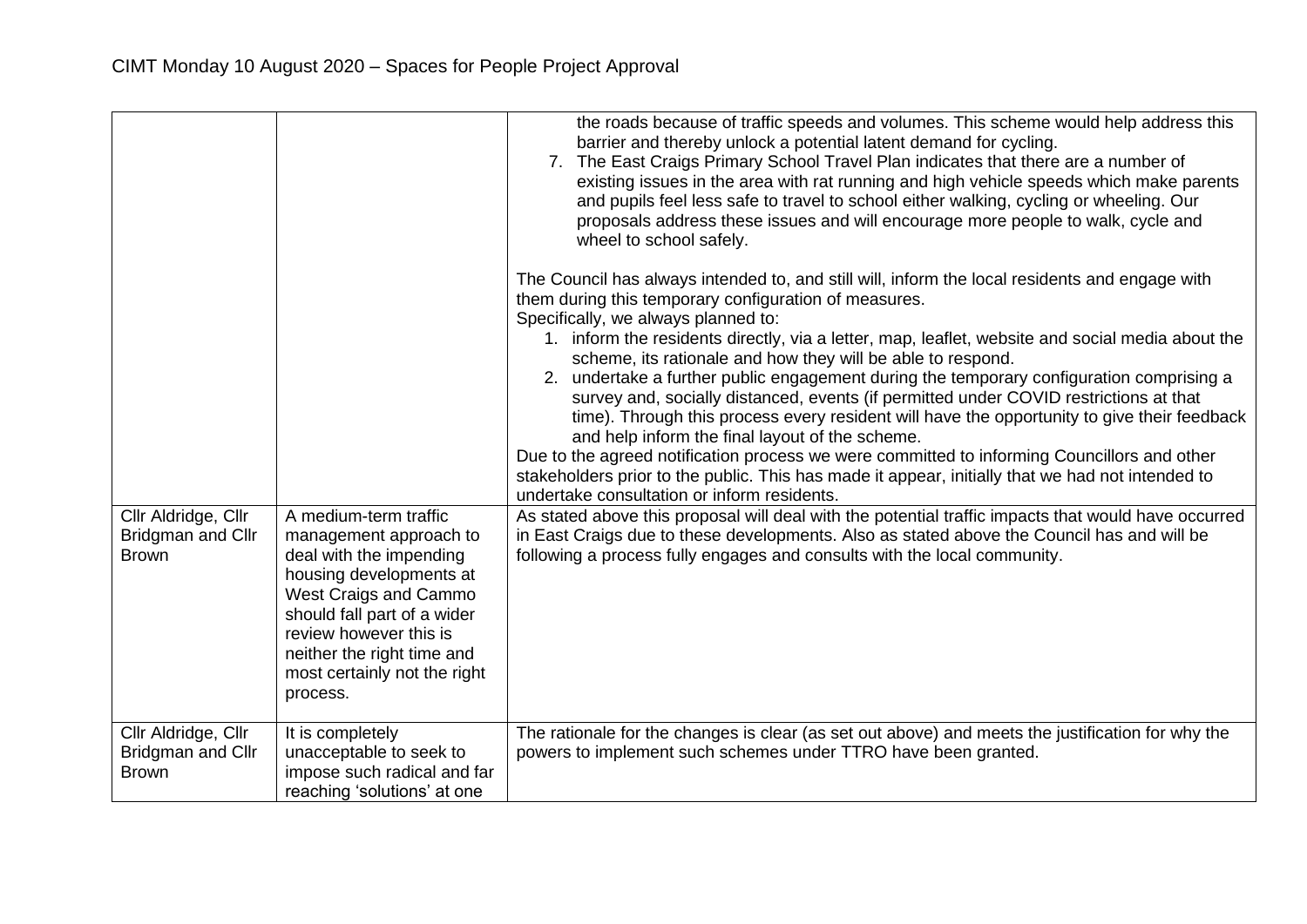|                                                          | week's notice, without<br>having ever intimated to<br>local elected<br>representatives or<br>community groups that they<br>were even under<br>consideration.                                                                                                                                                                                                                                                    |                                                                                                                                                                                                                                                                                                                                                                                                                                                     |
|----------------------------------------------------------|-----------------------------------------------------------------------------------------------------------------------------------------------------------------------------------------------------------------------------------------------------------------------------------------------------------------------------------------------------------------------------------------------------------------|-----------------------------------------------------------------------------------------------------------------------------------------------------------------------------------------------------------------------------------------------------------------------------------------------------------------------------------------------------------------------------------------------------------------------------------------------------|
| Cllr Aldridge, Cllr<br>Bridgman and Cllr<br><b>Brown</b> | Nobody knows where the<br>idea has come from and we<br>have not detected any real<br>local support for it. This<br>practice is frankly<br>outrageous, the Council's<br>modus operandi is unclear<br>and seems designed to<br>provoke the widest possible<br>outrage in the community<br>(which it has most certainly<br>succeeded in doing and we<br>thank constituents for their<br>invaluable contributions). | As set out above, careful planning, data, research and consultation feedback has been used to<br>form the basis of this proposal.                                                                                                                                                                                                                                                                                                                   |
| Cllr Aldridge, Cllr<br>Bridgman and Cllr<br><b>Brown</b> | When finances are limited,<br>we believe it is important for<br>the Council to spend those<br>limited resources where<br>they will have the greatest<br>benefit. With one or two<br>very minor exceptions,<br>these proposals would not<br>represent a good use of<br>resources.                                                                                                                                | The cost of the proposals is low when you consider the size of the area and number of people<br>who will have considerably safer and more attractive streets to make trips on foot and by bike.<br>When considered in conjunction with future active travel developments proposed in the area,<br>during the time of the temporary LTN configuration, it will then become even more useful for<br>local residents and even greater value for money. |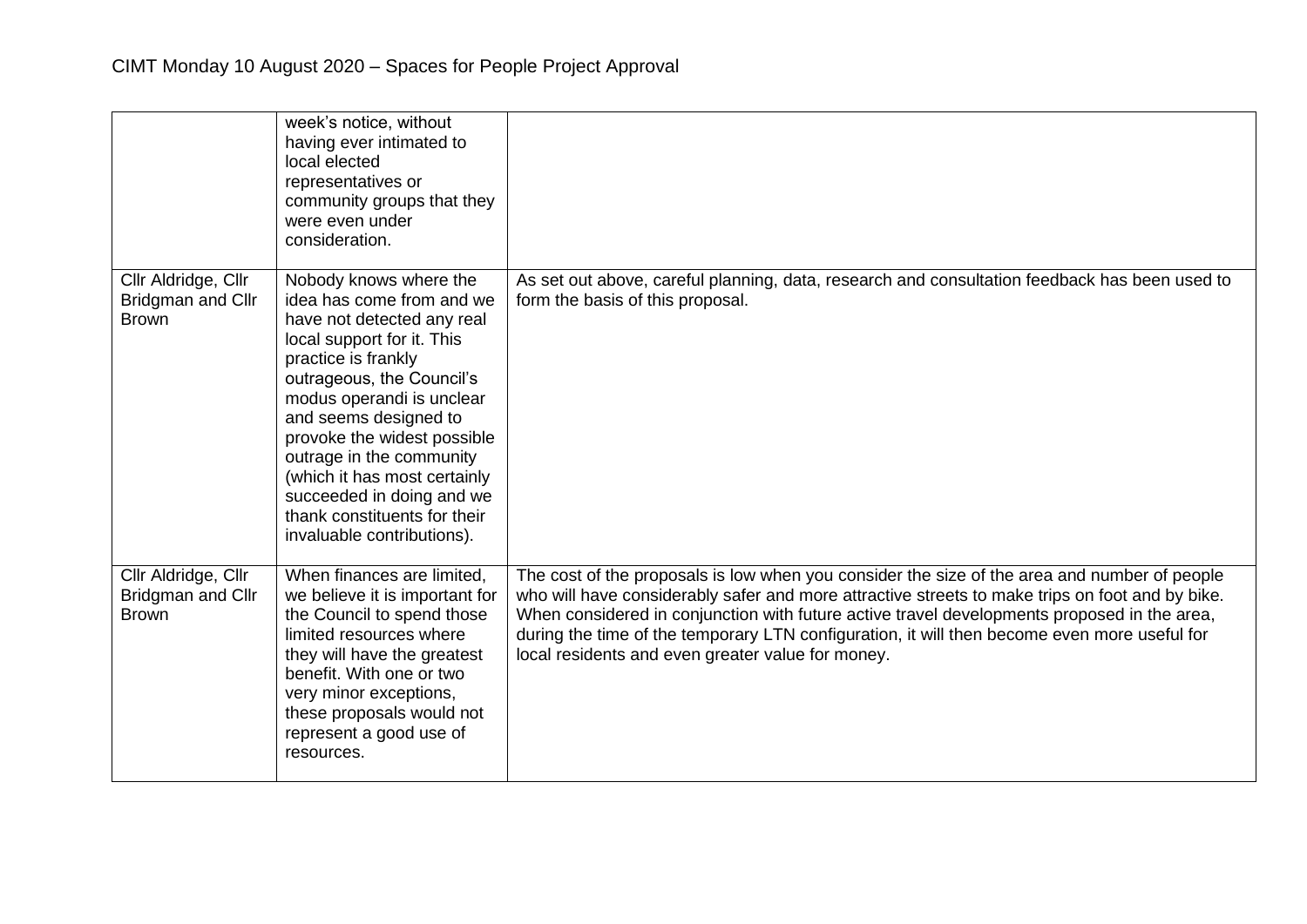| Cllr Aldridge, Cllr<br>Bridgman and Cllr<br><b>Brown</b>                                                                  | We would rather finance<br>was spent in areas such as<br>local town centres where<br>there are likely to be known<br>issues for pedestrians and<br>cyclists where a suitable<br>project would benefit from<br>such investment.                                                                                                                                                                                                                                                 | All the town centres are already covered within the SfP programme,                                                                                                                                                                                                                                                                                                                                                                                                                                                                                                                                                                                                                                                                                                                                                                                                                                     |
|---------------------------------------------------------------------------------------------------------------------------|--------------------------------------------------------------------------------------------------------------------------------------------------------------------------------------------------------------------------------------------------------------------------------------------------------------------------------------------------------------------------------------------------------------------------------------------------------------------------------|--------------------------------------------------------------------------------------------------------------------------------------------------------------------------------------------------------------------------------------------------------------------------------------------------------------------------------------------------------------------------------------------------------------------------------------------------------------------------------------------------------------------------------------------------------------------------------------------------------------------------------------------------------------------------------------------------------------------------------------------------------------------------------------------------------------------------------------------------------------------------------------------------------|
| Cllr Aldridge, Cllr<br>Bridgman and Cllr<br><b>Brown</b>                                                                  | After extensive review of<br>the proposals and taking on<br>board the unprecedented<br>levels of feedback from<br>constituents, we conclude<br>that the proposals are not<br>appropriate to be put in<br>place under the auspices of<br>the 'Covid emergency' and<br>reject any idea that they will<br>enhance the experience for<br>cyclists and pedestrians.<br>With our knowledge of the<br>area as Ward Councillors,<br>feel that they will make it<br>considerably worse. | As set out clearly above, and in the response to Cllr Aldridge's opinion piece above, there is a<br>strong rationale for these proposals and little to no basis for concluding that they would make the<br>area worse or walking and cycling.                                                                                                                                                                                                                                                                                                                                                                                                                                                                                                                                                                                                                                                          |
| Cllr Aldridge, Cllr<br>Bridgman and Cllr<br><b>Brown</b><br><b>Sheet Number:</b><br>60579456-SHT-C-<br><b>EC-LTN-0002</b> | North Gyle area:<br><b>Sheet Number: 60579456-</b><br>SHT-C-EC-LTN-0002<br>We support the proposed<br>closure of North Gyle<br>Terrace at the western                                                                                                                                                                                                                                                                                                                          | We appreciate the support for this closure, however it should be clearly noted that in<br>implementing a single road closure you are very likely to increase rat running on a neighbouring<br>street. In this case closing just N Gyle Terrace would likely further increase rat running on Craigs<br>Road. By far the best way to address rat running is by treating the area as a whole, hence the<br>LTN approach. This is why the LTN approach is favoured by many cities and consider best<br>practice in urban design guides. They are being widely used in many cities across the world,<br>including the UK, who are leading the way on reducing private car use and creating safer more<br>attractive neighbourhoods for walking and cycling. Furthermore, the data gathered by the WEL<br>team clearly shows that there are multiple streets in the area which have issues with rat running. |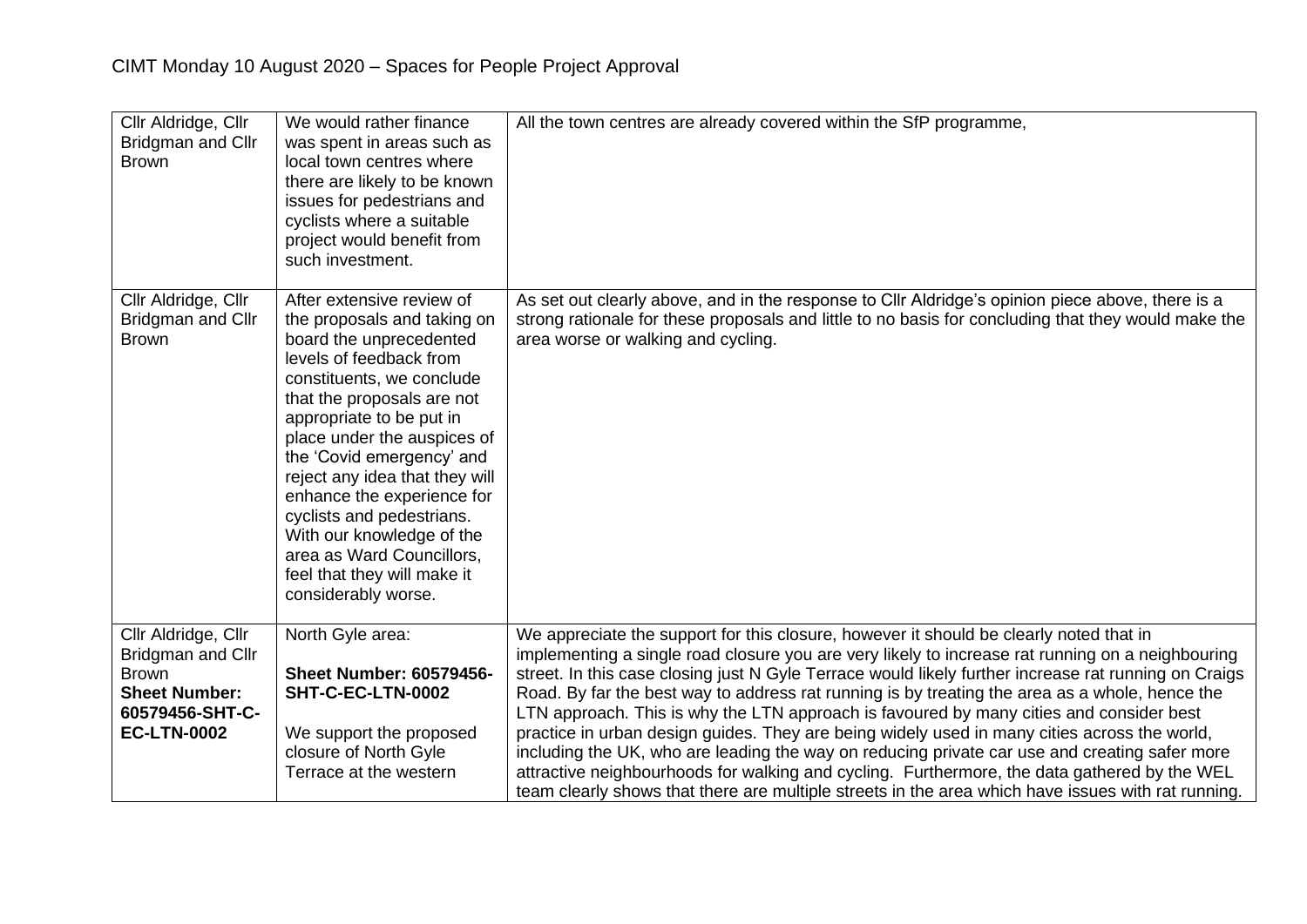|                                                                                                                           | intersection with Maybury<br>Road.<br>This is a long established<br>"rat run" used by locals and<br>others, particularly at rush-<br>hour, to access the Gyle<br>and Edinburgh Park<br>businesses, and would<br>have great benefit<br>particularly to pupils, staff<br>and the wider community<br>accessing Craigmount High<br>School from the south gate. |                                                                                                                                                                                                              |
|---------------------------------------------------------------------------------------------------------------------------|------------------------------------------------------------------------------------------------------------------------------------------------------------------------------------------------------------------------------------------------------------------------------------------------------------------------------------------------------------|--------------------------------------------------------------------------------------------------------------------------------------------------------------------------------------------------------------|
| Cllr Aldridge, Cllr<br>Bridgman and Cllr<br><b>Brown</b><br><b>Sheet Number:</b><br>60579456-SHT-C-<br><b>EC-LTN-0001</b> | We do not support the<br>proposed bus gate at<br>Maybury / Craigs Road<br>The proposed bus gate at<br>Maybury / Craigs Road is<br>going to necessitate that all<br>residents wishing to travel<br>West to access the city<br>bypass, M8, M9 etc are<br>going to have to initially<br>travel East on Craigs Road.                                           | As set out clearly above, and in the response to Cllr Aldridge's opinion piece above, the bus gate<br>has significant benefits for walking and cycling.                                                      |
|                                                                                                                           | This will increase the traffic<br>from the western end of<br>Craigs Road as residents<br>living to the west of the<br>school gates will now have<br>no option but to travel past<br>the school to access the<br>area. In addition, it will                                                                                                                 | As set out clearly above, and in the response to Cllr Aldridge's opinion piece above, the road will<br>be significantly quieter and safer for all to use, particularly at peak times during school drop off. |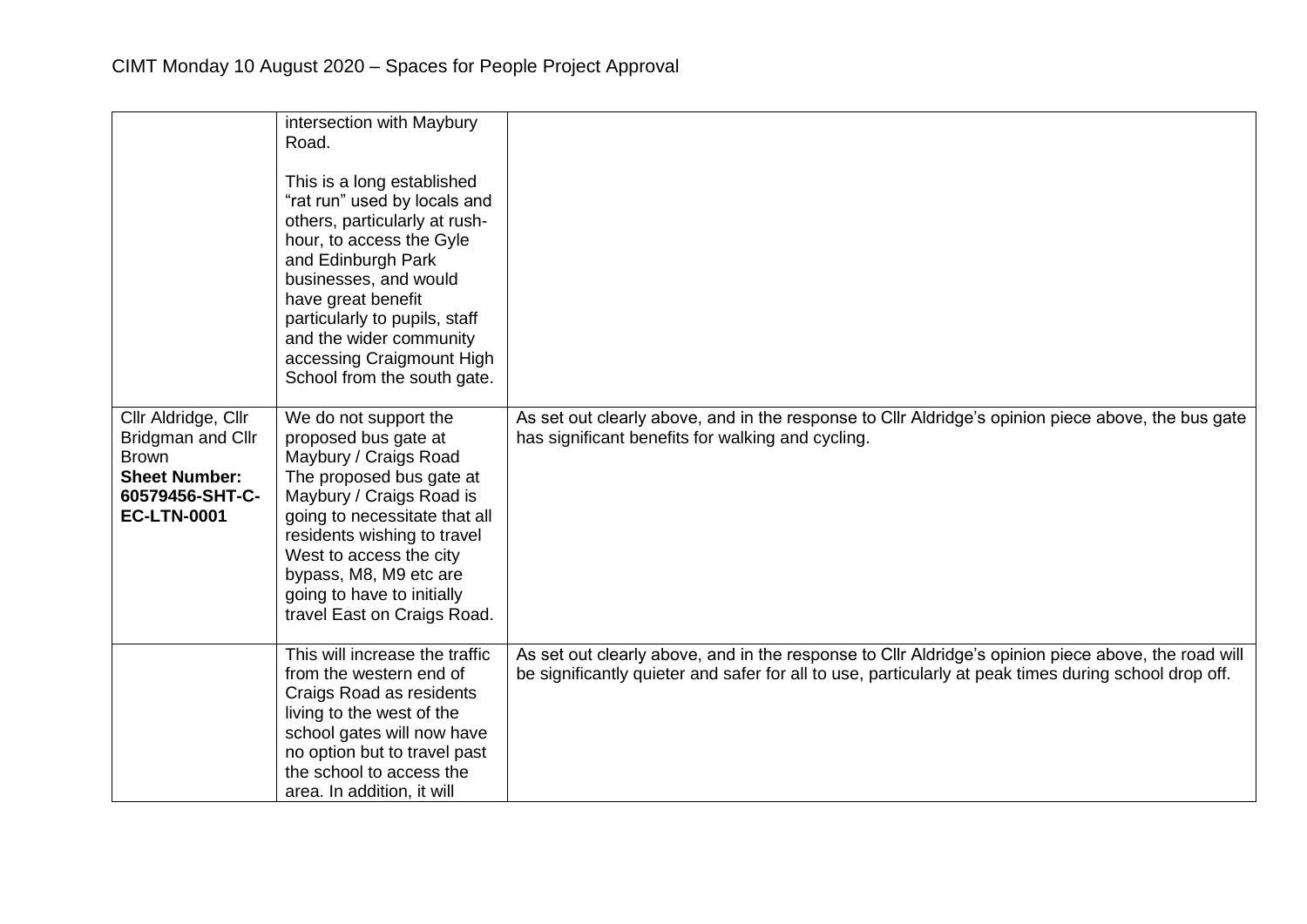| make the road more<br>hazardous for pupils who<br>walk or cycle to Craigmount<br>High School. Whilst we do<br>not wish people to<br>undertake the "school run"<br>many still do. If Craigs Road<br>is closed by the bus gate,<br>they will have to undertake<br>3-point turn, or U turns,<br>near the school's entrance,<br>whilst pupils are walking<br>and cycling past them. |                                                                                                                                                                                                                                                                                                                              |
|---------------------------------------------------------------------------------------------------------------------------------------------------------------------------------------------------------------------------------------------------------------------------------------------------------------------------------------------------------------------------------|------------------------------------------------------------------------------------------------------------------------------------------------------------------------------------------------------------------------------------------------------------------------------------------------------------------------------|
| When combined with the<br>other proposed changes,<br>this adds to the volume of<br>traffic that is being routed<br>onto Drum Brae South. The<br>pressure on this junction will<br>be further exacerbated by<br>the closure of North Gyle<br>Road, Craigs Gardens and<br>Craigs Loan as they will no<br>longer be an option for<br>traffic to exit onto the<br>Glasgow Road.     | We have undertaken traffic modelling which shows that impacts on congestion should be<br>negligible.                                                                                                                                                                                                                         |
| All of this will result in an<br>increased volume of traffic,<br>increased pollution and<br>longer journey times so<br>provides no benefits to<br>cyclists, pedestrians or<br>motorists.                                                                                                                                                                                        | We have undertaken traffic modelling which shows that impacts on congestion should be<br>negligible. Impacts on air pollution will also therefore be very minor.<br>As set out clearly above, and in the response to Cllr Aldridge's opinion piece above, the benefits<br>to people walking and cycling will be substantial. |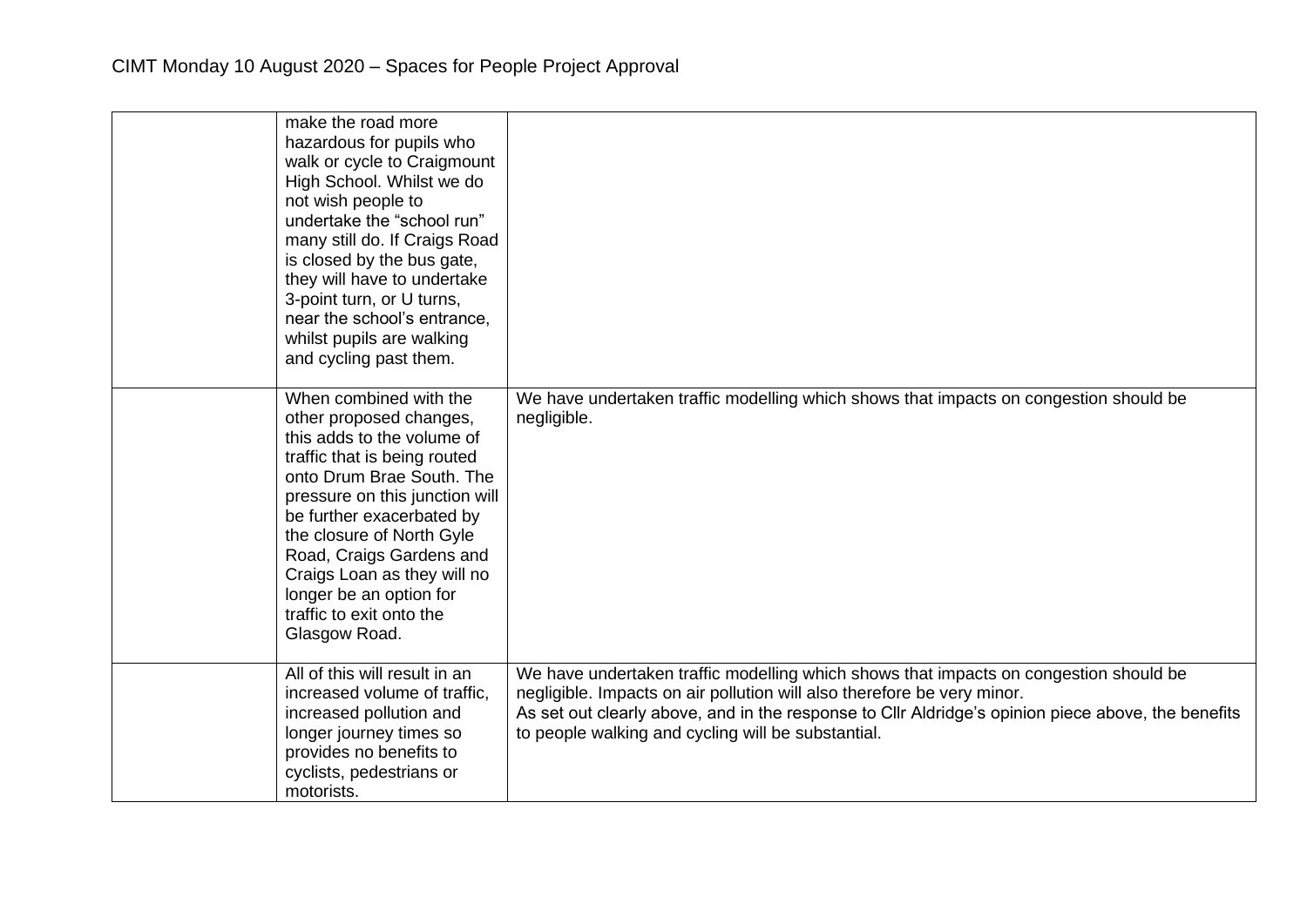|                                                                                                                                                                                                                                                     | Indeed, the recent<br>installation of temporary<br>traffic lights on Maybury<br>Road next to the junction of<br>Craigs Road, which we<br>collectively supported, have<br>ensured further<br>enhancements have<br>already been made which<br>support pedestrian and<br>cyclist use. | The LTN will further enhance the benefits that local residents can gain from the new crossing, as<br>they will now be able to reach the crossing on safe quiet roads, perfect for walking and cycling. |
|-----------------------------------------------------------------------------------------------------------------------------------------------------------------------------------------------------------------------------------------------------|------------------------------------------------------------------------------------------------------------------------------------------------------------------------------------------------------------------------------------------------------------------------------------|--------------------------------------------------------------------------------------------------------------------------------------------------------------------------------------------------------|
| Cllr Aldridge, Cllr<br>Bridgman and Cllr<br><b>Brown</b><br><b>Sheet Numbers</b><br>60579456-SHT-C-<br><b>EC-LTN-0003,</b><br>60579456-SHT-C-<br><b>EC-LTN-0004,</b><br>60579456-SHT-C-<br>EC-LTN-0005 and<br>60579456-SHT-C-<br><b>EC-LTN-0006</b> | We do not support the<br>proposed road closures at<br>North Gyle Road, Craigs<br>Gardens and Craigs Loan<br>on Craigs Road                                                                                                                                                         | As stated above, for LTNs to work it requires a comprehensive set of modal filters which<br>complement each other. Otherwise rat running simply moves from one street to another.                      |
|                                                                                                                                                                                                                                                     | The proposed road closures<br>at North Gyle Road, Craigs<br>Gardens and Craigs Loan<br>on Craigs Road will result in<br>all traffic within the North<br>Gyle area having to enter<br>and exit via the Glasgow<br>Road.                                                             | That is correct                                                                                                                                                                                        |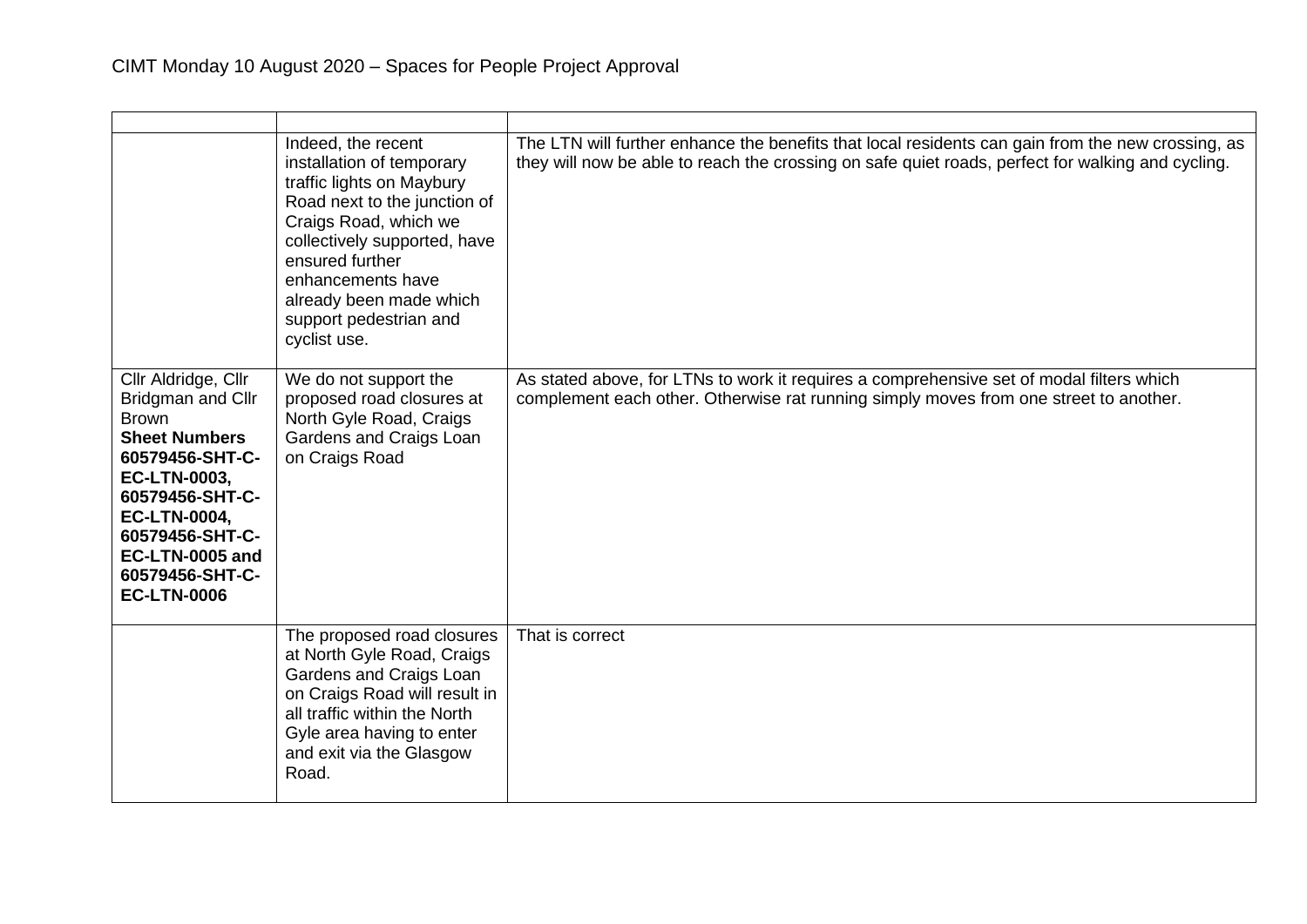| The width of the streets<br>means that only a single<br>lane of traffic will be able to<br>exit at any time. This will<br>cause tailbacks and<br>increased pollution as traffic<br>will have to sit whilst waiting<br>to make a right turn. The<br>additional traffic, which<br>previously had exited the<br>area via Craigs Road, will<br>negate any perceived<br>benefits of the planned<br>scheme.      | The number of vehicles exiting at any one time is unlikely to be high enough to cause any air<br>pollution concerns, indeed the reduction in the number of rat running vehicles could improve the<br>air quality conditions. |
|------------------------------------------------------------------------------------------------------------------------------------------------------------------------------------------------------------------------------------------------------------------------------------------------------------------------------------------------------------------------------------------------------------|------------------------------------------------------------------------------------------------------------------------------------------------------------------------------------------------------------------------------|
| Similarly closing off Craigs<br>Avenue (which is already no<br>entry from Glasgow Road)<br>will funnel all traffic to enter<br>and exit Craigs Loan,<br>Avenue, Crescent and<br>Gardens from the south end<br>of Craigs Gardens causing<br>further tailbacks, longer<br>journey times and more<br>pollution. As a result, this<br>will not offer any meaningful<br>benefits to pedestrians or<br>cyclists. | The number of vehicles exiting at any one time is unlikely to be high enough to cause any air<br>pollution concerns, indeed the reduction in the number of rat running vehicles could improve the<br>air quality conditions. |
| We have additional<br>concerns that having only<br>one entry and exit point for<br>this area would impede                                                                                                                                                                                                                                                                                                  | We have consulted with emergency services who have raised no concerns.                                                                                                                                                       |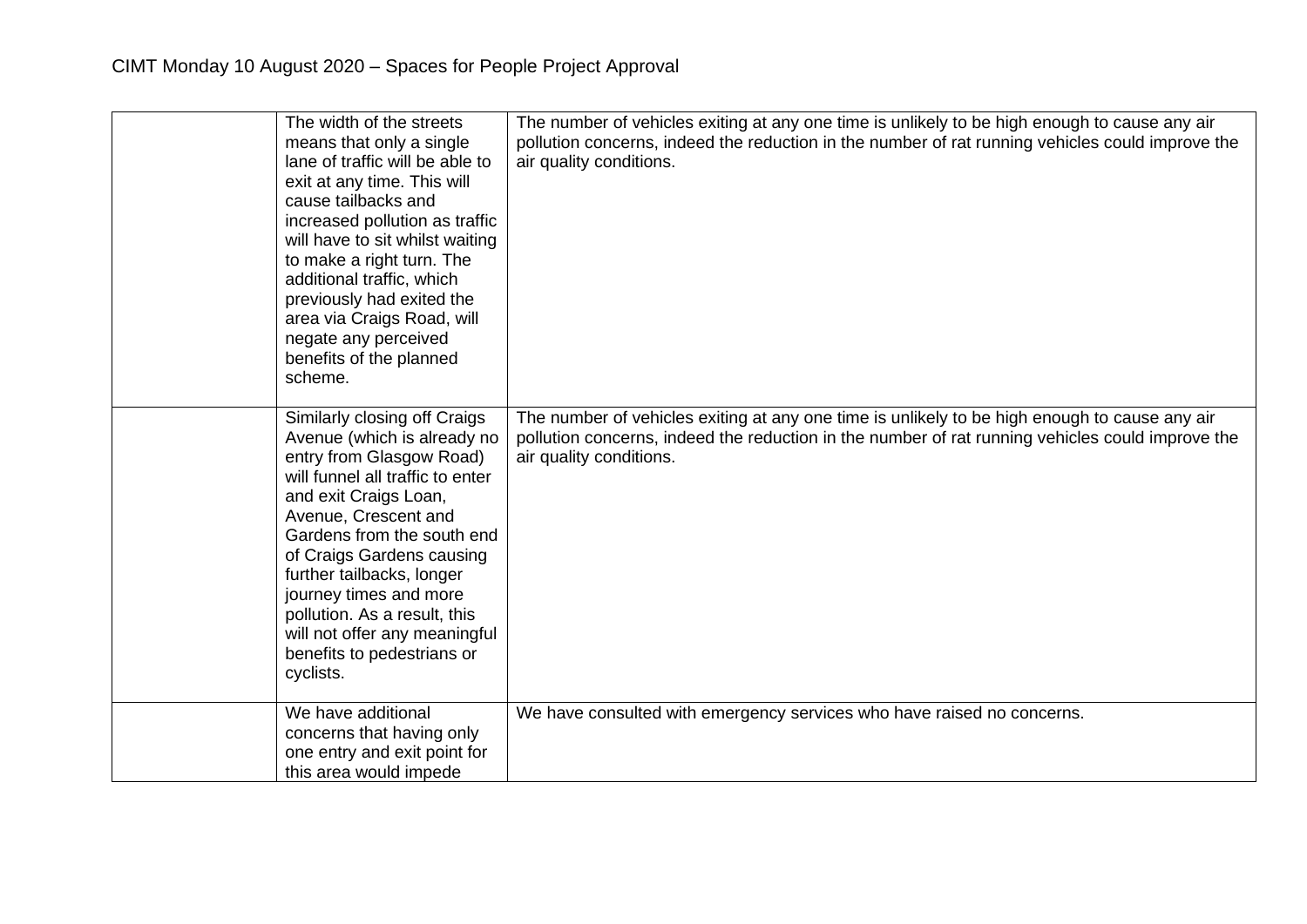|                                                                                                                                                                  | access for emergency<br>vehicles.                                                                                                                                                                                                                                                                                                                                                                             |                                                                                                                                                                                                                              |
|------------------------------------------------------------------------------------------------------------------------------------------------------------------|---------------------------------------------------------------------------------------------------------------------------------------------------------------------------------------------------------------------------------------------------------------------------------------------------------------------------------------------------------------------------------------------------------------|------------------------------------------------------------------------------------------------------------------------------------------------------------------------------------------------------------------------------|
| Cllr Aldridge, Cllr<br>Bridgman and Cllr<br><b>Brown</b><br><b>Sheet Numbers:</b><br>60579456-SHT-C-<br>EC-LTN-0008 and<br>60579456-SHT-C-<br><b>EC-LTN-0009</b> | We support the painting of<br>the yellow boxes on<br>Glasgow Road at North<br>Gyle Grove & Craigs<br>Gardens                                                                                                                                                                                                                                                                                                  |                                                                                                                                                                                                                              |
|                                                                                                                                                                  | We support the painting of<br>the yellow boxes on<br>Glasgow Road at North<br>Gyle Grove & Craigs<br>Gardens to make it easier<br>for everyone who uses<br>these junctions, however<br>the increased volume of<br>traffic accessing these<br>junctions will still result in<br>tailbacks (particularly from<br>traffic entering from the<br>east) which will again<br>increase journey times and<br>pollution | The number of vehicles exiting at any one time is unlikely to be high enough to cause any air<br>pollution concerns, indeed the reduction in the number of rat running vehicles could improve the<br>air quality conditions. |
|                                                                                                                                                                  | It is clear that these<br>markings are not well<br>maintained. Unless they are<br>going to be maintained and<br>repainted on a regular basis<br>it's completely pointless<br>painting them in the first<br>place. Due to the Council's                                                                                                                                                                        | The internal council teams have raised no concerns about the maintenance of these markings                                                                                                                                   |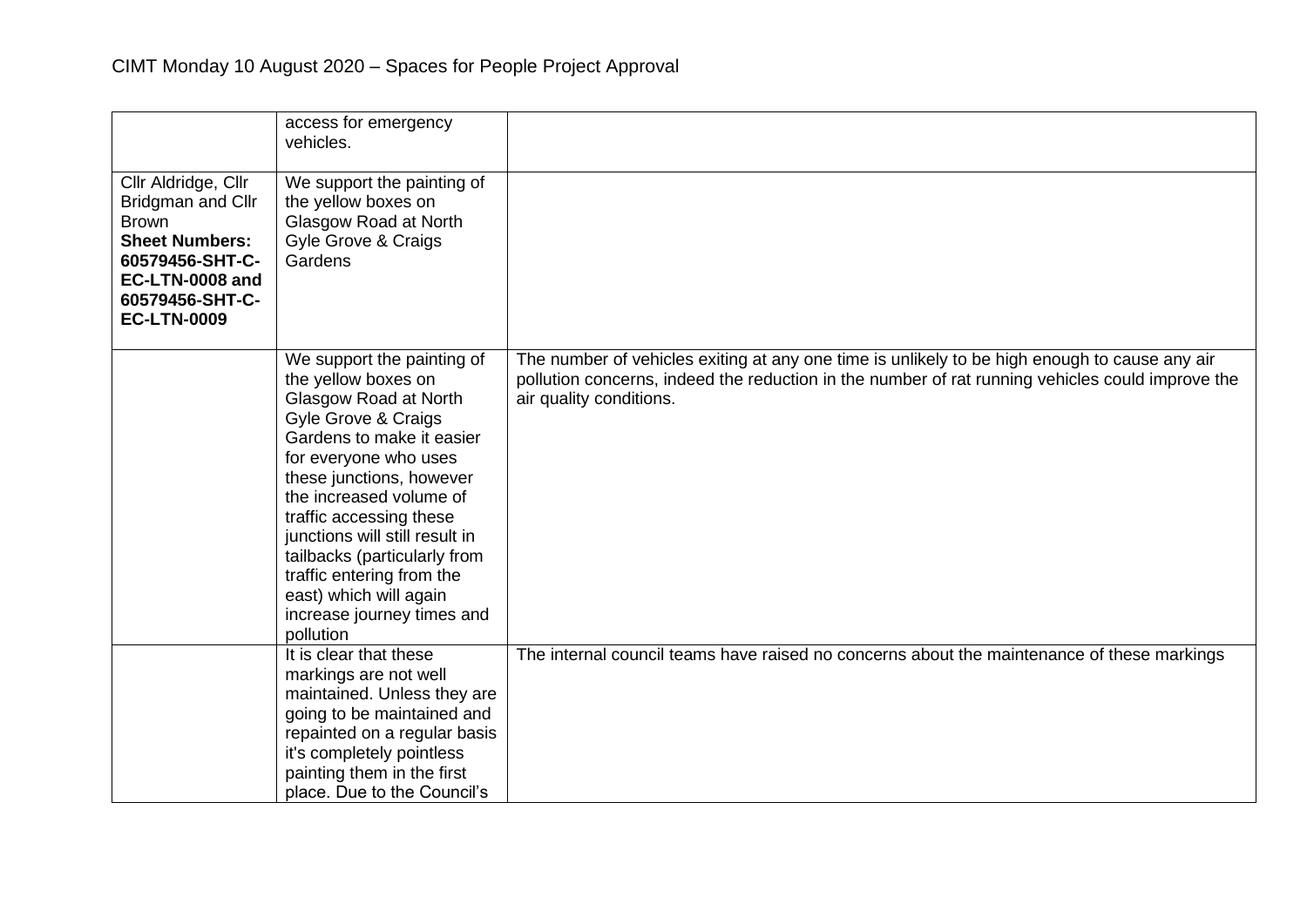|                                                                                                                           | current financial situation, it<br>is unlikely that this is<br>feasible.                                                                                                                                                                                                                                                                                                                                        |                                                                                                                                                                                                                                                                                                                                                            |
|---------------------------------------------------------------------------------------------------------------------------|-----------------------------------------------------------------------------------------------------------------------------------------------------------------------------------------------------------------------------------------------------------------------------------------------------------------------------------------------------------------------------------------------------------------|------------------------------------------------------------------------------------------------------------------------------------------------------------------------------------------------------------------------------------------------------------------------------------------------------------------------------------------------------------|
| Cllr Aldridge, Cllr<br>Bridgman and Cllr<br><b>Brown</b><br><b>Sheet Number:</b><br>60579456-SHT-C-<br><b>EC-LTN-0007</b> | We do not support the<br>proposed road closure at<br><b>Craigmount Avenue North</b>                                                                                                                                                                                                                                                                                                                             |                                                                                                                                                                                                                                                                                                                                                            |
|                                                                                                                           | By closing off Craigmount<br>Avenue North at<br>Craigmount Way you are<br>moving the residents who<br>drive, back down towards<br>Craigmount View increasing<br>the volumes of traffic,<br>pollution and journey times<br>for those wishing to travel<br>north – this the most direct<br>way to access the shops of<br>Drum Brae South, the local<br>leisure centre and the<br>amenities at Bughtlin<br>Market. | The number of vehicles exiting at any one time is unlikely to be high enough to cause any air<br>pollution concerns, indeed the reduction in the number of rat running vehicles could improve the<br>air quality conditions.<br>By providing safer, quieter streets residents will be able to travel more easily to these<br>destinations by foot or bike. |
|                                                                                                                           | Any traffic survey will show<br>that this area is not<br>particularly busy, even<br>during a rush hour,<br>therefore this proposal<br>seems ill-thought out and<br>unnecessary                                                                                                                                                                                                                                  | As set out clearly above, and in the response to Cllr Aldridge's opinion piece above, traffic<br>surveys have been undertaken which do show that rat running, vehicle volumes and speeds is<br>an issue in this area.                                                                                                                                      |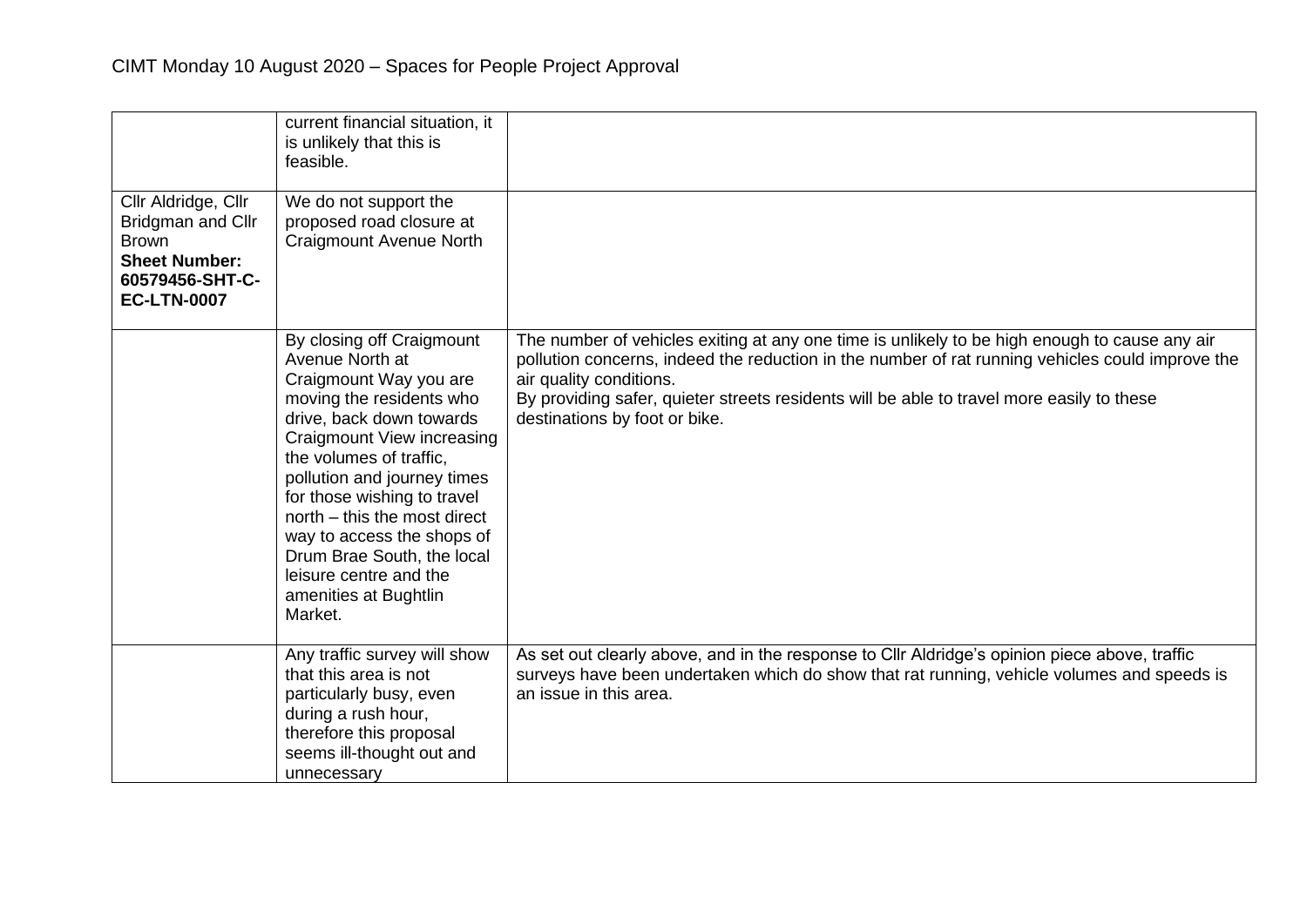| Cllr Aldridge, Cllr<br><b>Bridgman and Cllr</b><br><b>Brown Sheet</b><br>Number:<br>60579456-SHT-C-<br><b>EC-LTN-0013</b> | We agree with the proposed<br>yellow box being painted at<br>the junction with<br>Craigmount Way and<br>Drumbrae Road South                                                                                                                                                                                                                                                                                                                                                                                                                                                                                                                                                                |                                                                                                                                                                                                                                                                                                                                                                                                                                                                                                                                                                                                                                                                                                                                     |
|---------------------------------------------------------------------------------------------------------------------------|--------------------------------------------------------------------------------------------------------------------------------------------------------------------------------------------------------------------------------------------------------------------------------------------------------------------------------------------------------------------------------------------------------------------------------------------------------------------------------------------------------------------------------------------------------------------------------------------------------------------------------------------------------------------------------------------|-------------------------------------------------------------------------------------------------------------------------------------------------------------------------------------------------------------------------------------------------------------------------------------------------------------------------------------------------------------------------------------------------------------------------------------------------------------------------------------------------------------------------------------------------------------------------------------------------------------------------------------------------------------------------------------------------------------------------------------|
|                                                                                                                           | We oppose the build outs<br>on Drum Brae South                                                                                                                                                                                                                                                                                                                                                                                                                                                                                                                                                                                                                                             |                                                                                                                                                                                                                                                                                                                                                                                                                                                                                                                                                                                                                                                                                                                                     |
|                                                                                                                           | It is an area with a lot of<br>junctions on both sides of<br>the road which already<br>makes it quite a<br>complicated section for<br>motorists, buses and cyclist<br>to navigate therefore we<br>would not support any<br>further narrowing of the<br>carriageway. These<br>proposals do not take<br>cognisance of the light<br>controlled pedestrian<br>crossing which is a few<br>steps to the north. The build<br>outs would force cyclists<br>either into the path of traffic,<br>so they can navigate<br>around them or to stop<br>because they can't merge<br>into the traffic safely. There<br>would not be enough space<br>for vehicles to pass safely<br>and cyclists would feel | These build outs follow the Edinburgh Street Design guidance, which is based on best practice<br>design from across the UK and aboard, for making junctions safer for walking and cycling. By<br>narrowing the road it puts the cyclist in the primary position, where cars cannot, or are much less<br>likely to pass a cyclist. This reduces the likelihood of a car passing and then turning left in front<br>of a cyclist and potentially causing a collision. The build outs and tightening will considerably<br>slow down vehicles and narrow the crossing distance for pedestrians. Vehicles travelling too fast<br>on entry to junctions such as these in this area was highlighted to the WEL team during<br>consultation. |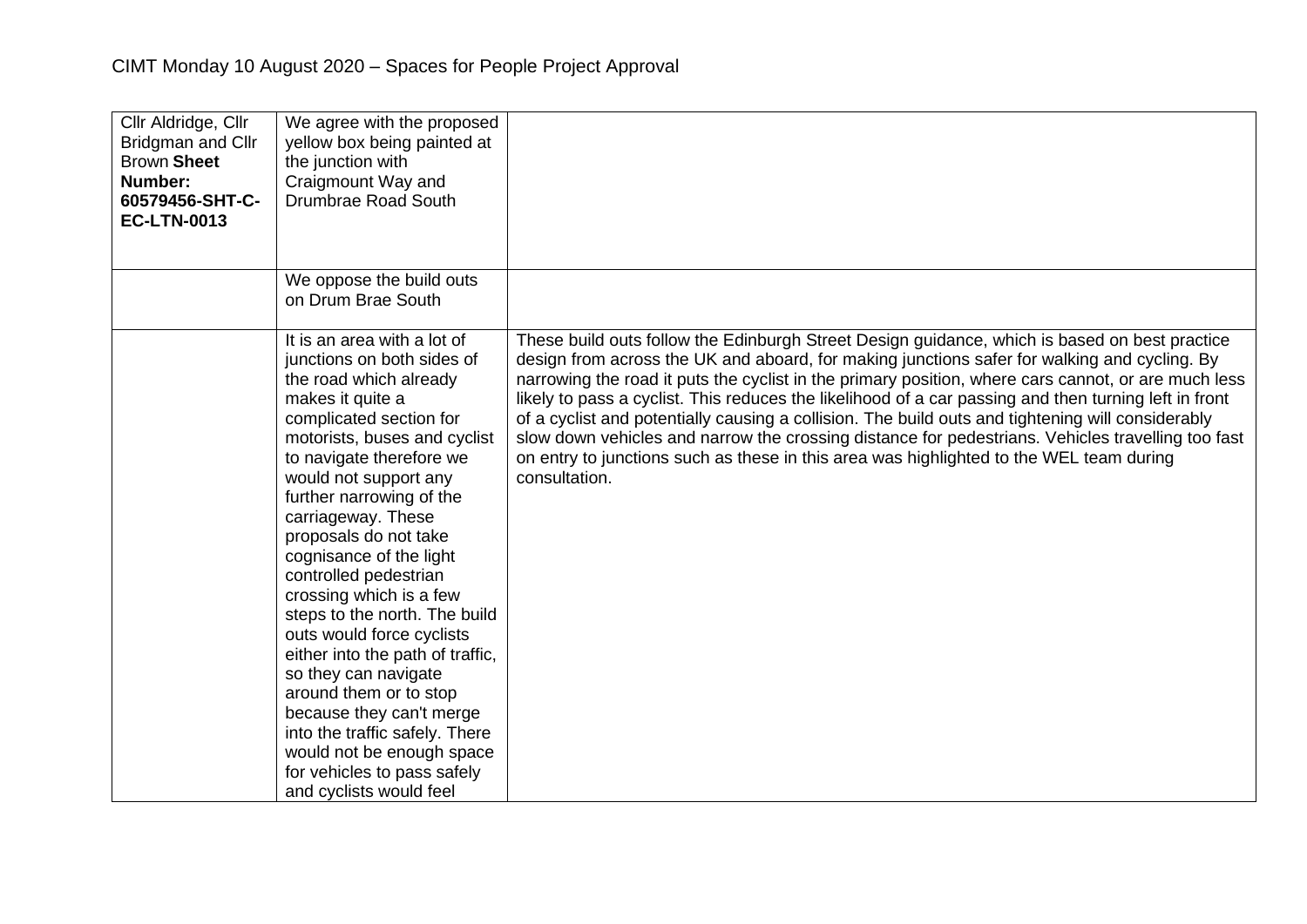|                                                                 | under pressure from the<br>traffic that would form<br>behind them. |                                                                                                                                                                                                 |
|-----------------------------------------------------------------|--------------------------------------------------------------------|-------------------------------------------------------------------------------------------------------------------------------------------------------------------------------------------------|
| Cllr Aldridge, Cllr<br><b>Bridgman and Cllr</b><br><b>Brown</b> | Drumbrae South and<br>junctions:                                   |                                                                                                                                                                                                 |
| <b>Sheet Number:</b>                                            |                                                                    |                                                                                                                                                                                                 |
| 60579456-SHT-C-                                                 | We oppose the narrow of                                            |                                                                                                                                                                                                 |
| EC-LTN-0010-                                                    | the junction of Craigs Road                                        |                                                                                                                                                                                                 |
| <b>Craigs Road</b>                                              | and Drum Brae South and                                            |                                                                                                                                                                                                 |
|                                                                 | the removal of the bollards.                                       |                                                                                                                                                                                                 |
|                                                                 | With the additional                                                | Traffic volumes will be lower due to reduced rat running and by tightening the junction we will                                                                                                 |
|                                                                 | proposals all traffic wishing<br>to enter or leave the             | significantly increase safety for cyclists and pedestrians. This is supported by the Edinburgh<br>Street Design guidance, which is based on best practice design from across the UK and aboard, |
|                                                                 | community will be funnelled                                        | for making junctions safer for walking and cycling.                                                                                                                                             |
|                                                                 | through a single junction                                          | The number of vehicles exiting at any one time is unlikely to be high enough to cause any air                                                                                                   |
|                                                                 | between Craigs Road and                                            | pollution concerns, indeed the reduction in the number of rat running vehicles could improve the                                                                                                |
|                                                                 | the junction with Drum Brae                                        | air quality conditions.                                                                                                                                                                         |
|                                                                 | South. This will result in an                                      |                                                                                                                                                                                                 |
|                                                                 | increase in traffic volume,                                        |                                                                                                                                                                                                 |
|                                                                 | increased pollution and                                            |                                                                                                                                                                                                 |
|                                                                 | longer journey times so                                            |                                                                                                                                                                                                 |
|                                                                 | provides no benefit at all to                                      |                                                                                                                                                                                                 |
|                                                                 | cyclists, pedestrians or                                           |                                                                                                                                                                                                 |
|                                                                 | motorists. By blocking the                                         |                                                                                                                                                                                                 |
|                                                                 | proposed routes increased                                          |                                                                                                                                                                                                 |
|                                                                 | volumes of traffic will be                                         |                                                                                                                                                                                                 |
|                                                                 | displaced to other                                                 |                                                                                                                                                                                                 |
|                                                                 | neighbouring residential<br>streets. This will have a              |                                                                                                                                                                                                 |
|                                                                 | negative impact on cyclists                                        |                                                                                                                                                                                                 |
|                                                                 | and pedestrians on these                                           |                                                                                                                                                                                                 |
|                                                                 | streets                                                            |                                                                                                                                                                                                 |
|                                                                 | The proposed build outs at                                         | Traffic volumes will be lower due to reduced rat running and by tightening the junction we will                                                                                                 |
|                                                                 | the end of Craigs Road with                                        | significantly increase safety for cyclists and pedestrians. This is supported by the Edinburgh                                                                                                  |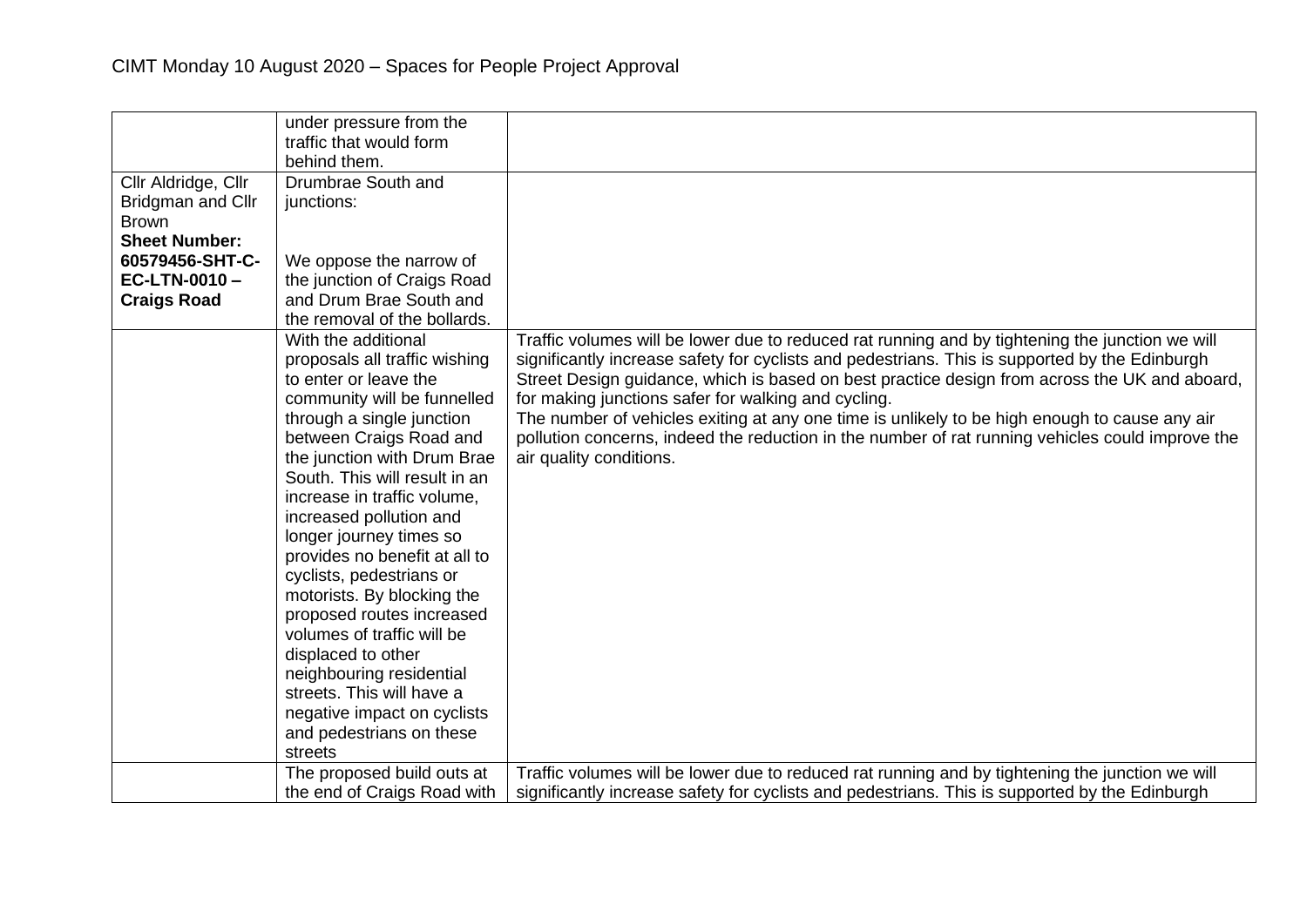|                                         | Drum Brae South are not          | Street Design guidance, which is based on best practice design from across the UK and aboard, |
|-----------------------------------------|----------------------------------|-----------------------------------------------------------------------------------------------|
|                                         | going to assist cyclists,        | for making junctions safer for walking and cycling.                                           |
|                                         | pedestrians or motorists.        |                                                                                               |
|                                         |                                  |                                                                                               |
|                                         | The existing layout of the       |                                                                                               |
|                                         | road / junction works well.      |                                                                                               |
|                                         | The two lanes on Craigs          |                                                                                               |
|                                         | Road enable cyclists and         |                                                                                               |
|                                         | vehicles wishing to turn left    |                                                                                               |
|                                         | to do so easily whilst           |                                                                                               |
|                                         | cyclists and vehicles            |                                                                                               |
|                                         | wishing to turn right are        |                                                                                               |
|                                         | able to queue until it is safe   |                                                                                               |
|                                         | for them to join Drumbrae        |                                                                                               |
|                                         | South. There is already a        |                                                                                               |
|                                         | lowered kerb and                 |                                                                                               |
|                                         | pedestrian paving to enable      |                                                                                               |
|                                         | pedestrians to cross Craigs      |                                                                                               |
|                                         | Road at the junction. When       |                                                                                               |
|                                         | cycling northbound on Drum       |                                                                                               |
|                                         | <b>Brae South to Craigs Road</b> |                                                                                               |
|                                         | the current layout of the        |                                                                                               |
|                                         | junction works well when         |                                                                                               |
|                                         | cycling, adding the build        |                                                                                               |
|                                         | outs will mean you have to       |                                                                                               |
|                                         | cycle slightly further uphill    |                                                                                               |
|                                         | and make a sharper turn          |                                                                                               |
|                                         | than is currently required.      |                                                                                               |
| Cllr Aldridge, Cllr                     | - narrowing east end of          |                                                                                               |
|                                         |                                  |                                                                                               |
| Bridgman and Cllr<br><b>Brown Sheet</b> | Craigs road                      |                                                                                               |
|                                         |                                  |                                                                                               |
| Number:                                 | We oppose the proposed           |                                                                                               |
| 60579456-SHT-C-                         | vehicle priority system on       |                                                                                               |
| <b>EC-LTN-0011</b>                      | Craigs Road                      |                                                                                               |
|                                         |                                  |                                                                                               |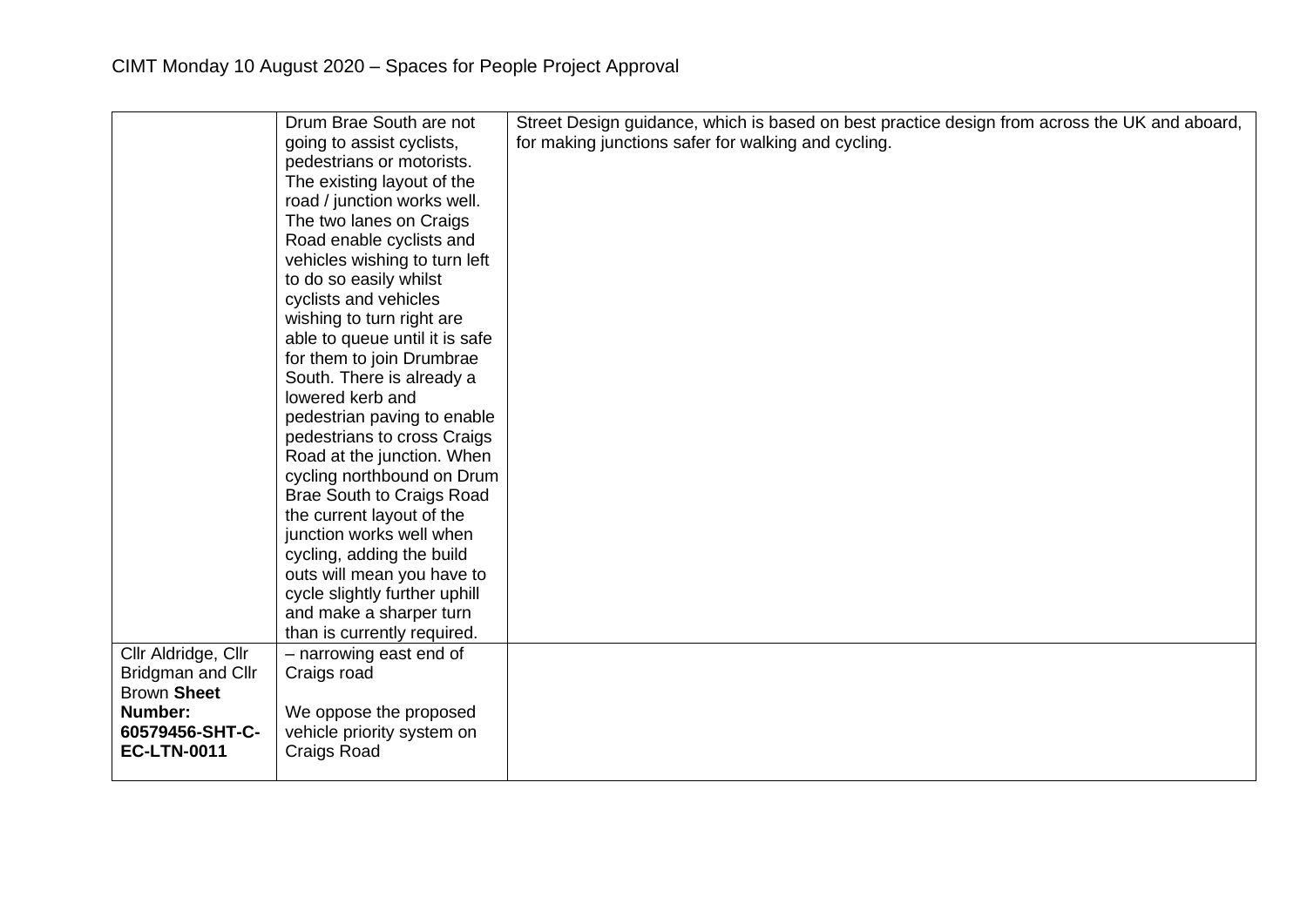|                                                                                                                    | The road is currently wide<br>and free flowing and the<br>numerous speed bumps<br>already in place ensure the<br>speed of the traffic is well<br>managed. Cycling along<br>Craigs Road currently is a<br>relatively safe due to the<br>light volume of traffic. The<br>road is very wide and<br>vehicles can pass safely,<br>providing plenty of space.<br>The current speed bumps<br>enable cyclist to pass<br>between them. Vehicles<br>straddle them so they slow<br>down in short, the current<br>infrastructure works well.<br>The proposed system will<br>make the worse. Cyclists<br>and motorists will be forced<br>into closer proximity at the<br>proposed sites as they will<br>be required to use the same<br>piece of road which is not<br>currently the case. | Vehicles speeds here was already highlighted as an issue via consultation feedback and in<br>speed surveys. Furtherrmore, such interventions are a common and recommended feature of<br>LTNs to clearly indicate to drivers that you are entering a low speed environment. This is<br>particularly important given the proximity to the school. Cyclists would be able to by-pass<br>through the build out, so no conflict with vehicles would exist. |
|--------------------------------------------------------------------------------------------------------------------|-----------------------------------------------------------------------------------------------------------------------------------------------------------------------------------------------------------------------------------------------------------------------------------------------------------------------------------------------------------------------------------------------------------------------------------------------------------------------------------------------------------------------------------------------------------------------------------------------------------------------------------------------------------------------------------------------------------------------------------------------------------------------------|-------------------------------------------------------------------------------------------------------------------------------------------------------------------------------------------------------------------------------------------------------------------------------------------------------------------------------------------------------------------------------------------------------------------------------------------------------|
| Cllr Aldridge, Cllr<br>Bridgman and Cllr<br><b>Brown Sheet</b><br>Number:<br>60579456-SHT-C-<br><b>EC-LTN-0012</b> | We agree with the proposed<br>yellow box being painted at<br>the junction with<br>Craigmount Approach and<br>Drumbrae Road South                                                                                                                                                                                                                                                                                                                                                                                                                                                                                                                                                                                                                                            |                                                                                                                                                                                                                                                                                                                                                                                                                                                       |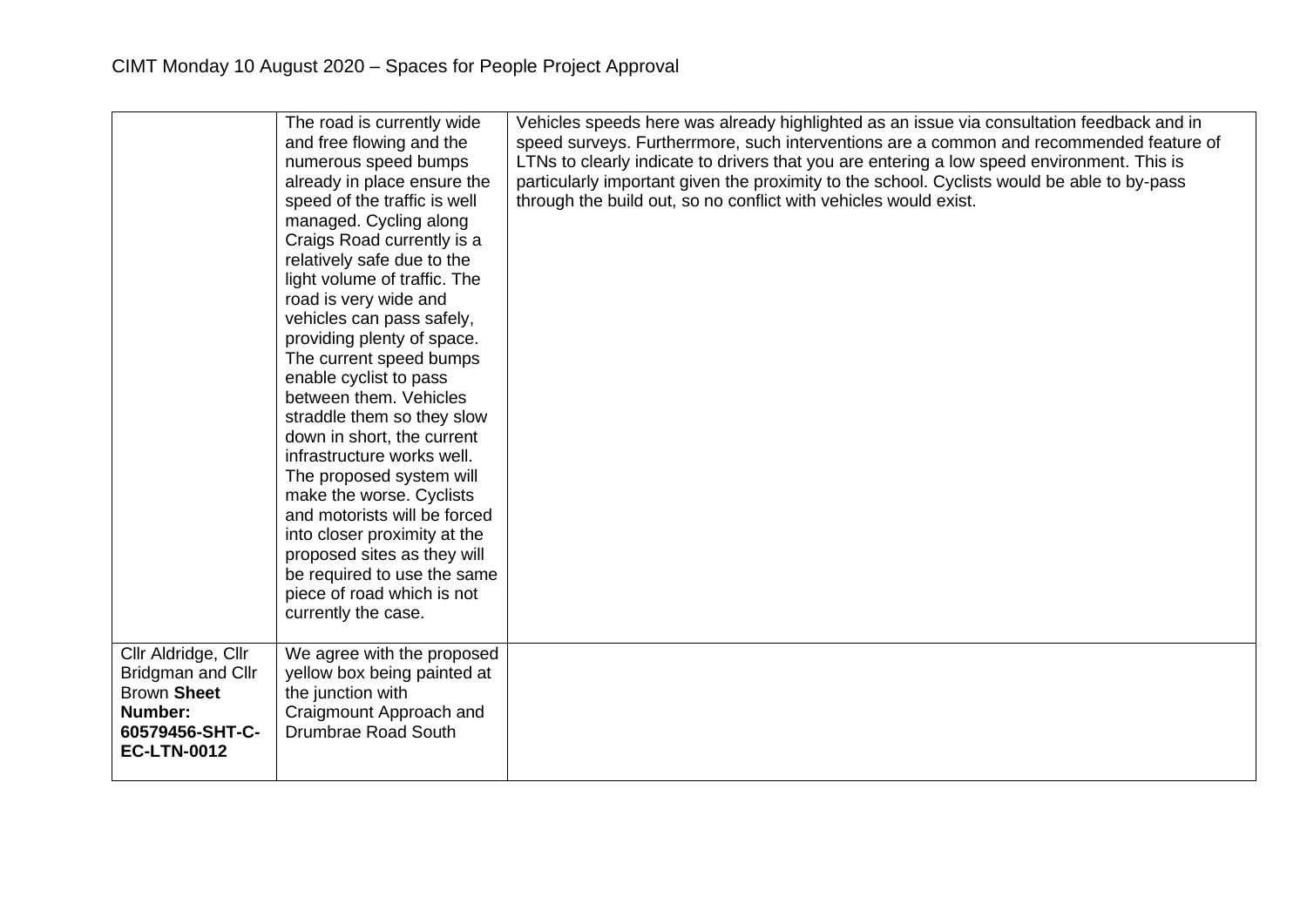| However, we have                                             | The internal council teams have raised no concerns about the maintenance of these markings               |
|--------------------------------------------------------------|----------------------------------------------------------------------------------------------------------|
| concerns regarding<br>maintenance as per the                 |                                                                                                          |
| proposal at Craigmount                                       |                                                                                                          |
| Way.                                                         |                                                                                                          |
| We oppose the build outs                                     |                                                                                                          |
| on Drum Brae South                                           |                                                                                                          |
| The northbound                                               | These build outs follow the Edinburgh Street Design guidance, which is based on best practice            |
| carriageway is narrow, and                                   | design from across the UK, and aboard, for making junctions safer for walking and cycling. By            |
| space is already limited for                                 | narrowing the road it puts the cyclist in the primary position, where cars cannot, or are much less      |
| cyclists, buses and                                          | likely to pass a cyclist. This reduces the likelihood of a car passing and then turning left in front    |
| motorists. There is already                                  | of a cyclist and potentially causing a collision. The build outs and tightening will considerably        |
| restricted visibility akin to a<br>"blind summit". The build | slow down vehicles and narrow the crossing distance for pedestrians. Vehicles travelling too fast        |
| outs would force cyclists                                    | on entry to junctions such as these in this area was highlighted to the WEL team during<br>consultation. |
| either into the path of traffic,                             |                                                                                                          |
| so they can navigate                                         |                                                                                                          |
| around them or to stop                                       |                                                                                                          |
| because they can't merge                                     |                                                                                                          |
| into the traffic safely. Given                               |                                                                                                          |
| the gradient of this road it is                              |                                                                                                          |
| already a challenge for                                      |                                                                                                          |
| cyclists who will be                                         |                                                                                                          |
| travelling slowly without                                    |                                                                                                          |
| adding to this. There would                                  |                                                                                                          |
| not be enough space for                                      |                                                                                                          |
| vehicles to pass safely and                                  |                                                                                                          |
| cyclists would feel under<br>pressure from the traffic that  |                                                                                                          |
| would form behind them.                                      |                                                                                                          |
| This is locally regarded as                                  |                                                                                                          |
| one of the main reasons                                      |                                                                                                          |
| that cyclists don't like                                     |                                                                                                          |
| cycling on the roads                                         |                                                                                                          |
| alongside vehicles and why                                   |                                                                                                          |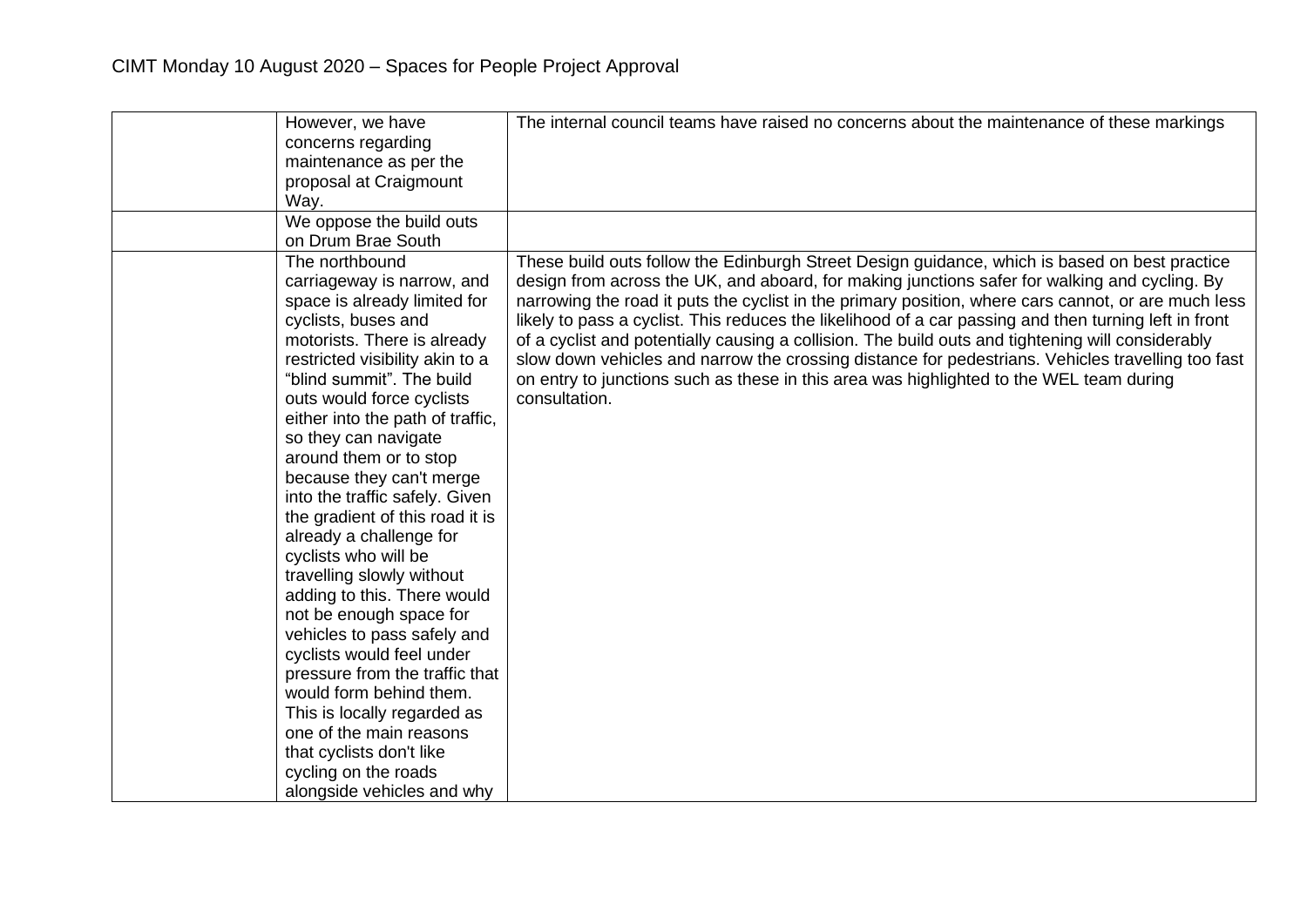|                                                                                                                                                                  | many people are put off<br>from traveling by bike in the<br>first place. Due to lack of<br>information offered in this<br>proposal, it is unclear what<br>impacts there would be to<br>emergency and other<br>essential vehicles<br>accessing the medical<br>centre and sheltered<br>housing development.                                                                                                                  |                                                                                                                                                                                                                           |
|------------------------------------------------------------------------------------------------------------------------------------------------------------------|----------------------------------------------------------------------------------------------------------------------------------------------------------------------------------------------------------------------------------------------------------------------------------------------------------------------------------------------------------------------------------------------------------------------------|---------------------------------------------------------------------------------------------------------------------------------------------------------------------------------------------------------------------------|
| Cllr Aldridge, Cllr<br>Bridgman and Cllr<br><b>Brown Sheet</b><br><b>Numbers:</b><br>60579456-SHT-C-<br>EC-LTN-0014 and<br>60579456-SHT-C-<br><b>EC-LTN-0015</b> | Drumbrae North and<br>junctions<br>We oppose the proposed<br>narrowing of Drum Brae<br>North.                                                                                                                                                                                                                                                                                                                              |                                                                                                                                                                                                                           |
|                                                                                                                                                                  | There is an existing issue<br>with traffic queuing up the<br>hill during peak times and<br>this will only exacerbate the<br>situation, having an impact<br>on air quality. It will also<br>significantly increase<br>journey times for local<br>residents, who do not wish<br>this. There is not a huge<br>volume of bus traffic on this<br>route generally, however<br>this is the preferred<br>diversion route when work | See above response to your feedback on this junction. We have assessed it with our traffic<br>management team who do not think that the proposals will have significant adverse effects on<br>the junction's performance. |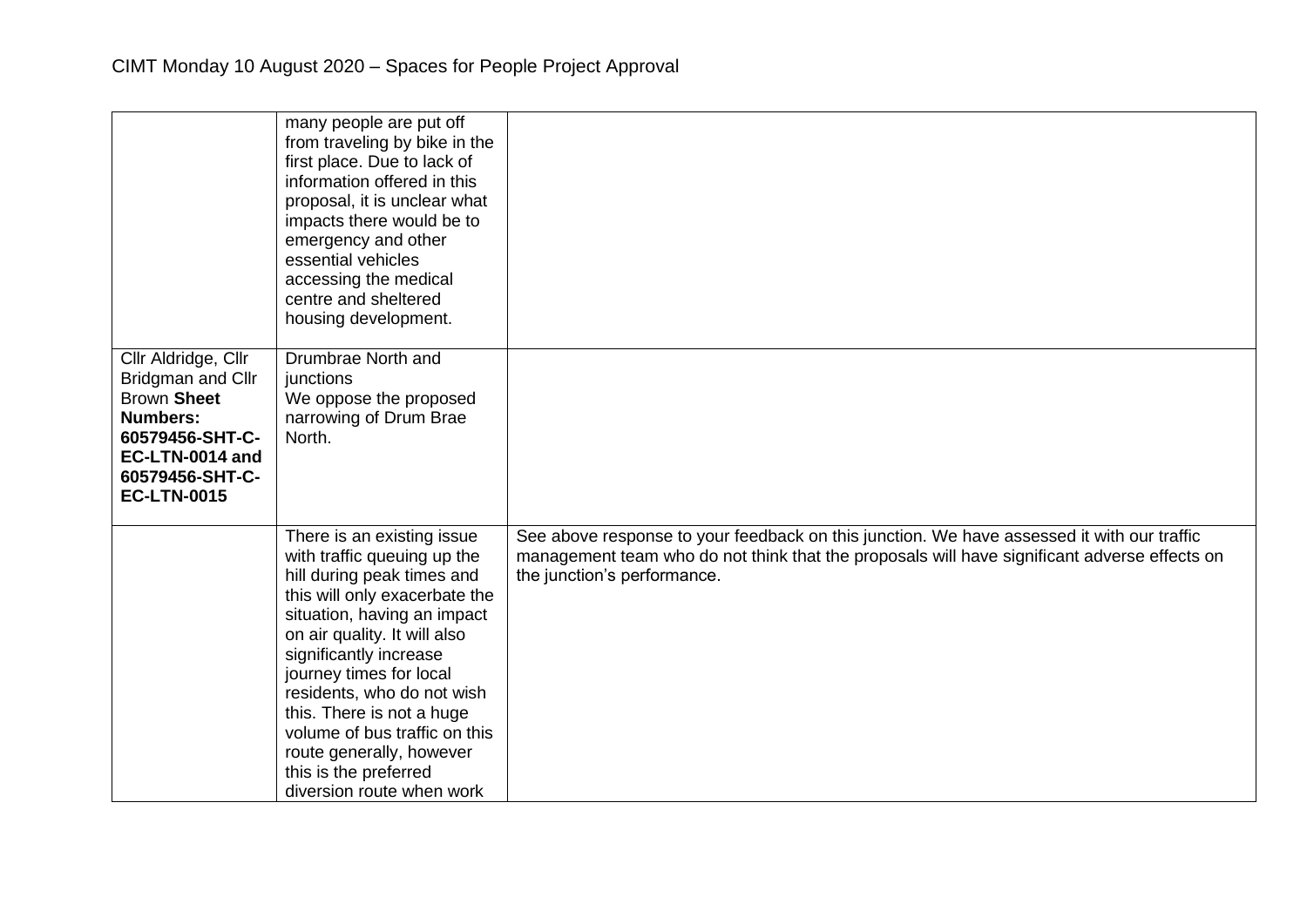|              | occurs on the surrounding<br>roads. Currently Clermiston<br>Road North is closed in 1<br>direction and traffic is being<br>diverted along this route.                                                                                                                                                                                                                                      |                                                                                                                                                                                                                                                                                                     |
|--------------|--------------------------------------------------------------------------------------------------------------------------------------------------------------------------------------------------------------------------------------------------------------------------------------------------------------------------------------------------------------------------------------------|-----------------------------------------------------------------------------------------------------------------------------------------------------------------------------------------------------------------------------------------------------------------------------------------------------|
|              | The junction at Barnton<br>Gate Avenue is already<br>particularly complicated and<br>problematic and these<br>proposals will simply make<br>the junction even harder to<br>navigate for pedestrians,<br>cyclists and local residents.                                                                                                                                                      | The proposal follow the Edinburgh Street design guidance principles for the making the such<br>junctions safer for cycling and pedestrians.                                                                                                                                                         |
| Susan Webber | I write to express my<br>continued concern at the<br>most recent iteration of the<br>Spaces for People<br>proposals for East Craig<br>Road                                                                                                                                                                                                                                                 |                                                                                                                                                                                                                                                                                                     |
| Susan Webber | At the outset of lockdown,<br>temporary measures to<br>boost safety would have<br>likely been more broadly<br>welcomed, had they been<br>consulted on and<br>implemented in a timely<br>manner. However, the fact<br>is time has now moved on<br>and it is clear that proposals<br>that would have been more<br>suitable for Phase 1 of<br>lockdown now look<br>decidedly out of step with | Social distancing criteria still currently applies and these designs will help facilitate this,<br>particularly at the school (see response above to Cllr Alridge concerning schools). Furthermore,<br>if a second wave of the pandemic occurs, this area will already be prepared to cope with it. |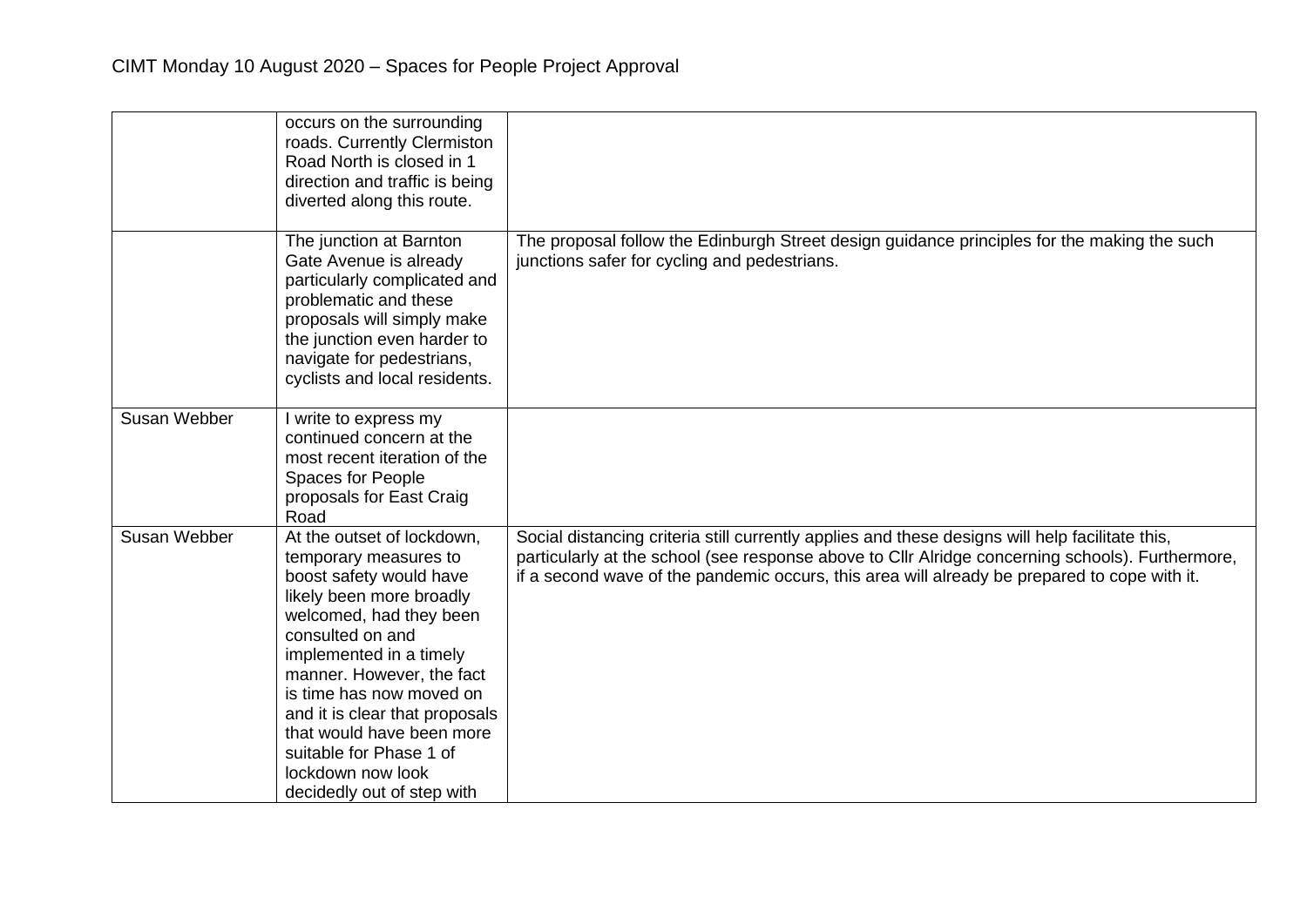|              | the country now that we are<br>in phase three.                                                                                                                                                                                                                                                                                                                                                                                                                                                                       |                                                                                                                                                                                                                                                                                     |
|--------------|----------------------------------------------------------------------------------------------------------------------------------------------------------------------------------------------------------------------------------------------------------------------------------------------------------------------------------------------------------------------------------------------------------------------------------------------------------------------------------------------------------------------|-------------------------------------------------------------------------------------------------------------------------------------------------------------------------------------------------------------------------------------------------------------------------------------|
| Susan Webber | Further it seems the<br>consultation sought out<br>feedback from particular<br>lobby groups but deemed it<br>appropriate to ignore and<br>not engage with local<br>residents. This is a<br>constant theme across all<br>the recent consultations and<br>this should be raising alarm<br>bells across the city.<br>Indeed I am aware of the<br>level if community<br>engagement in East Craigs<br>through conversations with<br>the local ward members<br>and I know they have<br>submitted the attached<br>response. | See responses above to Cllr Alridge's opinion piece which clearly set out the public consultation<br>and research which has gone into forming these plans and the proposed approach for further<br>consulting with the residents during the temporary configuration under the TTRO. |
| Susan Webber | It would be remis to ignore<br>this. The community has<br>clearly expressed concerns<br>and is objecting through<br>unprecedented contact with<br>the three local cllrs to<br>ensure their collective views<br>are represented. Again,<br>they seem to be<br>conveniently excluded from<br>the consultation. The<br>proposals are<br>disproportionate to the                                                                                                                                                         | See responses above to Cllr Alridge's opinion piece which clearly sets out how we have always<br>intended to engage with the local residents.                                                                                                                                       |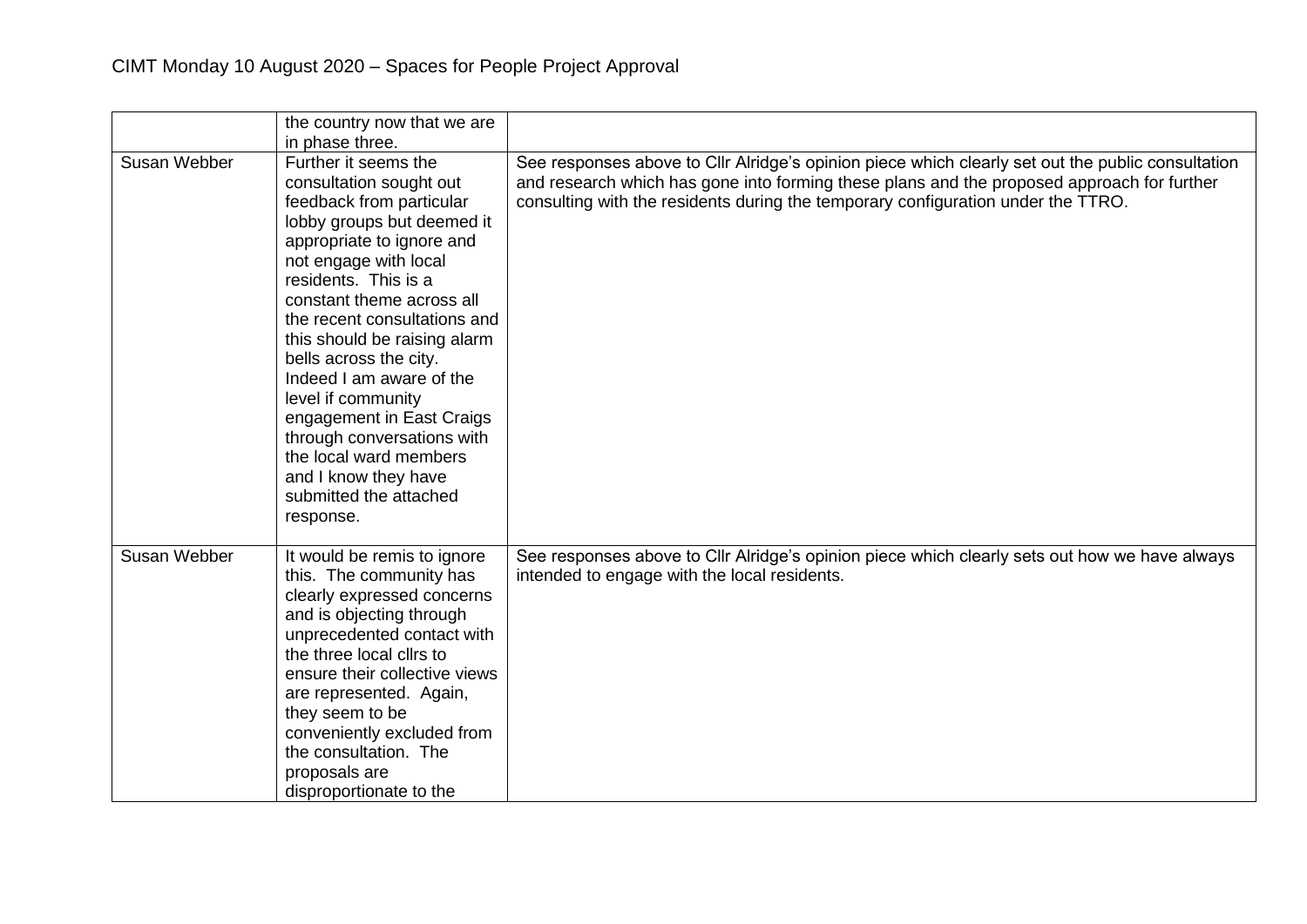|                                         | challenges faced by cyclists<br>in this area and are leaving<br>us bemused by the extent<br>of the measures, and at<br>what cost?!                                                                                                                                                   | See above                                                                                                                                     |
|-----------------------------------------|--------------------------------------------------------------------------------------------------------------------------------------------------------------------------------------------------------------------------------------------------------------------------------------|-----------------------------------------------------------------------------------------------------------------------------------------------|
|                                         | I implore you to consider<br>the local community views,<br>these are afterall the people<br>we are elected to represent                                                                                                                                                              |                                                                                                                                               |
| Robert Aldridge                         | Has issued replies to 15<br>residents assuring that he<br>will ask for the proposal to<br>be withdrawn.                                                                                                                                                                              |                                                                                                                                               |
| <b>Claire Miller</b>                    | Thank you for sharing these<br>plans, I would like to<br>express full support for<br>these changes.                                                                                                                                                                                  |                                                                                                                                               |
| <b>Alex Cole Hamilton</b><br><b>MSP</b> | Publicised link to online<br>petition against the<br>measures for East<br>Craigs/Craigmount area<br>1275 signatures as of<br>15?07/20<br>https://www.edinburghlibde<br>ms.org/spaces_for_people?fb<br>clid=IwAR0RNOMuGI7xd-<br>1k6DOFNr1EMh6tj -<br>okMhjDtypdWeUQ2yxtxO04J<br>Kcix4 | See responses above to Cllr Alridge's opinion piece which clearly sets out how we have always<br>intended to engage with the local residents. |
| Community<br>Councils                   |                                                                                                                                                                                                                                                                                      |                                                                                                                                               |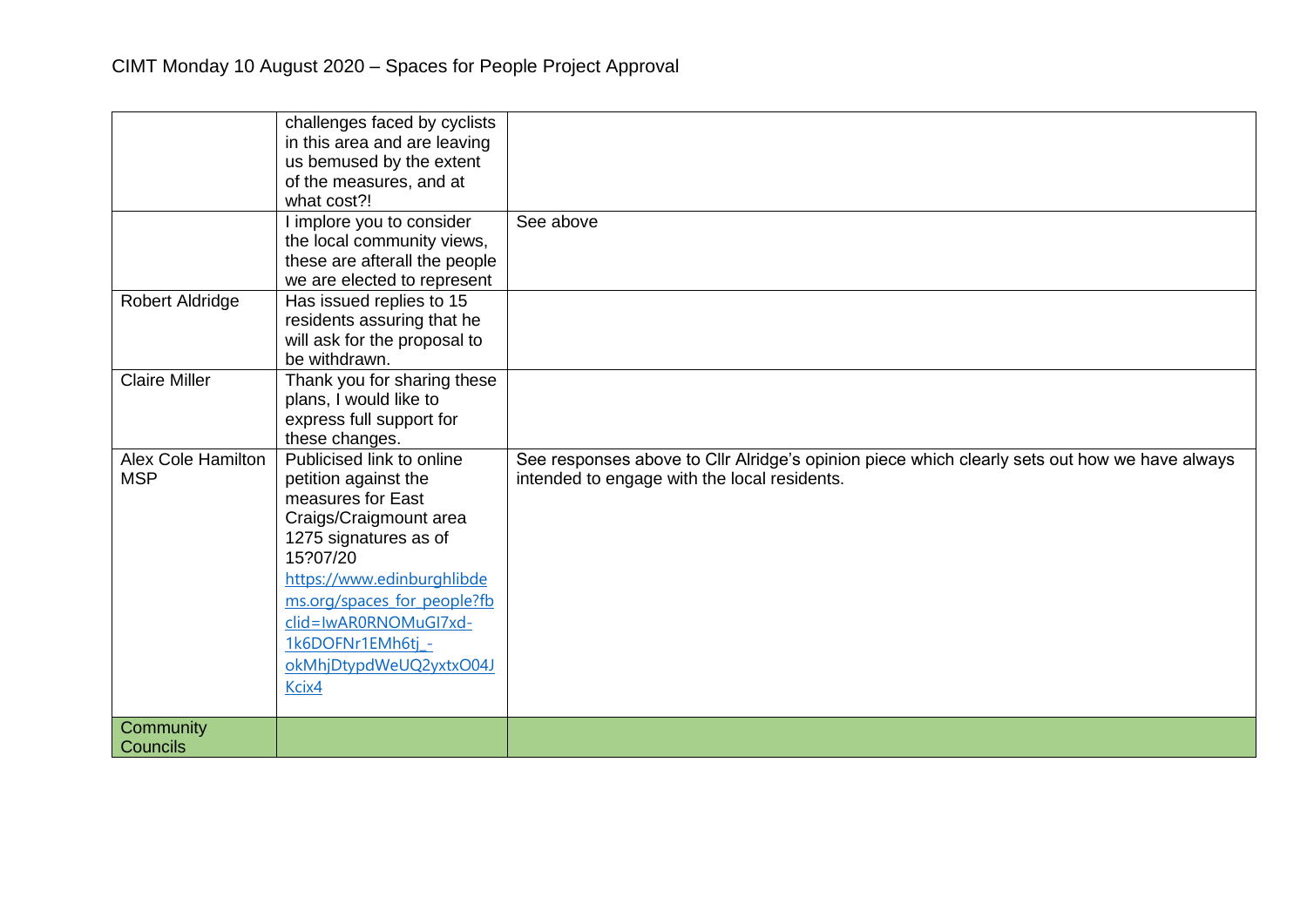| Response from<br>Kenneth Wright on<br>behalf of Drumbrae<br>Community<br>Council | Please see the following<br>comments we currently<br>have from Drum Brae<br><b>Community Council in</b><br>response to the proposals<br>Why is this process being | The context of the scheme is that the layout of the LTN concept was formed through the<br>feedback to the West Edinburgh Link (WEL) project's public consultation. This called for<br>addressing rat running, traffic volumes and speeds on certain roads in East Craigs.<br>However, it is now proposed to bring this forward for as temporary configuration under the<br>response to the COVID-19 emergency for the following reasons:                                                                                                                                                                                                                                                                                    |
|----------------------------------------------------------------------------------|-------------------------------------------------------------------------------------------------------------------------------------------------------------------|-----------------------------------------------------------------------------------------------------------------------------------------------------------------------------------------------------------------------------------------------------------------------------------------------------------------------------------------------------------------------------------------------------------------------------------------------------------------------------------------------------------------------------------------------------------------------------------------------------------------------------------------------------------------------------------------------------------------------------|
|                                                                                  | done under the umbrella of<br>Covid 19 emergency<br>measures  i.e. what has<br>Covid 19 got to do with this<br>and will it change back after<br>the pandemic?     | 1. Safety and social distancing around the secondary school.<br>The modal filters and bus gate will result in significantly fewer vehicles on Craigs Road. This will<br>make social distancing much easier and safer for the people walking and cycling who are trying<br>to avoid close proximity to others at peak times as they will not have to contend with also having<br>to avoid heavier levels and speeds of traffic.<br>Through making the streets safer and more attractive for walking and cycling there should be                                                                                                                                                                                              |
|                                                                                  |                                                                                                                                                                   | less school drop offs by car. There may also be less incentives to illegally drop off by the school,<br>as there is no through road. Together this means that the concentration of pupils all arriving at<br>the school entrance at one time may be reduced, which again will significantly help social<br>distancing.<br>When these plans were shared with the Council's Education team, who are trying to manage the                                                                                                                                                                                                                                                                                                      |
|                                                                                  |                                                                                                                                                                   | safe reopening of the schools, they commended them as a useful proposal that will be beneficial<br>to their work, both during COVID-19 and in the future for making a better and safer school<br>environment.                                                                                                                                                                                                                                                                                                                                                                                                                                                                                                               |
|                                                                                  |                                                                                                                                                                   | 2. The modal filters and bus gate will create quieter and safer street environments making it<br>easier to social distance. For example, people can more easily and safely step into the road, or<br>cross the road, if they need to pass another person on footway at the recommended social<br>distance. This is important as feedback on the commonplace website highlighted narrow<br>footways in some places being an issue. Cyclists can feel confident to ride further away for the<br>pavement in the recommended 'primary cycling position' because there are far less vehicles.<br>This means they are further away from the pedestrians they pass and can pass other cyclists at<br>the correct social distance. |
|                                                                                  |                                                                                                                                                                   | The scheme is a temporary configuration and its final layout will be informed by the consultation<br>with local residents and a review of monitoring data gathered during this period. It is currently<br>planned that a final implementation of road changes (as informed by the above process) would<br>be carried out under the WEL project in 2021/22. This implementation would require a TRO that<br>would also involve public consultation.                                                                                                                                                                                                                                                                          |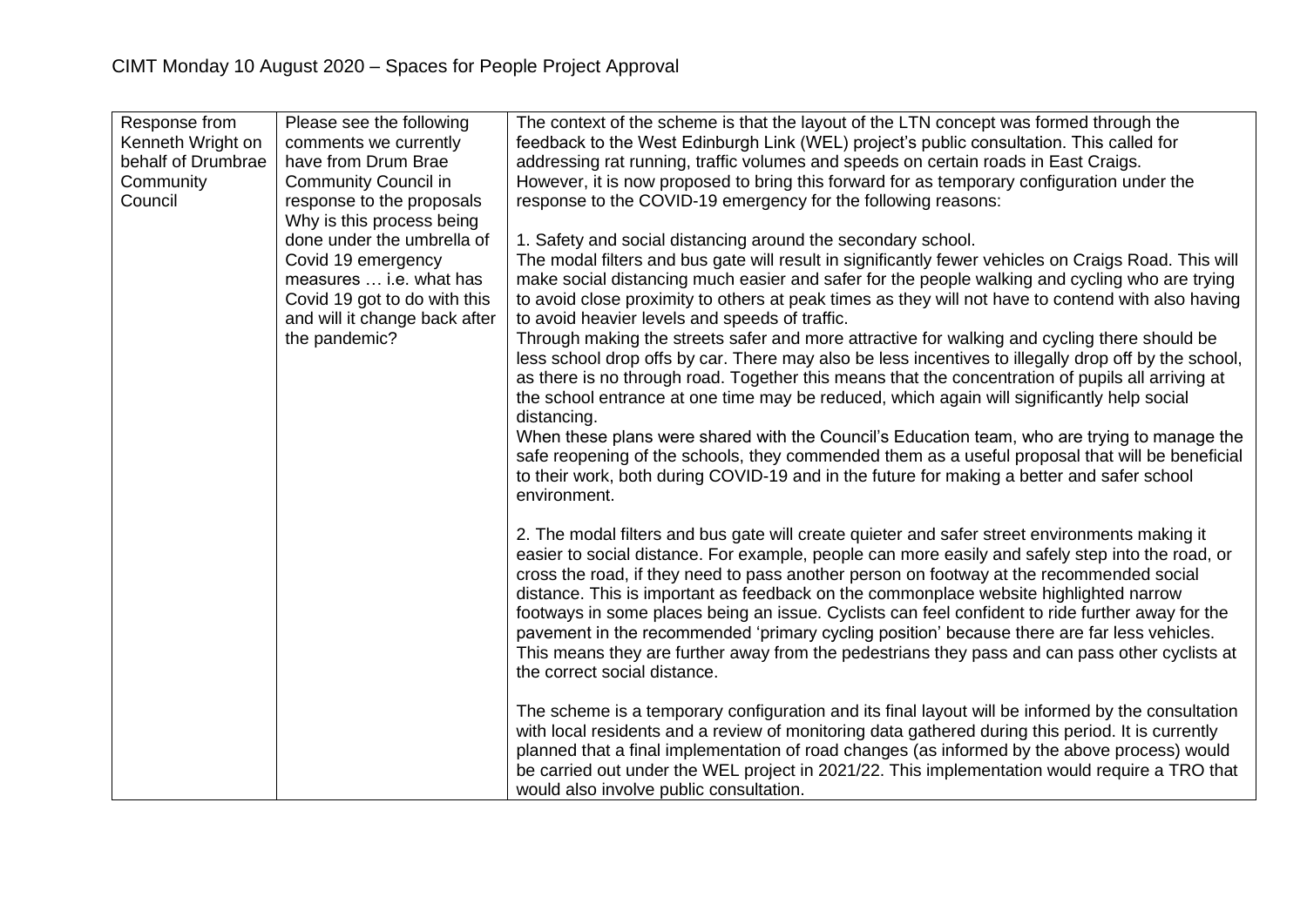| Response from<br>Kenneth Wright on<br>behalf of Drumbrae<br>Community<br>Council | Why is this being pushed<br>through without appropriate<br>time for community<br>consultation and<br>engagement? | The Council has always intended to, and still will, inform the local residents and consult with<br>them during this temporary configuration of measures.<br>Specifically, we shall be:<br>1. informing the residents directly, via a letter, map, leaflet, website and social media about the<br>scheme, its rationale and how they will be able to respond<br>2. undertaking further community engagement in mid-Autumn, once the Low Traffic<br>Neighbourhood is established and residents have got used to its functioning. Feedback from the |
|----------------------------------------------------------------------------------|------------------------------------------------------------------------------------------------------------------|--------------------------------------------------------------------------------------------------------------------------------------------------------------------------------------------------------------------------------------------------------------------------------------------------------------------------------------------------------------------------------------------------------------------------------------------------------------------------------------------------------------------------------------------------|
|                                                                                  |                                                                                                                  | engagement and monitoring would then be used to inform the configuration of the LTN for the<br>rest of the Temporary Traffic Regulation Order (TTRO) period. When the project progresses to<br>the Traffic Regulation Order (TRO) stage, as part of WEL, a further public consultation would be<br>undertaken as required by the TRO process.                                                                                                                                                                                                    |
|                                                                                  |                                                                                                                  | As such, the community will have the opportunity to shape and alter the configuration of the Low<br>Traffic Neighbourhood (LTN).                                                                                                                                                                                                                                                                                                                                                                                                                 |
|                                                                                  |                                                                                                                  | Due to the agreed notification process we were committed to informing Councillors and other<br>stakeholders prior to the public, which has given the impression that the council never intended<br>to inform or consult with residents.                                                                                                                                                                                                                                                                                                          |
|                                                                                  |                                                                                                                  | It should also be recognised that whilst we had not yet consulted on the LTN, the concept for the<br>LTN came out of the public consultation feedback for WEL, traffic surveys and the feedback from<br>the SfP commonplace website.                                                                                                                                                                                                                                                                                                             |
| Response from                                                                    | Where are the supportive                                                                                         | The proposal is informed by:                                                                                                                                                                                                                                                                                                                                                                                                                                                                                                                     |
| Kenneth Wright on                                                                | statistics for these                                                                                             | Detailed public consultation that was carried out as part of the West Edinburgh Link<br>1.                                                                                                                                                                                                                                                                                                                                                                                                                                                       |
| behalf of Drumbrae                                                               | proposals?                                                                                                       | project (WEL). Feedback from the consultation highlighted that many residents felt that                                                                                                                                                                                                                                                                                                                                                                                                                                                          |
| Community<br>Council                                                             |                                                                                                                  | certain streets in this area did not feel safe enough to cycle on due to rat running and<br>vehicle speeds.                                                                                                                                                                                                                                                                                                                                                                                                                                      |
|                                                                                  |                                                                                                                  | 2. Vehicle volume and speeds surveys carried out by the WEL team which confirmed the                                                                                                                                                                                                                                                                                                                                                                                                                                                             |
|                                                                                  |                                                                                                                  | issues highlighted by the consultation.                                                                                                                                                                                                                                                                                                                                                                                                                                                                                                          |
|                                                                                  |                                                                                                                  | 3. The SfP commonplace website, where the public left comments also highlighting rat                                                                                                                                                                                                                                                                                                                                                                                                                                                             |
|                                                                                  |                                                                                                                  | running, vehicle speeds, unsafe conditions for cycling and walking, and requests for                                                                                                                                                                                                                                                                                                                                                                                                                                                             |
|                                                                                  |                                                                                                                  | certain roads to be closed.                                                                                                                                                                                                                                                                                                                                                                                                                                                                                                                      |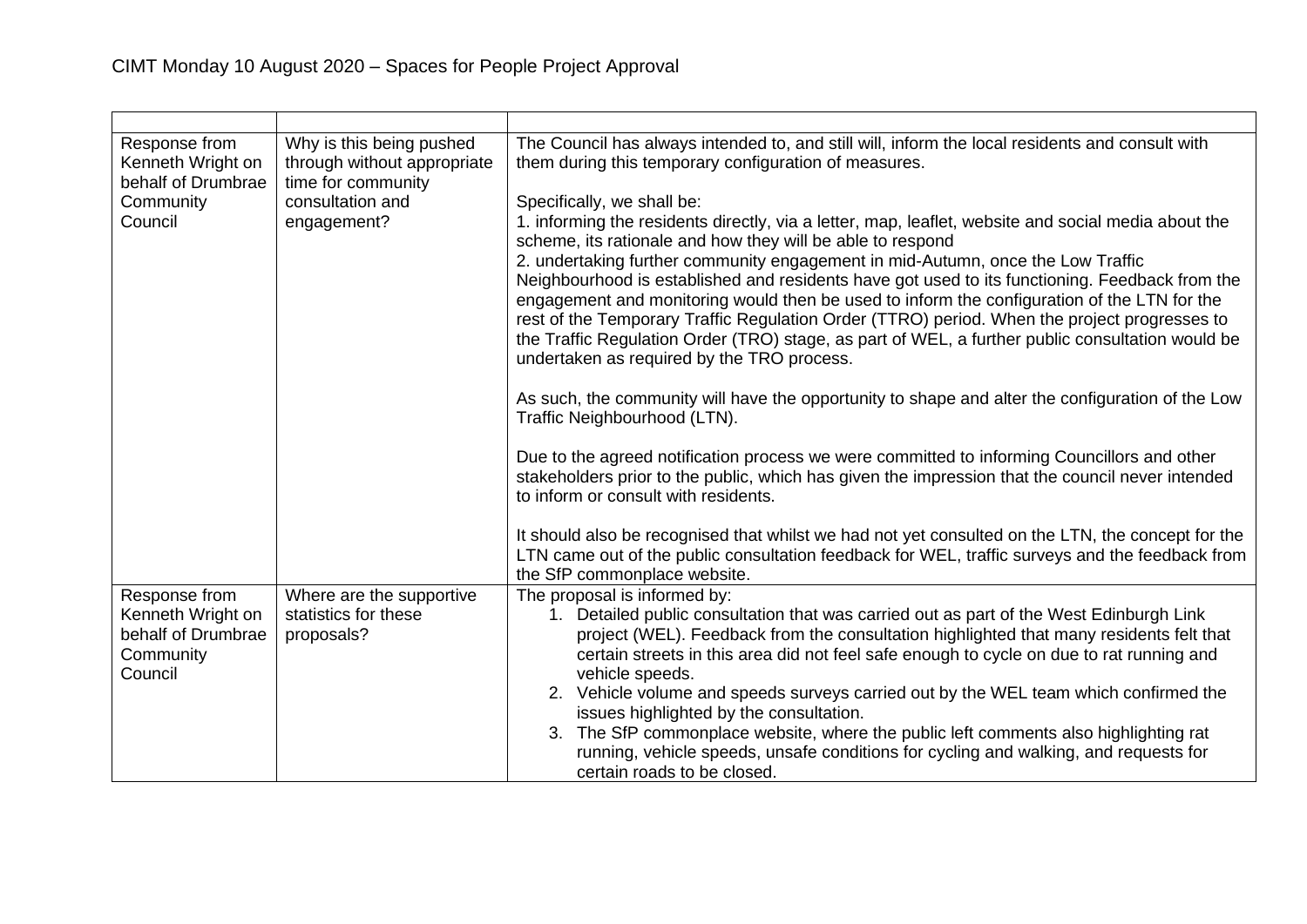|                                                                                  |                                                                                                     | 4. Detailed feedback from an advisory group of local residents about where the modal<br>filters should be located to best address the rat running and vehicle speed issues.<br>5. Recognition, backed up by modelling data, that once the new developments in West<br>Craigs and Cammo are completed the volumes of traffic moving through East Craigs,<br>particularly Craigs Road and Craigmount, greatly increase making the area feel more<br>unsafe and unattractive for walking and cycling.<br>6. Analysis of census data showing that, compared to the rest of Edinburgh, a higher<br>proportion of people in this area travel by car to work and that these journeys are<br>typically between 1 and 3km, which is a fairly walkable and very cyclable distance for<br>most people. Tallied with this is the BikeLIfe Edinburgh research which clearly indicates<br>that more people would like to cycle and that the biggest barrier to this feeling unsafe on<br>the roads because of traffic speeds and volumes. This scheme would help address this<br>barrier and thereby unlock a potential latent demand for cycling.<br>7. The East Craigs Primary School Travel Plan indicates that there are a number of<br>existing issues in the area with rat running and high vehicle speeds which make parents<br>and pupils feel less safe to travel to school either walking, cycling or wheeling. Our<br>proposals address these issues and will encourage more people to walk, cycle and<br>wheel to school safely. |
|----------------------------------------------------------------------------------|-----------------------------------------------------------------------------------------------------|--------------------------------------------------------------------------------------------------------------------------------------------------------------------------------------------------------------------------------------------------------------------------------------------------------------------------------------------------------------------------------------------------------------------------------------------------------------------------------------------------------------------------------------------------------------------------------------------------------------------------------------------------------------------------------------------------------------------------------------------------------------------------------------------------------------------------------------------------------------------------------------------------------------------------------------------------------------------------------------------------------------------------------------------------------------------------------------------------------------------------------------------------------------------------------------------------------------------------------------------------------------------------------------------------------------------------------------------------------------------------------------------------------------------------------------------------------------------------------------------------------------------------------|
| Response from<br>Kenneth Wright on<br>behalf of Drumbrae<br>Community<br>Council | What were the timescales<br>for residents being made<br>aware of these statistics<br>and proposals? | The Council has always intended to, and still will, inform the local residents directly, via a letter,<br>map, leaflet, website and social media about the scheme, and its rationale, prior to it being<br>launched. These materials will clearly explain:<br>1. why the project has been brought forward, based around the above feedback and data,<br>as well as the response to Covid-19<br>2. that it is a temporary configuration, which will comprise a full engagement process a<br>survey and, socially distanced, events. Through this process every resident will have the<br>opportunity to give their feedback and help inform the final layout of the scheme.<br>3. that the council will monitoring and reviewing the scheme<br>4. When and what will be happening<br>Before informing the residents, in the way set out above, the scheme was committed to first<br>going through the agreed notification period, as per all SfP schemes. This notification process is<br>due to complete on Friday 17 <sup>th</sup> July. If the scheme is approved to go forward then we will be<br>releasing all information about the scheme to the public in w/c 20 July.                                                                                                                                                                                                                                                                                                                                                  |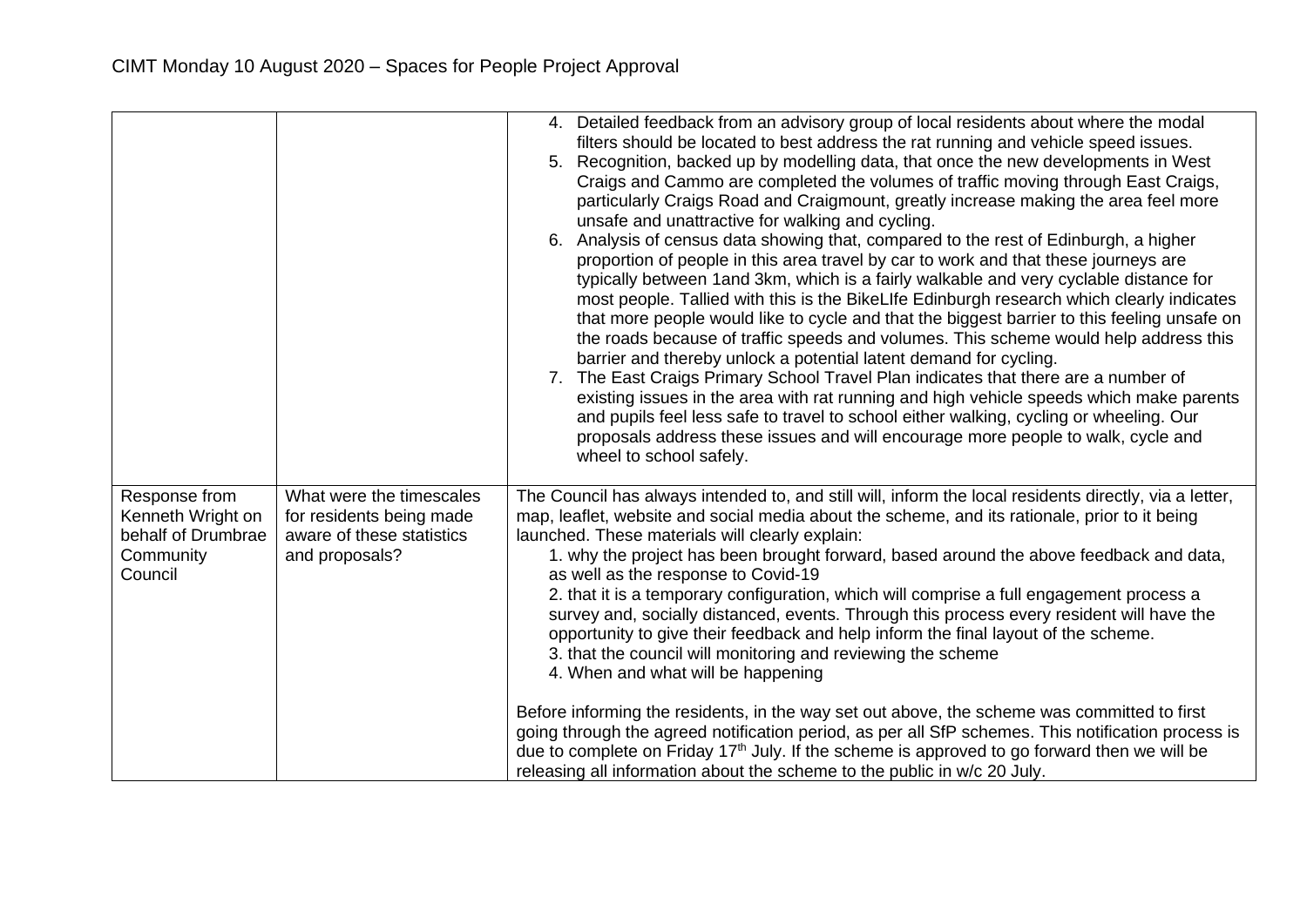| Response from<br>Kenneth Wright on<br>behalf of Drumbrae<br>Community<br>Council | Have all the residents<br>whose roads are being<br>closed been contacted<br>individually / mail dropped<br>asking or advising them of<br>the changes? How many for<br>example are still unaware of<br>these potential changes to<br>the streets that they live in.                                                    | As set out above, we are planning to be contacting residents in w/c 20 July.                                                                                                                                                                                                                                                                                                                                                                                                                                                                                                                                                       |
|----------------------------------------------------------------------------------|-----------------------------------------------------------------------------------------------------------------------------------------------------------------------------------------------------------------------------------------------------------------------------------------------------------------------|------------------------------------------------------------------------------------------------------------------------------------------------------------------------------------------------------------------------------------------------------------------------------------------------------------------------------------------------------------------------------------------------------------------------------------------------------------------------------------------------------------------------------------------------------------------------------------------------------------------------------------|
| Response from<br>Kenneth Wright on<br>behalf of Drumbrae<br>Community<br>Council | Do these proposals take<br>into account and are they<br>consistent with the existing<br>proposals for the new and<br>extensive works on the<br>Cammo (West side) of<br>Maybury Road from<br>Maybury to Barnton<br>junctions? Are these<br>proposals consistent with<br>the change proposals there,<br>for the future? | The proposals have been developed in full cognisance of the planned developments in the areas<br>around East Craigs. Indeed, the traffic modelling done in this area has highlighted that within the<br>LTN, the developments to the west of Maybury Road would significantly increase rat running and<br>traffic volumes in East Craigs. As such, part of the rationale of the LTN is to future proof the area<br>against these increases in traffic. The WEL team is also feeding into the development of the<br>Maybury and Barnton junctions to help ensure a coherent development of transport<br>infrastructure in the area. |
| Response from<br>Kenneth Wright on<br>behalf of Drumbrae<br>Community<br>Council | How is the proposed 'bus<br>gate' on Craigs Road (West<br>side) to be controlled /<br>managed? Who issues<br>fines for misuse and is it<br>accessible for use by<br>residents and emergency<br>services?                                                                                                              | The council has an existing network of ANPR enforcement cameras and contract for<br>implementing them. These can be installed on a temporary basis as well and would be used for<br>the scheme. Emergency services are permitted through the gate, however residents would not<br>be.                                                                                                                                                                                                                                                                                                                                              |
| Response from<br>Kenneth Wright on<br>behalf of Drumbrae                         | Why is the already failed<br>work of widening<br>pavements at junction                                                                                                                                                                                                                                                | These build outs follow the Edinburgh Street Design guidance, which is based on best practice<br>design from across the UK, and aboard, for making junctions safer for walking and cycling. By<br>narrowing the road it puts the cyclist in the primary position, where cars cannot, or are much less                                                                                                                                                                                                                                                                                                                              |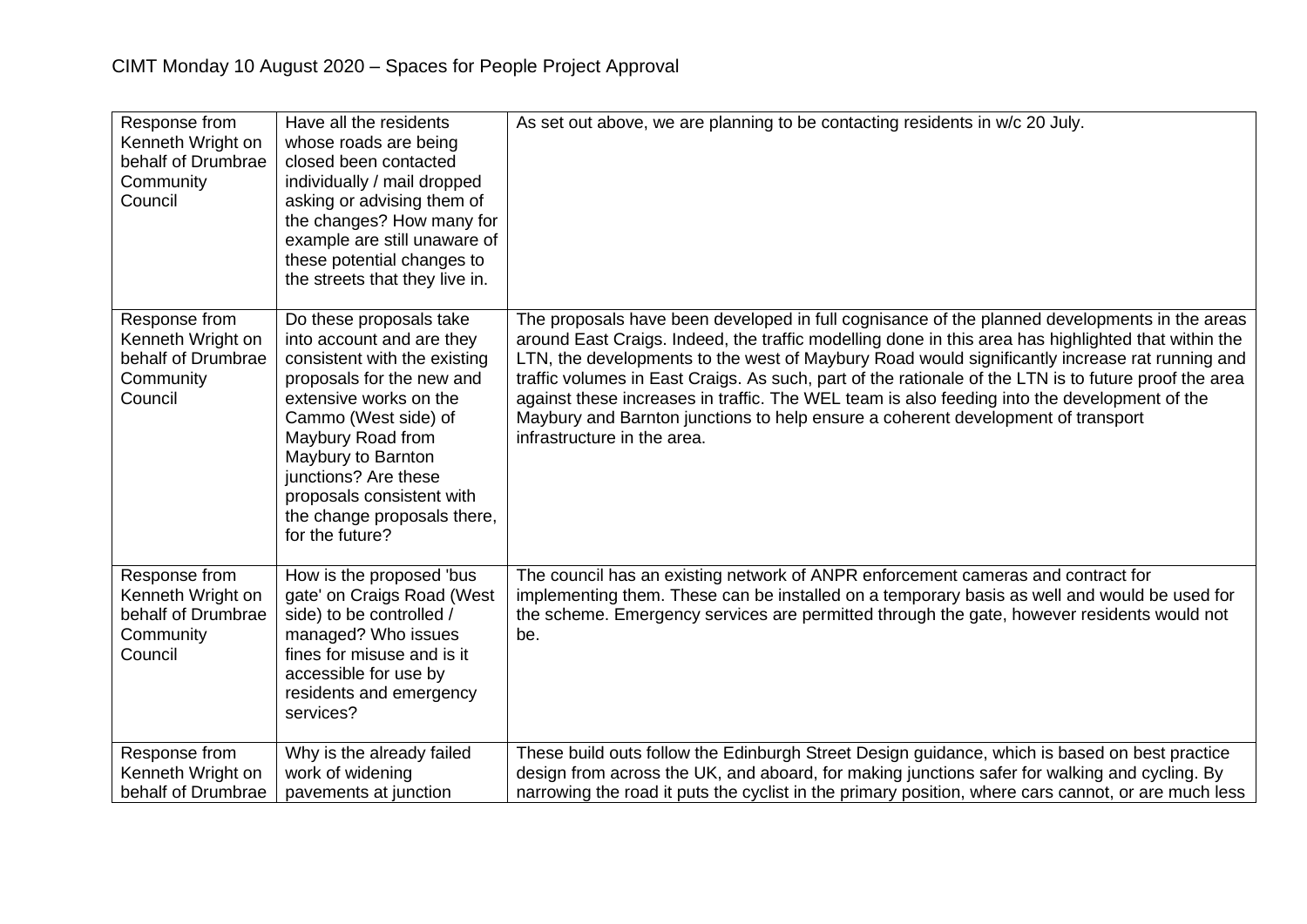| Community<br>Council                                                             | Craigs Road (East side)<br>and Drum Brae South being<br>repeated  we tried that 4<br>or 5 years ago and this<br>work was subsequently<br>removed.                                                                                                                               | likely to pass a cyclist. This reduces the likelihood of a car passing and then turning left in front<br>of a cyclist and potentially causing a collision. The build outs and tightening will considerably<br>slow down vehicles and narrow the crossing distance for pedestrians. Vehicles travelling too fast<br>on entry to junctions, such as these in this area, was highlighted to the WEL team during<br>engagement.                                                                                                               |
|----------------------------------------------------------------------------------|---------------------------------------------------------------------------------------------------------------------------------------------------------------------------------------------------------------------------------------------------------------------------------|-------------------------------------------------------------------------------------------------------------------------------------------------------------------------------------------------------------------------------------------------------------------------------------------------------------------------------------------------------------------------------------------------------------------------------------------------------------------------------------------------------------------------------------------|
| Response from<br>Kenneth Wright on<br>behalf of Drumbrae<br>Community<br>Council | Why is Craigmount Avenue<br>North at Craigmount Way<br>being closed, what is the<br>purpose of this and how is<br>this helping?                                                                                                                                                 | Through the data and feedback gathered during by WEL, Commonplace and traffic surveys of<br>vehicles speed and volume, various rat runs were identified in the area. It is only by introducing<br>complementary modal filters across an area that you can remove the rat running, otherwise you<br>just move the rat running traffic for one street to another. The LTN proposed ensures that all rat<br>running is removed.                                                                                                              |
| Response from<br>Kenneth Wright on<br>behalf of Drumbrae<br>Community<br>Council | How many cyclists currently<br>use Drum Brae<br>South/North?                                                                                                                                                                                                                    | We do not have cycle count data for this road, however we do have feedback from WEL<br>consultation and SfP commonplace that people would like interventions along the road to make it<br>safer for cycling.<br>Furthermore, the BikeLIfe Edinburgh research clearly indicates that more people would like to<br>cycle, and that the biggest barrier to this feeling unsafe on the roads because of traffic speeds<br>and volumes. This scheme would help address this barrier and thereby unlock potential latent<br>demand for cycling. |
| Response from<br>Kenneth Wright on<br>behalf of Drumbrae<br>Community<br>Council | How is increasing traffic by<br>forcing more vehicles to use<br>the alternative routes of<br>Glasgow Road, North Gyle<br>Grove, North Gyle Road,<br>North Gyle Avenue, Drum<br>Brae South, Drum Brae<br>North and Craigs Road a<br>better option than the<br>current situation? | The LTN moves traffic out of the residential heart of East Craigs and on to the larger roads of<br>Drum Brae Road, Glasgow Road and Queensferry Road. It will significantly reduce the number<br>of vehicles cutting through the residential area and particularly passed the school. This will<br>create safer and more attractive streets for walking and cycling.                                                                                                                                                                      |
| Response from<br>Kenneth Wright on<br>behalf of Drumbrae                         | Do we agree that these<br>proposals have a high risk<br>of far more 3 points turning                                                                                                                                                                                            | There may be more 3 point turns here initially, however what schemes like this have often seen<br>is that overtime people choose to travel more by foot and bike, so overall cars trips to school<br>decrease. Furthermore, by people dropping off further away from the school it disperses the drop                                                                                                                                                                                                                                     |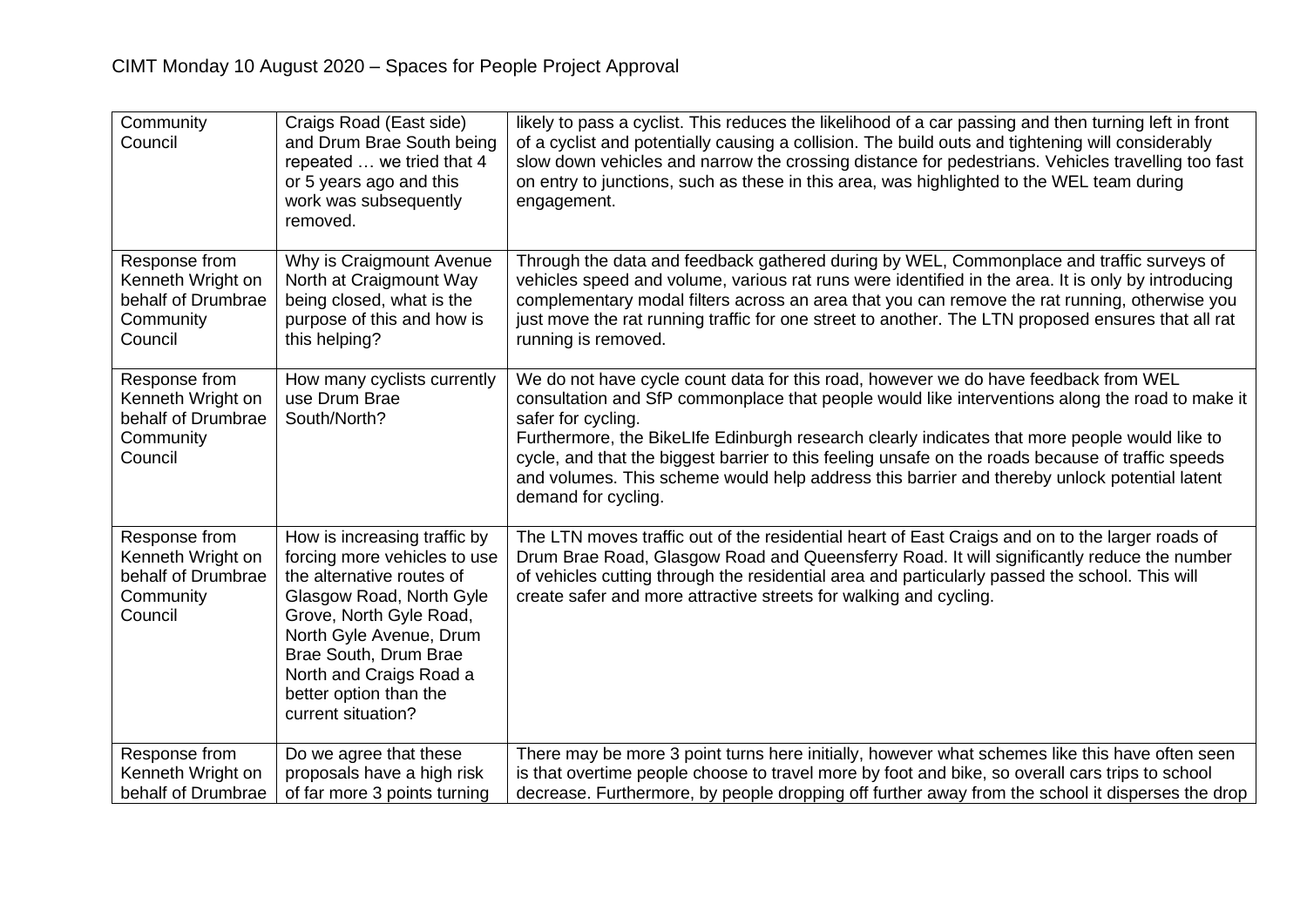| Community<br>Council                                      | and drop offs at blocked off<br>streets nearest Craigmount<br>High School e.g. North Gyle<br>Road, Craigs Gardens etc?                                                                                                                                                                                                                                                                                                                                                                                                               | offs rather than focusing them at the location where there are already the highest numbers of<br>children (nearer to the school entrance). It should also be noted that by removing rat running and<br>through trips the number vehicles and speeds will decrease making the streets safer, despite<br>potential increases in 3 point turns at certain locations over the short term. |
|-----------------------------------------------------------|--------------------------------------------------------------------------------------------------------------------------------------------------------------------------------------------------------------------------------------------------------------------------------------------------------------------------------------------------------------------------------------------------------------------------------------------------------------------------------------------------------------------------------------|---------------------------------------------------------------------------------------------------------------------------------------------------------------------------------------------------------------------------------------------------------------------------------------------------------------------------------------------------------------------------------------|
|                                                           |                                                                                                                                                                                                                                                                                                                                                                                                                                                                                                                                      | Overall, therefore, it creates a safer street environment.                                                                                                                                                                                                                                                                                                                            |
| Corstorphine CC                                           | No response                                                                                                                                                                                                                                                                                                                                                                                                                                                                                                                          |                                                                                                                                                                                                                                                                                                                                                                                       |
| <b>Stakeholders</b>                                       |                                                                                                                                                                                                                                                                                                                                                                                                                                                                                                                                      |                                                                                                                                                                                                                                                                                                                                                                                       |
| <b>Edinburgh Access</b><br>Panel - Robin<br>Wickes        | While we are broadly<br>supportive of the creation of<br>low traffic neighbourhoods<br>(LTNs), we would express<br>the following caveats.                                                                                                                                                                                                                                                                                                                                                                                            |                                                                                                                                                                                                                                                                                                                                                                                       |
| <b>Edinburgh Access</b><br>Panel - Robin<br><b>Wickes</b> | Our understanding of an<br>LTN is that it involves<br>closing roads to THROUGH<br>traffic, not to ALL traffic.<br>Living Streets' definition is:<br>"the main principle is that<br>every resident can drive<br>onto their street, get<br>deliveries etc., but it's<br>harder or impossible to<br>drive straight through from<br>one main road to the next".<br>Yet in your email you refer<br>to the "Introduction of six<br>road closures, with filtered<br>permeability for cycles and<br>pedestrians in the East<br>Craigs area". |                                                                                                                                                                                                                                                                                                                                                                                       |
| <b>Edinburgh Access</b><br>Panel - Robin<br><b>Wickes</b> | It's essential that<br>residents can reach their<br>homes by car or taxi even<br>when their home is in one of                                                                                                                                                                                                                                                                                                                                                                                                                        | All residents will be able to reach their homes by all modes of transport, is just that the route to<br>their home by private car or taxi may be slightly longer.                                                                                                                                                                                                                     |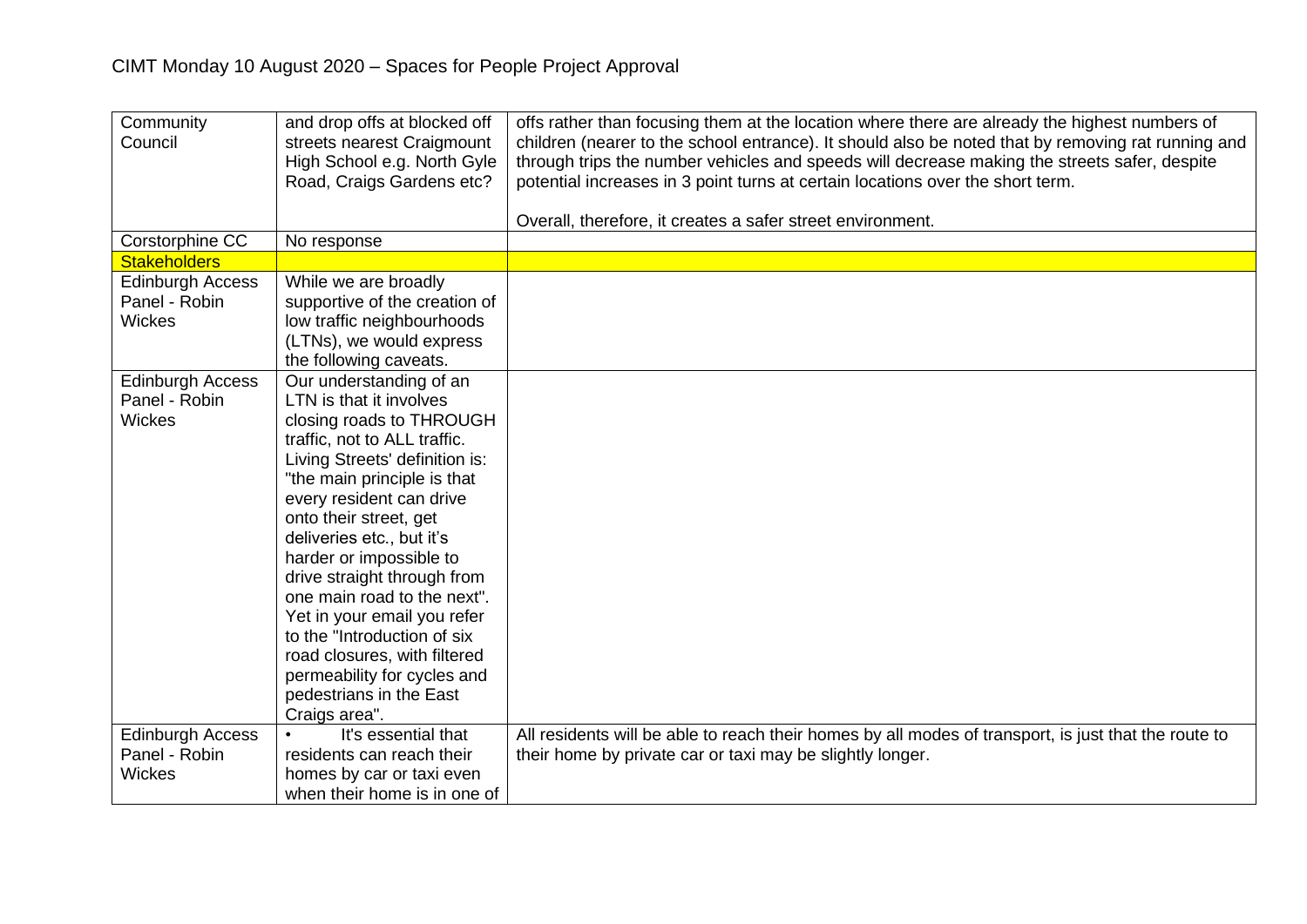|                                                           | the six streets that you<br>propose to close.                                                                                                                                                                                                                                                        |                                                   |
|-----------------------------------------------------------|------------------------------------------------------------------------------------------------------------------------------------------------------------------------------------------------------------------------------------------------------------------------------------------------------|---------------------------------------------------|
| <b>Edinburgh Access</b><br>Panel - Robin<br><b>Wickes</b> | Access and parking<br>provision for blue badge<br>holders must be at least<br>equivalent to current access<br>and parking provision.                                                                                                                                                                 | It will be retained                               |
| <b>Edinburgh Access</b><br>Panel - Robin<br><b>Wickes</b> | Pedestrians must be<br>protected from cyclists with<br>as much segregation as<br>possible, especially in<br>streets where traffic is<br>restricted.                                                                                                                                                  | No shared space is currently proposed             |
| <b>Edinburgh Access</b><br>Panel - Robin<br><b>Wickes</b> | Can we assume you<br>$\bullet$<br>are not proposing floating<br>bus stops in this area? If<br>you are in fact proposing<br>them, please ensure you<br>put measures in place to<br>slow cyclists right down as<br>they approach - eg with<br>chicanes, zebra crossings,<br>rumble strips and signage. | No floating bus stops are proposed in this scheme |
| <b>Edinburgh Access</b><br>Panel - Robin<br>Wickes        | Please ensure<br>$\bullet$<br>surfaces are safe and well<br>maintained.                                                                                                                                                                                                                              | Maintenance will be factored into the costing     |
| Spokes                                                    | Spokes strongly welcomes<br>the Low Traffic<br>Neighbourhood plans for<br>East Craigs. It will help                                                                                                                                                                                                  |                                                   |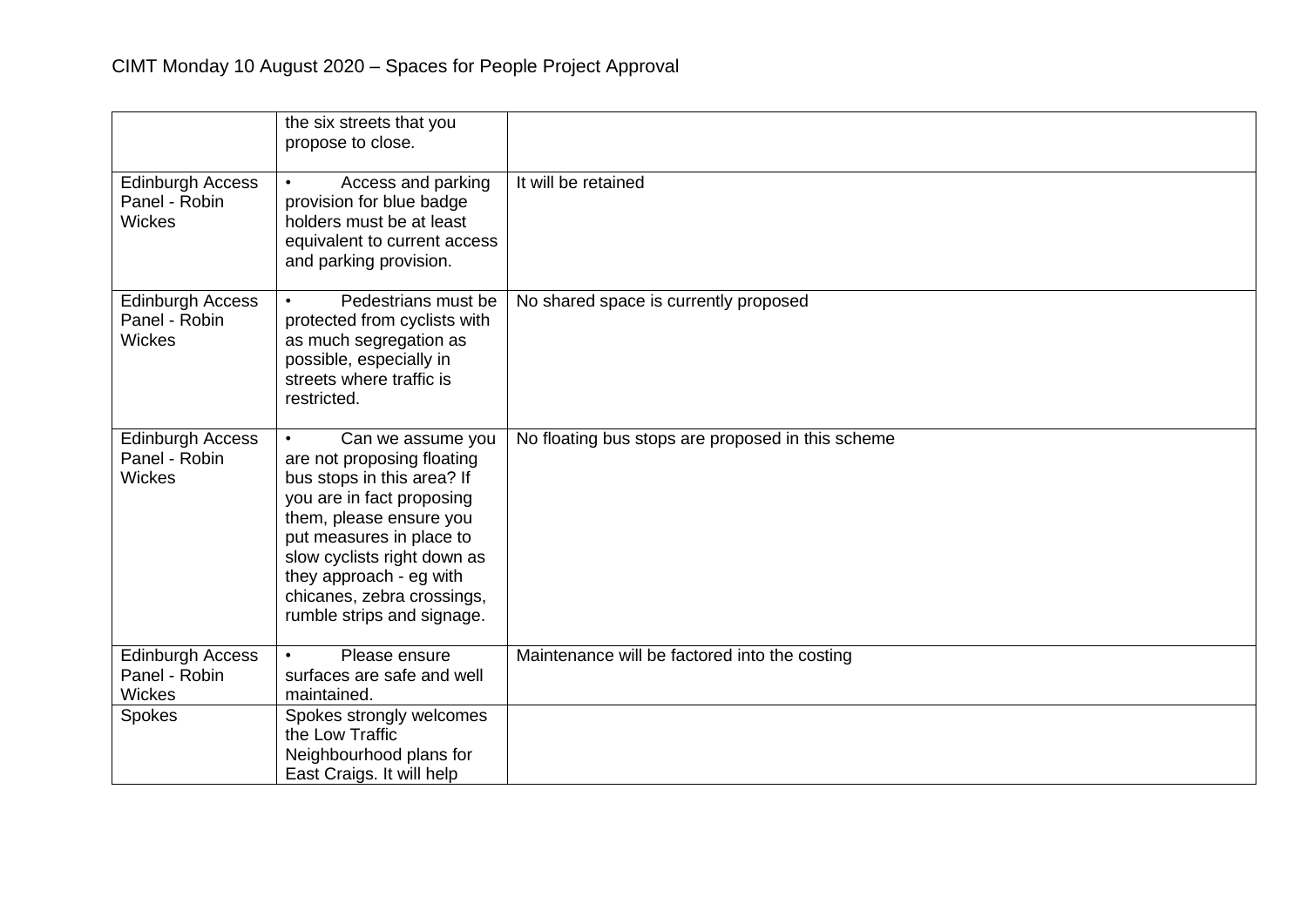|        | create an environment<br>which encourages and<br>supports walking and<br>cycling, will remove the<br>severe<br>rat-running on Craigs Road<br>and will improve conditions<br>for cycling to Craigmount<br>High School.                                                                                                                                          |  |
|--------|----------------------------------------------------------------------------------------------------------------------------------------------------------------------------------------------------------------------------------------------------------------------------------------------------------------------------------------------------------------|--|
| Spokes | Only today, Cabinet<br><b>Secretary for Transport</b><br>Michael Matheson again<br>urged people to resist the<br>"obvious temptation" to<br>return to car use, and to<br>work from home or to "walk<br>or cycle where<br>possible" - with the Spaces<br>for People scheme intended<br>to assist this.                                                          |  |
| Spokes | The proposals create a<br>number of cul-de-sacs not<br>that dissimilar to the 40-<br>hectare Bughtlin estate<br>which all exits via Maybury<br>Drive. With the building<br>work having started on new<br>homes at Cammo<br>fields & West Craigs (the<br>latter to exit onto Craigs<br>Road west of Maybury<br>Road) the traffic is only<br>going to get worse. |  |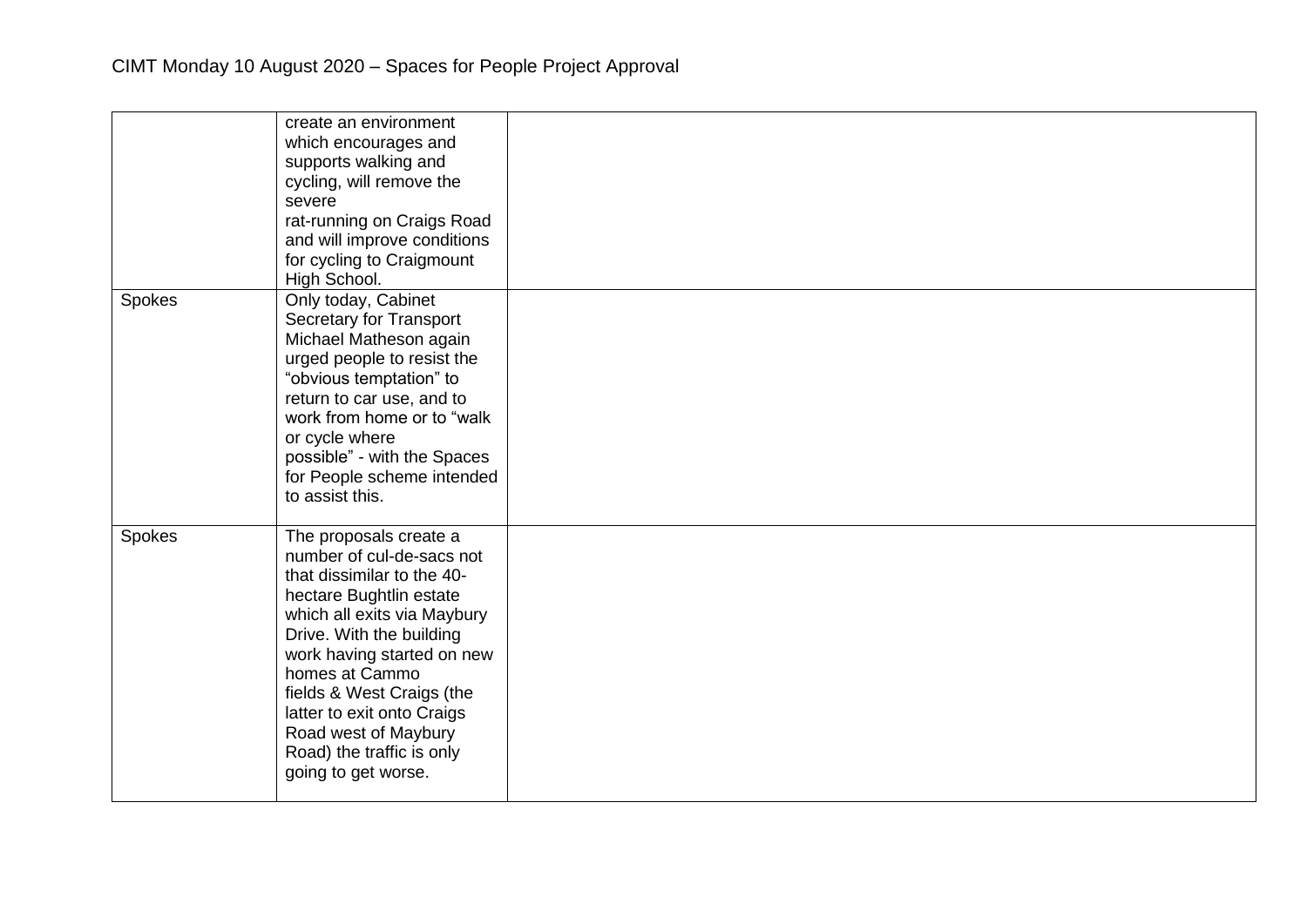| Spokes | Whilst we are aware of calls<br>for a widespread<br>consultation on the<br>proposals, we support this<br>programme being under<br>Spaces For People, taking<br>account of stakeholder<br>comments, with rapid<br>implementation on a "try<br>then modify" basis. This<br>approach has proved<br>successful so far with a<br>wide range of smaller<br>schemes and should be<br>continued for this temporary<br>area-wide scheme. |                                                                                                                 |
|--------|---------------------------------------------------------------------------------------------------------------------------------------------------------------------------------------------------------------------------------------------------------------------------------------------------------------------------------------------------------------------------------------------------------------------------------|-----------------------------------------------------------------------------------------------------------------|
| Spokes | Furthermore, a major<br>consultation could delay the<br>proposals to the extent that<br>they could not be<br>funded under Spaces for<br>People and therefore might<br>well never be attempted in<br>any form.                                                                                                                                                                                                                   |                                                                                                                 |
| Spokes | For reasons of safety it is<br>vital that temporary cycle<br>lanes which cross junction<br>mouths are as<br>prominent as possible. They<br>absolutely must be red-<br>screeded (as is already<br>planned in some but not                                                                                                                                                                                                        | Due to budget and maintenance constraints red screed is only being considered at busy or very<br>wide junctions |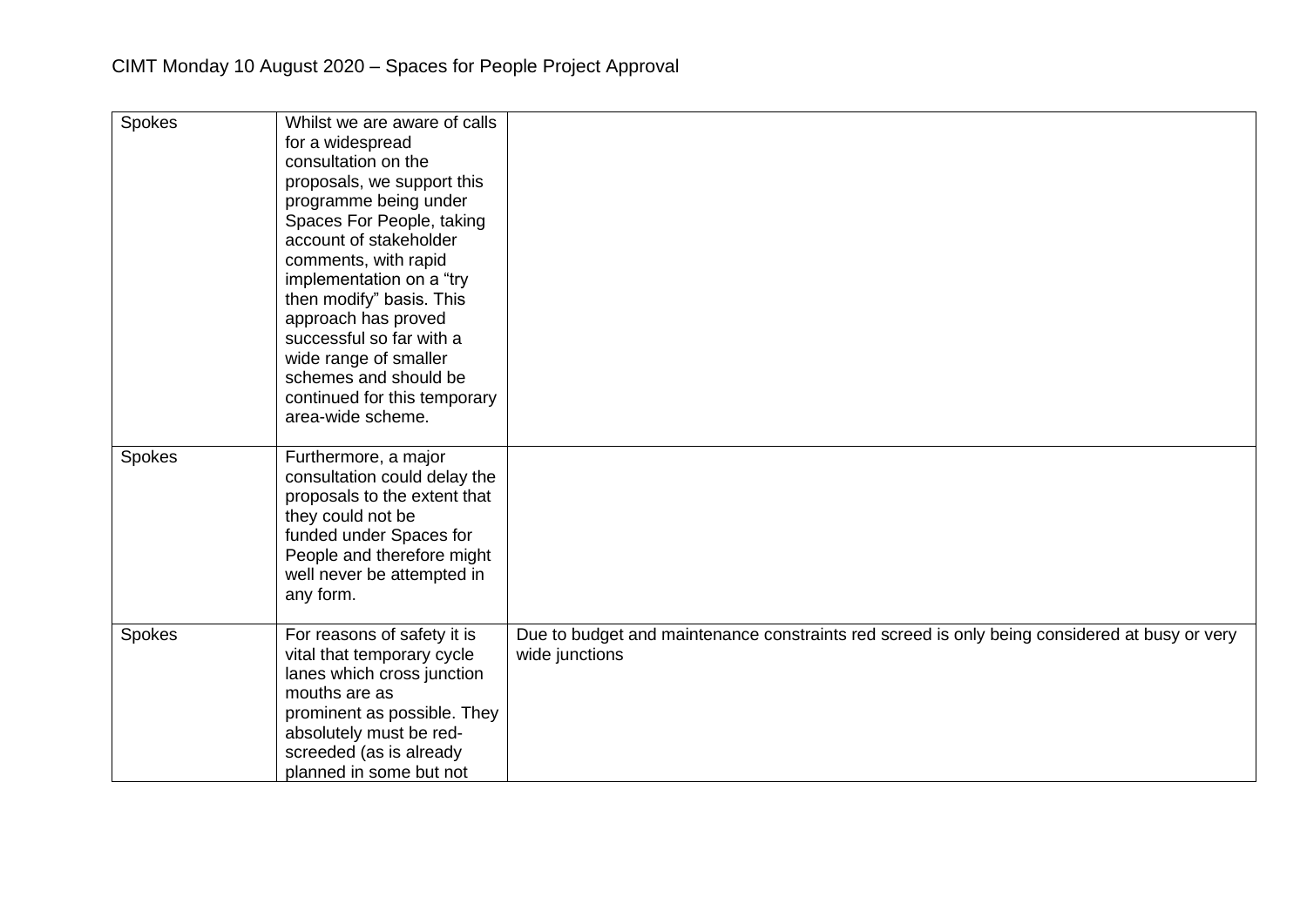|        | all schemes) and where<br>possible they should also<br>be widened at the junction.<br>The example at the<br>West Woods junction on<br>Crewe Road South, with<br>just white dots delineating<br>the cycle lane across<br>the junction is<br>unacceptable.               |                                                                                                                 |
|--------|------------------------------------------------------------------------------------------------------------------------------------------------------------------------------------------------------------------------------------------------------------------------|-----------------------------------------------------------------------------------------------------------------|
| Spokes | Furthermore, the stop line<br>of the side road should be<br>slightly before<br>the cycle $lane - it$ should<br>not be combined with the<br>inner-edge line of the cycle<br>lane, to reduce the<br>risk of cars encroaching<br>whilst waiting to enter the<br>main road | We will consider this.                                                                                          |
| Spokes | Secondly, all stretches of<br>unsegregated cycle lane<br>should be either red-<br>screeded or red-chipped.<br>This should also be done on<br>segregated sections, as<br>long as this does not delay<br>the scheme.                                                     | Due to budget and maintenance constraints red screed is only being considered at busy or very<br>wide junctions |
| Spokes | 1. Drum Brae South /<br><b>Craigs Road Junction</b><br>(a) Consideration should be<br>given to signalising the                                                                                                                                                         | Signalisation is not possible under this temporary scheme but can be considered under the<br>permanent layout.  |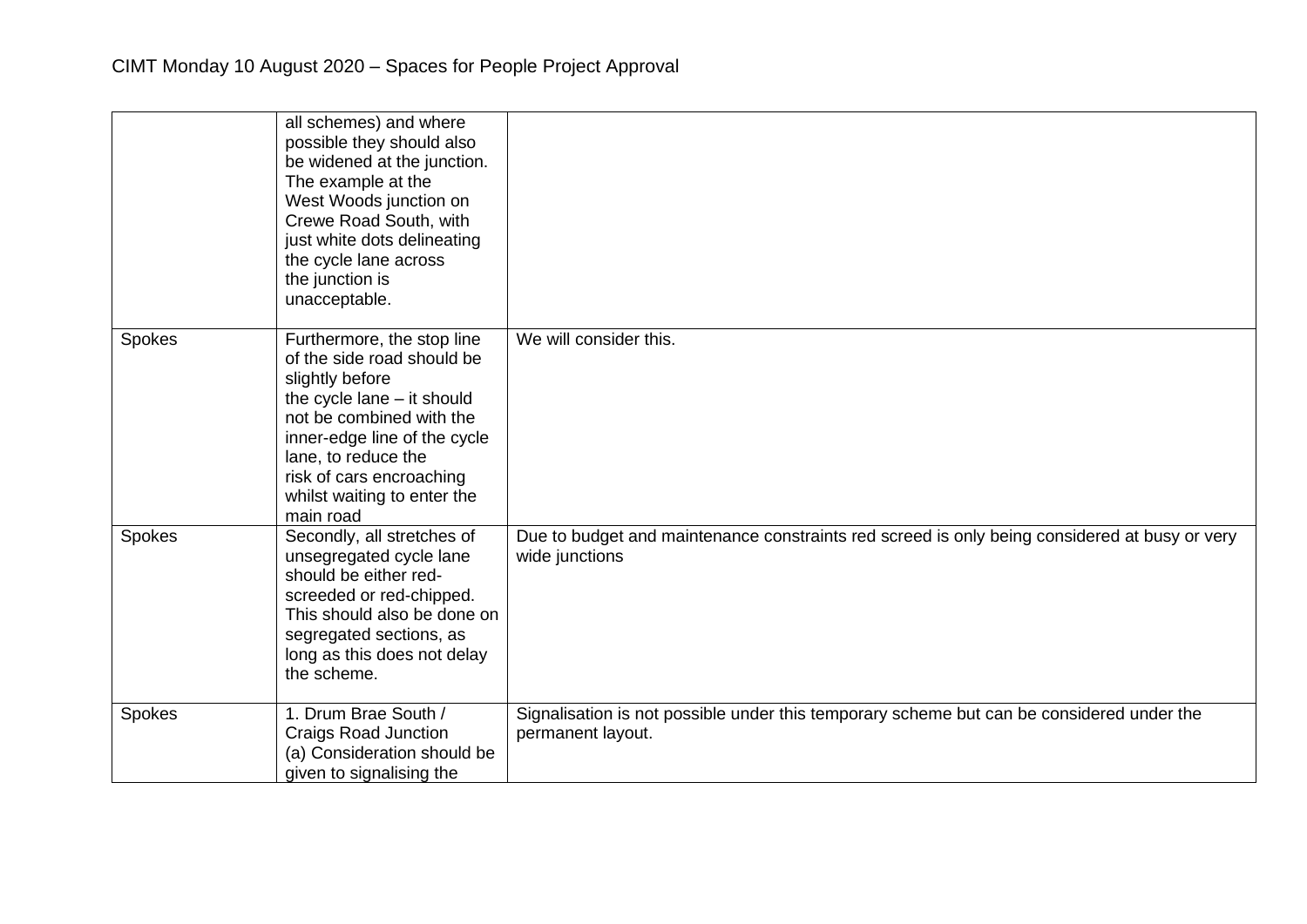|        | junction & widening<br>pavements to allow for an<br>East-West cycleroute<br>(avoiding Drumbrae<br>Roundabout) to connect<br>Craigs Road to Templeland<br>Road                                                                                                            |                                                  |
|--------|--------------------------------------------------------------------------------------------------------------------------------------------------------------------------------------------------------------------------------------------------------------------------|--------------------------------------------------|
| Spokes | (b) If the above is not<br>agreed, then the<br>Northbound Drum Brae<br>South should have a<br>continuous<br>painted cycle lane over the<br>junction recognising that<br>anyone on a bike will be<br>travelling uphill and<br>merging into 30mph traffic.                 | We will consider this                            |
| Spokes | 2. Drum Brae North<br>(a) The segregated uphill<br>bike lane is much<br>welcomed. We are not clear<br>what the "temporary kerb"<br>comprises - it may be<br>helpful to incorporate wands<br>as well as kerbs, to make<br>the lane more obvious<br>and less easy to enter | Wands will be part of the segregation unit used. |
| Spokes | (b) The downhill bike lane is<br>welcomed particularly for<br>the less experienced and<br>new cyclists who                                                                                                                                                               |                                                  |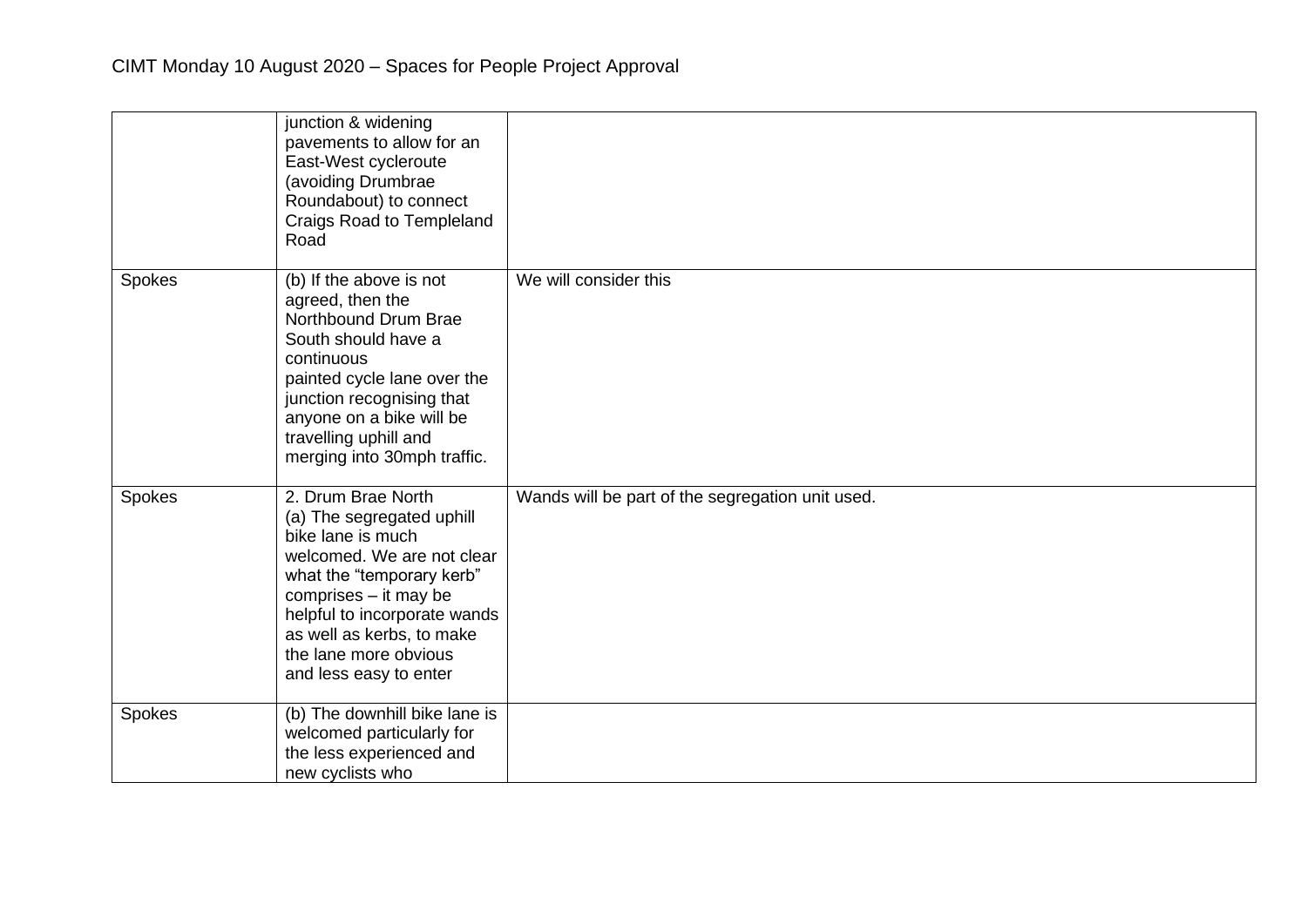|        | the Council wishes to<br>encourage                                                                                                                                                                                                                                                                |                                                                                                                                                                                                                                                                                                            |
|--------|---------------------------------------------------------------------------------------------------------------------------------------------------------------------------------------------------------------------------------------------------------------------------------------------------|------------------------------------------------------------------------------------------------------------------------------------------------------------------------------------------------------------------------------------------------------------------------------------------------------------|
| Spokes | (c) The red markings across<br>the Craigmount Avenue<br>North junction are most<br>welcome as there is a<br>risk of cyclists heading<br>north (downhill) not being<br>looked for by turning traffic                                                                                               |                                                                                                                                                                                                                                                                                                            |
| Spokes | (d) The north end of the<br>cycle lane should not end<br>with a "Dismount & use<br>crossing" sign. Access<br>to the crossing of<br>Queensferry Road (& on to<br>Barnton Grove) is key. If the<br>cycle lane can't be<br>extended, the footway<br>should be converted to<br>segregated shared use. | There will be no "Dismount & use crossing" sign. However, the footways are too narrow to be<br>considered for shared use or white line segregation. We recognise the need for a better<br>connection across Queensferry Road and we look to see how this could be delivered as part of a<br>future scheme. |
| Spokes | (e) We are concerned about<br>the drop off & pick up at the<br>Leaps & Bounds Nursery at<br>56 Drum Brae<br>South as it usually attracts<br>inconsiderate parking. A<br>solution should be<br>investigated.                                                                                       | We will consider this.                                                                                                                                                                                                                                                                                     |
| Spokes | 3. Craigs Road Bus Gate                                                                                                                                                                                                                                                                           | The council has an existing network of ANPR enforcement cameras and contract for<br>implementing them. These can be installed on a temporary basis as well and would be used for<br>the scheme.                                                                                                            |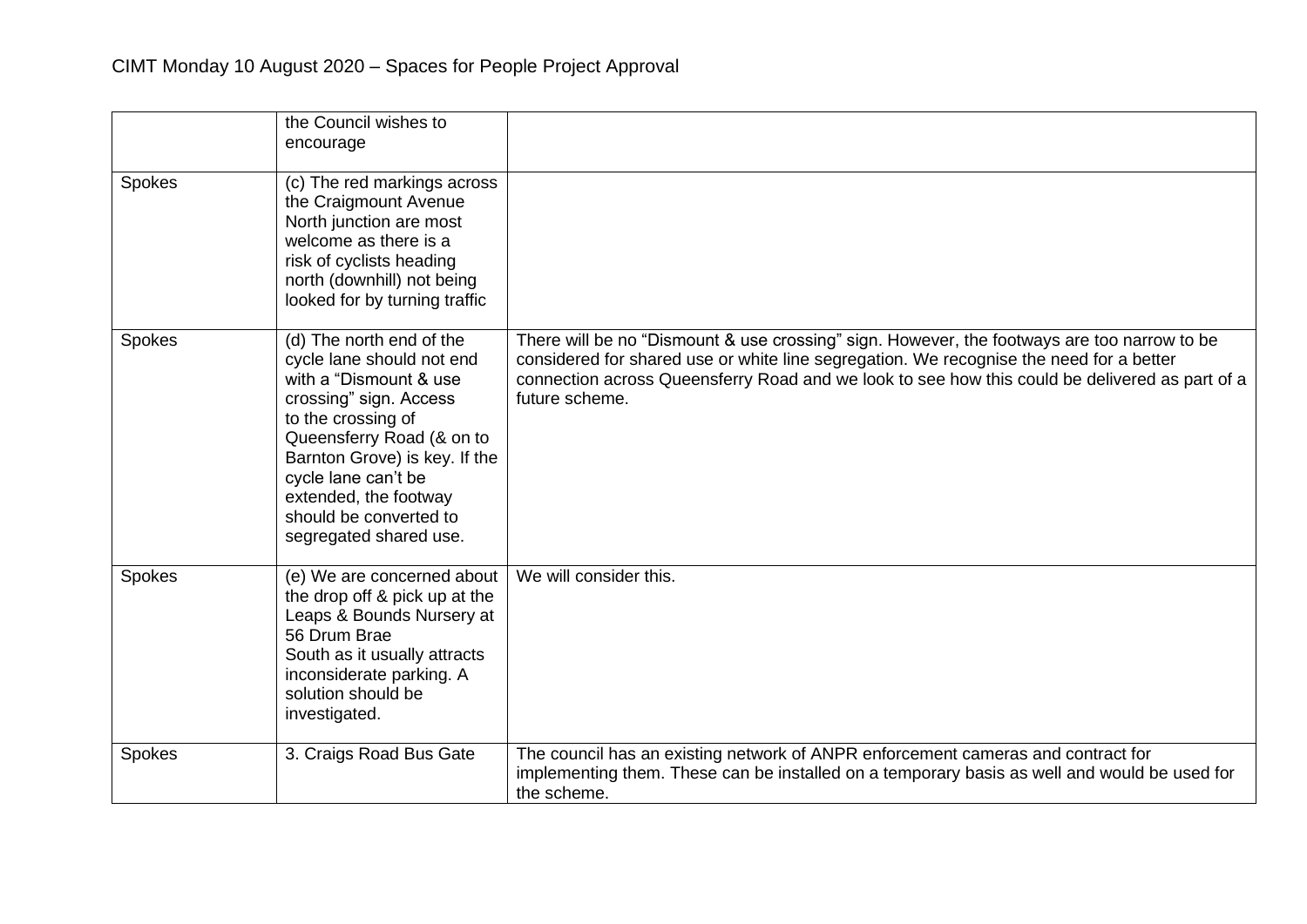|                      | We strongly welcome the<br>bus gate, but how will it be<br>enforced                                                                                                                                                                                                 |                                                                                                                                                                                                                                                                                                                                                                                                                                                                                                                                                                 |
|----------------------|---------------------------------------------------------------------------------------------------------------------------------------------------------------------------------------------------------------------------------------------------------------------|-----------------------------------------------------------------------------------------------------------------------------------------------------------------------------------------------------------------------------------------------------------------------------------------------------------------------------------------------------------------------------------------------------------------------------------------------------------------------------------------------------------------------------------------------------------------|
| Spokes               | As far as we aware there is<br>no<br>enforcement of the new<br><b>East Princes Street bus</b><br>gate, and it appears to<br>attract some illegal use.<br>Can<br>temporary camera<br>surveillance be provided?                                                       | As above                                                                                                                                                                                                                                                                                                                                                                                                                                                                                                                                                        |
| Spokes               | For the future, once the<br>Craigs Road / Maybury<br>Road junction is redesigned<br>(as part of the house<br>building), this would permit<br>right turns exiting Craigs<br>Road. At that time the bus<br>gate could be<br>moved further East towards<br>the school. | We will bear this in mind for the permanent scheme                                                                                                                                                                                                                                                                                                                                                                                                                                                                                                              |
| <b>Public Themes</b> | 407 objections- main<br>concerns are                                                                                                                                                                                                                                |                                                                                                                                                                                                                                                                                                                                                                                                                                                                                                                                                                 |
| Opposition           | Lack of consultation with<br>residents                                                                                                                                                                                                                              | The Council has always intended to, and still will, inform residents before the temporary<br>configuration and engage with residents during the temporary configuration.<br>However, due to the agreed notification process the SfP team was committed to only informing<br>Councillors and other stakeholders prior to informing residents.<br>The planned information to residents will include a letter, map, leaflet, website and social media<br>about the scheme, and its rationale, prior to it being launched. These materials will clearly<br>explain: |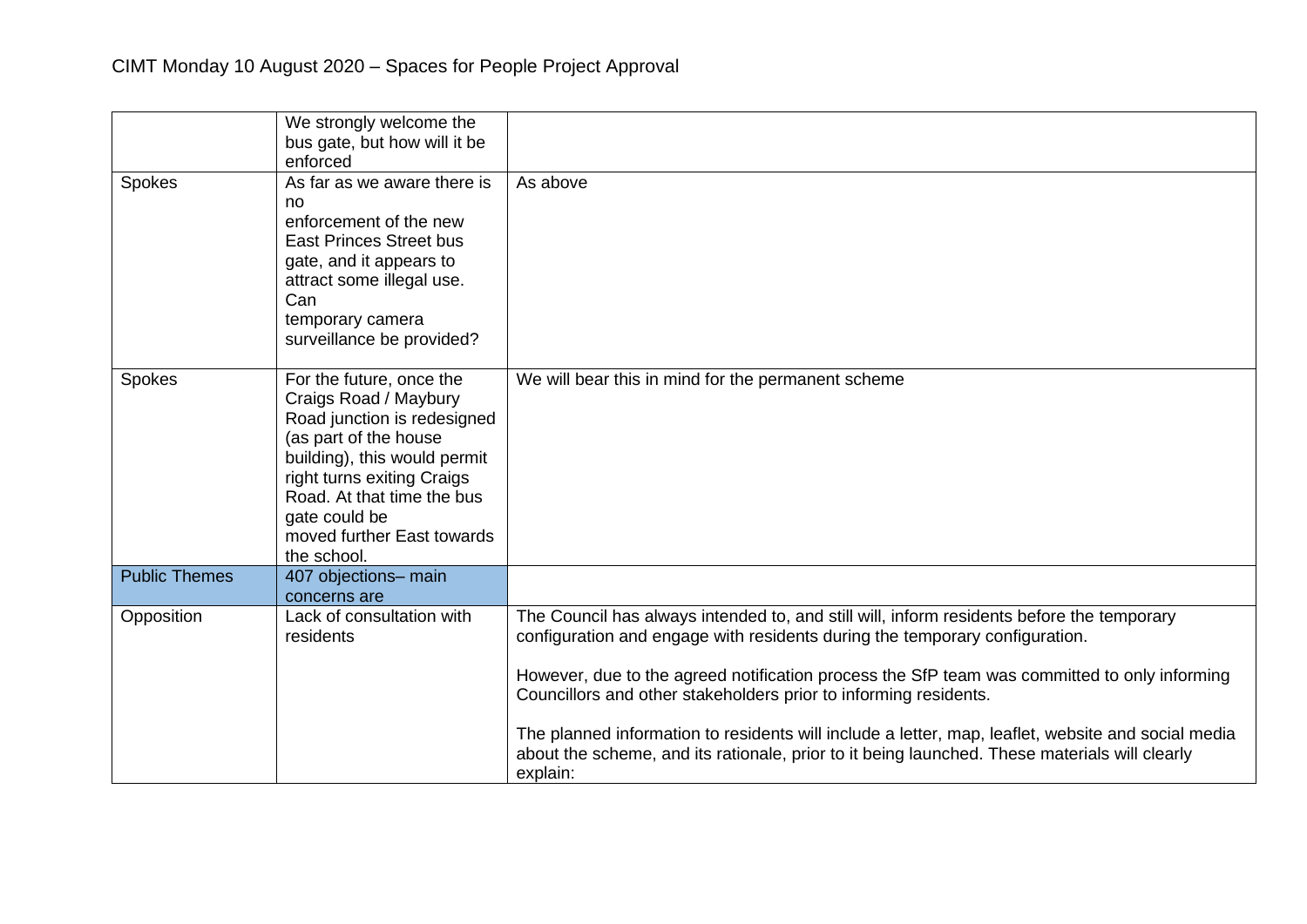|                                                                                         |                                                                                       | 1. why the project has been brought forward, based around the above feedback and data,<br>as well as the response to Covid-19<br>2. The project team plans to undertake further community engagement in mid-Autumn, once<br>the Low Traffic Neighbourhood is established and residents have got used to its functioning.<br>Feedback from the engagement and monitoring would then be used to inform the<br>configuration of the LTN for the rest of the Temporary Traffic Regulation Order (TTRO)<br>period. When the project progresses to the Traffic Regulation Order (TRO) stage, as part of<br>WEL, a further public consultation would be undertaken as required by the TRO process.<br>3. that the council will monitoring and reviewing the scheme<br>4. When and what will be happening<br>We acknowledge that by certain Councillors going public with the proposal alone and none of<br>this background rationale and context, it currently appears that the council was not intending to<br>consult or inform residents. |
|-----------------------------------------------------------------------------------------|---------------------------------------------------------------------------------------|---------------------------------------------------------------------------------------------------------------------------------------------------------------------------------------------------------------------------------------------------------------------------------------------------------------------------------------------------------------------------------------------------------------------------------------------------------------------------------------------------------------------------------------------------------------------------------------------------------------------------------------------------------------------------------------------------------------------------------------------------------------------------------------------------------------------------------------------------------------------------------------------------------------------------------------------------------------------------------------------------------------------------------------|
|                                                                                         | Perceived reduced access<br>for emergency services.                                   | We have consulted with emergency services who have raised no concerns.                                                                                                                                                                                                                                                                                                                                                                                                                                                                                                                                                                                                                                                                                                                                                                                                                                                                                                                                                                |
|                                                                                         | Increase in congestion for<br>drivers                                                 | The purpose of the project is to re-route traffic within the wider area, therefore the overall volume<br>of traffic will remain the same, though within the LTN the traffic levels will be much lower. The<br>number of trips by car in the network, and through each of its junctions, will not increase but the<br>routes which they take may change. Over time peoples' route choices will change to suit the<br>available routes and the resultant impact on the junctions will be negligible. This has been been<br>tested by our traffic modelling.                                                                                                                                                                                                                                                                                                                                                                                                                                                                             |
| Introduction of uni-<br>directional<br>segregated<br>cycleways along<br>Drum Brae North | Residents do not feel this is<br>needed as there are many<br>more cars than cyclists. | The proposed cycleway on Drum Brea was proposed by local residents to the WEL team during<br>consultation, and again during the SfP common place consultation, as such there is clearly a<br>local desire for it.<br>it is widely recognised in cycle design literature that hills are often the locations where<br>segregated cycle facilities are most required, as they are the places where cyclists are moving<br>the slowest (uphill) compared to traffic and are the least stable. As such this proposal has strong<br>merits.<br>The perceived lack of cyclists can also indicate the need for protected cycle facilities to ensure<br>that the people feel safe enough to cycle here.                                                                                                                                                                                                                                                                                                                                        |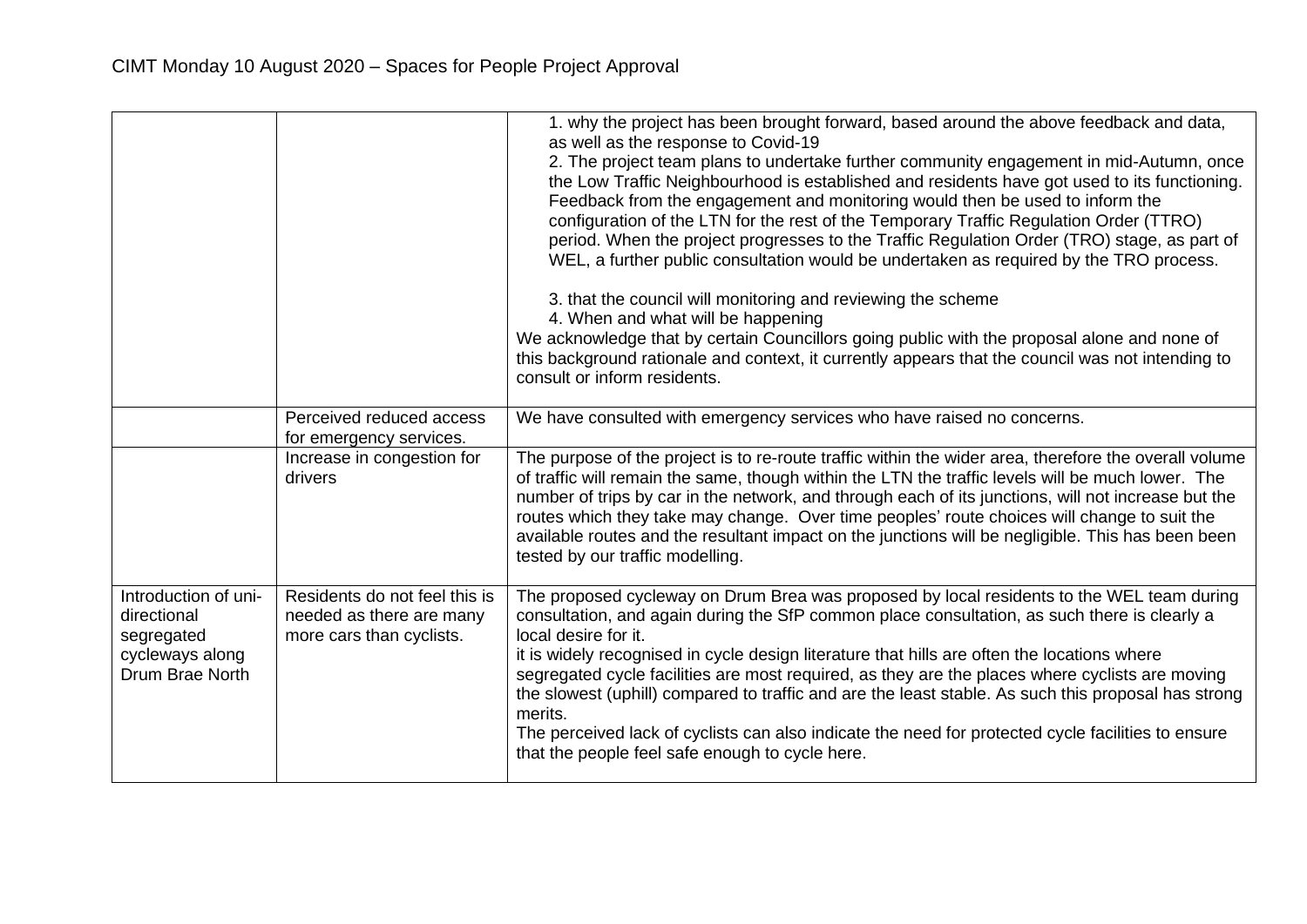| Introduction of six<br>road closures, with<br>filtered<br>permeability for<br>cycles and<br>pedestrians in the<br>East Craigs area - | No access to Maybury<br>Road and routes to the<br>Forth Road Bridge.                                  | The LTN will provide improved access to Maybury Road for walking and cycling as the modal<br>filters will make these connections safer and more attractive to use. The connections will<br>become even more beneficial as new pedestrian and cycle priority junctions and active travel<br>routes are delivered by local developments along Maybury Road, and new routes and junction<br>improvements are implemented by the WEL project (due to start construction in 2021).<br>Access to Forth Road Bridge route does remain, however access by car would be via Drum Brae<br>North.                                                                                                                                                                                                                                                                                                                                                                                                                                                                                             |
|--------------------------------------------------------------------------------------------------------------------------------------|-------------------------------------------------------------------------------------------------------|------------------------------------------------------------------------------------------------------------------------------------------------------------------------------------------------------------------------------------------------------------------------------------------------------------------------------------------------------------------------------------------------------------------------------------------------------------------------------------------------------------------------------------------------------------------------------------------------------------------------------------------------------------------------------------------------------------------------------------------------------------------------------------------------------------------------------------------------------------------------------------------------------------------------------------------------------------------------------------------------------------------------------------------------------------------------------------|
|                                                                                                                                      | <b>Access to Craigmount High</b><br>School will be difficult for<br>parents dropping children<br>off. | From feedback on LTNs in London and the BikeLife research studies in Edinburgh there is a<br>clear message that the greatest barrier to more people walking and cycling is feeling unsafe on<br>the roads due the volume and speed of vehicles. It is also clear that more people would like to<br>walk and cycle if they were given the right road conditions to do so and when the right conditions<br>are provided, they do walk and cycle more. A very clear indication of this was the significant rise<br>in cycling during the lockdown when very few motor vehicles were on the streets.<br>This scheme provides this change in street conditions making it viable for many more people to<br>use active travel to get to school.<br>Leading up to the school, Craigs Road already has double yellow lines for a long stretch, so no<br>drop off by car is permitted at or near the entrance. As such there should not be an increased                                                                                                                                     |
|                                                                                                                                      |                                                                                                       | risk from vehicles turning in the road here, this is important as the entrance is also the location<br>where there will be the highest concentrations of pupils.<br>Furthermore, as there will also be significantly fewer vehicles on the road, due to no rat running,<br>it will also make social distancing much easier and safer for the people walking and cycling who<br>are trying to avoid close proximity to others at peak times. Similarly, as there may be fewer car<br>drop offs, because more people can walk and cycle, and less incentive to illegally drop off by the<br>school, as there is no through road, the concentration of pupils all arriving at the school gate at<br>one time will be reduced, which again will significantly help social distancing.<br>When these plans were shared with the Council's Education team, who are trying to manage the<br>safe reopening of the schools, they commended them as a useful proposal that will be beneficial<br>to their work, both during COVID-19 and in the future for making a better and safer school |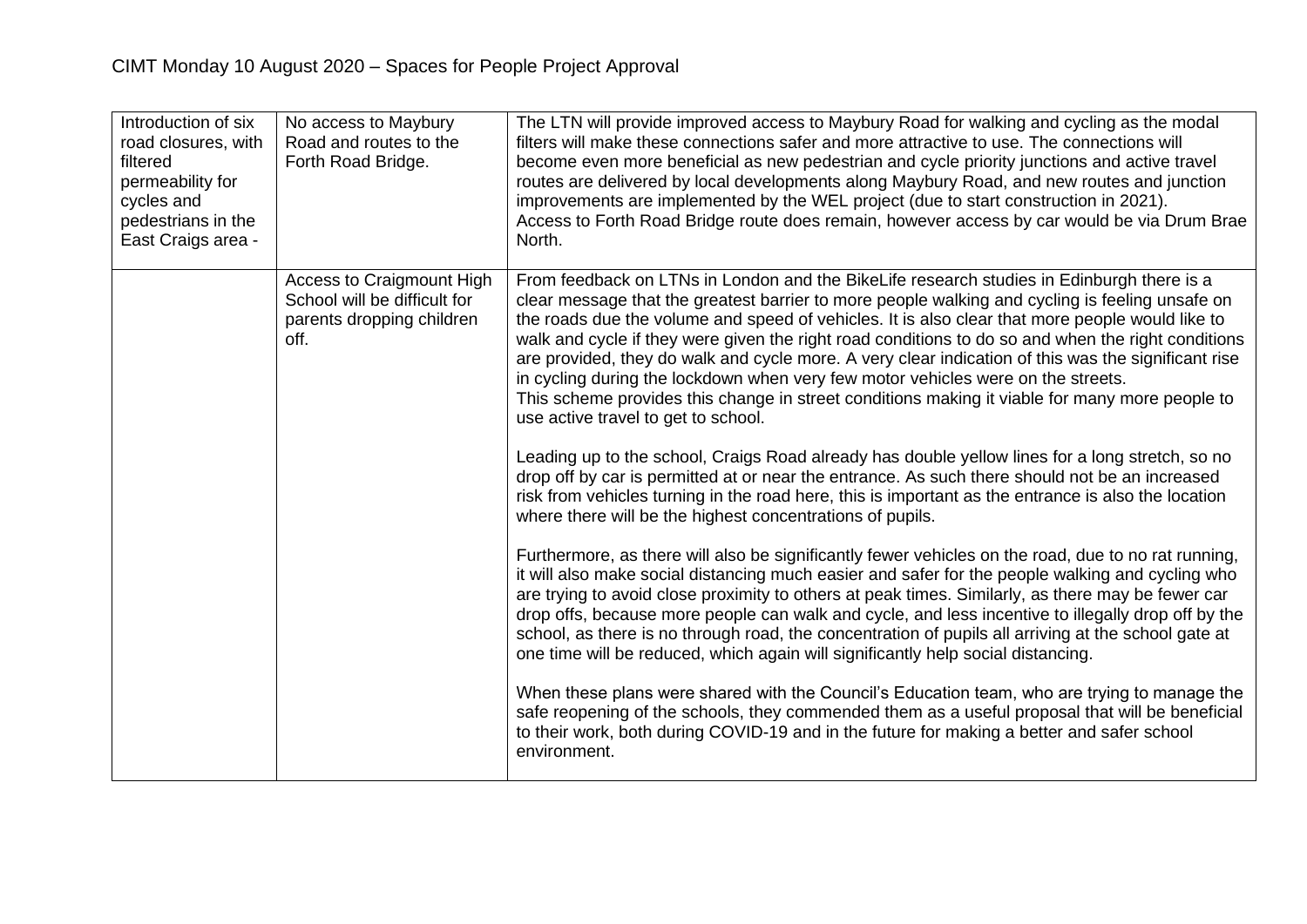|                  | This closure will increase in  | We recognise this is the case, however we believe that, on balance, all the benefits set out        |
|------------------|--------------------------------|-----------------------------------------------------------------------------------------------------|
|                  | the distance residents will    | above (in the responses to the notification), outweigh the longer car journeys times for some       |
|                  | have to drive to access        | residents when heading west.                                                                        |
|                  | Glasgow road and all routes    |                                                                                                     |
|                  | west.                          | The feedback from where such Low Traffic Neighbourhoods (LTNs) have been implemented                |
|                  |                                | elsewhere in UK, such as London, is that, overall, once in place residents tend to prefer having    |
|                  |                                | safer, quieter streets which allow them to walk and cycle at ease even when it means some trips     |
|                  |                                | by car take longer.                                                                                 |
|                  | Craigs Road being reduced      | The significant decrease in traffic, through reduced rat running, should reduce any queuing to      |
|                  | to one lane on the approach    | this junction due to people turning right toward the Drum Brae roundabout.                          |
|                  | to Drumbrae - right turn will  |                                                                                                     |
|                  | be difficult to access         |                                                                                                     |
|                  | Drumbrae roundabout            |                                                                                                     |
|                  | An increase in traffic along   | There should be significantly less traffic along Craigs Road. Our traffic modelling has indicated   |
|                  | Craigs Road causing            | that there should be negligible increased congestion at any of the surrounding junctions due to     |
|                  | congestion at Drumbrae         | this scheme.                                                                                        |
|                  | Increase in pollution due to   | As above, we do not expect any significant increased in queuing traffic and therefore no            |
|                  | backed up traffic on Craigs    | significant air pollution concerns.                                                                 |
|                  | Road especially, with          |                                                                                                     |
|                  | drivers unable to make the     |                                                                                                     |
|                  | right turn towards the         |                                                                                                     |
|                  | Drumbrae roundabout            |                                                                                                     |
|                  | General inconvenience to       | We believe that, on balance, all the benefits set out above (in the responses to the notification), |
|                  | residents in having to drive   | outweigh the inconvenience on certain car trips.                                                    |
|                  | longer distances to exit East  | The feedback from where such Low Traffic Neighbourhoods (LTNs) have been implemented                |
|                  | Craigs.                        | elsewhere in UK, such as London, is that, overall, once in place residents tend to prefer having    |
|                  |                                | safer, quieter streets which allow them to walk and cycle at ease even when it means some trips     |
|                  |                                | by car take longer.                                                                                 |
|                  | <b>Turning the East Craigs</b> | For LTNs to work it requires a comprehensive set of modal filters which complement each other.      |
|                  | estate into a large cul-de-    | Otherwise rat running simply moves from one street to another. As such, it has to create a form     |
|                  | sac                            | something akin to a cul-de-sac.                                                                     |
| Introduction of  | not seen as necessary by       | The proposed cycleway on Drum Brae was requested by local residents to the WEL team during          |
| advisory cycle   | majority of respondents as it  | consultation, and again during the SfP Commonplace consultation, as such there is clearly a         |
| lanes on part of | is too steep and too busy      | local desire for it.                                                                                |
| Drum Brae South  |                                |                                                                                                     |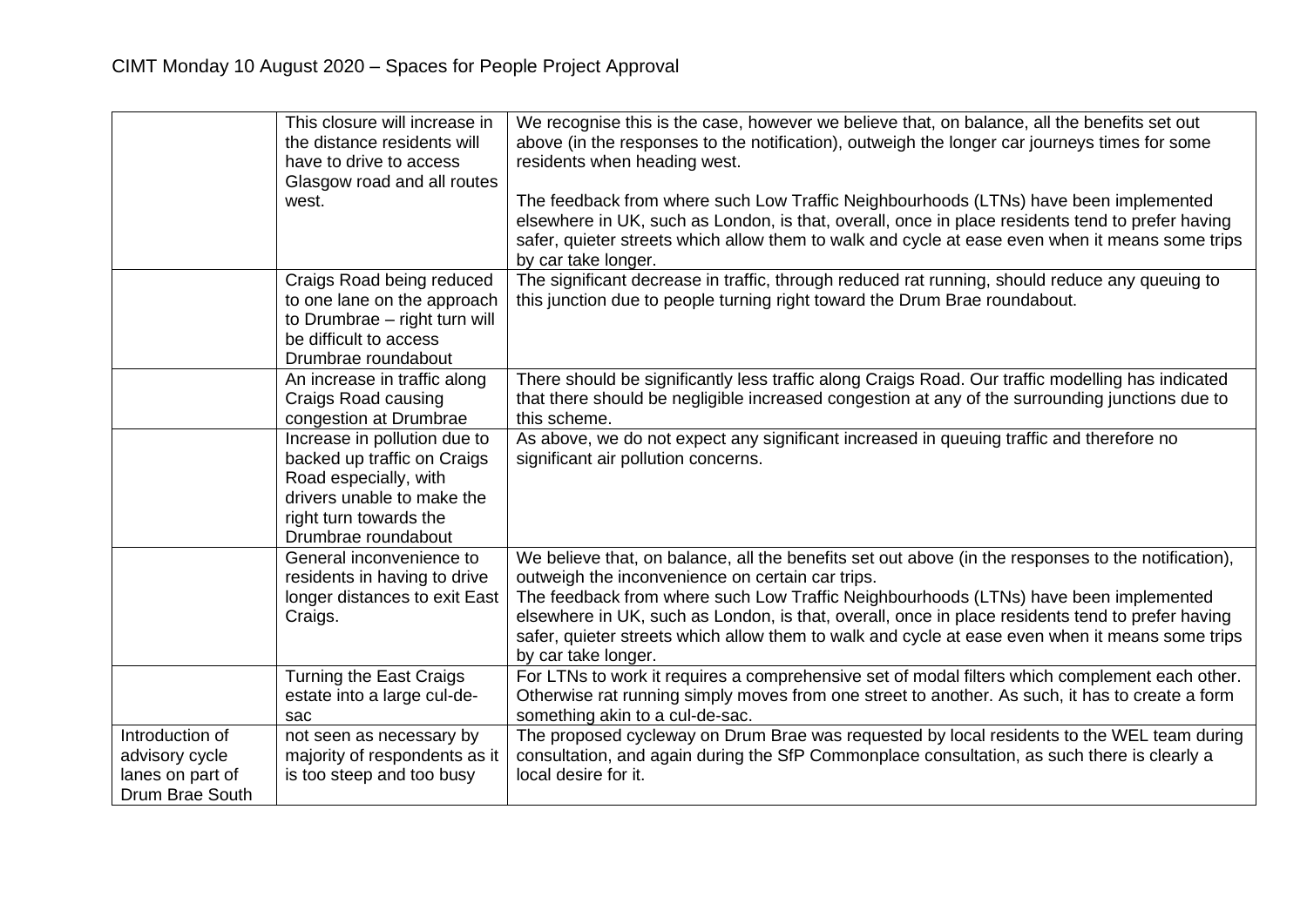|                                                                                                         |                                                                                                                              | Across the city, use of e-bikes has been increasing and this makes even the hilliest roads<br>accessible for the vast majority of users.<br>Furthermore, it is widely recognised in cycle design literature that hills are often the locations<br>where segregated cycle facilities are most required, as they are the places where cyclists are<br>moving the slowest (uphill) compared to traffic and are the least stable., As such this proposal<br>has strong merits.                                                                                                                                                                                                                                                                                                                                                   |
|---------------------------------------------------------------------------------------------------------|------------------------------------------------------------------------------------------------------------------------------|------------------------------------------------------------------------------------------------------------------------------------------------------------------------------------------------------------------------------------------------------------------------------------------------------------------------------------------------------------------------------------------------------------------------------------------------------------------------------------------------------------------------------------------------------------------------------------------------------------------------------------------------------------------------------------------------------------------------------------------------------------------------------------------------------------------------------|
| Improvements to<br>junctions in East<br>Craigs to make<br>them safer for<br>cyclists and<br>pedestrians | Yellow lines outside<br>properties on North Gyle<br>Road mean residents will<br>not be able to park outside<br>their houses. | Assessments of the streets indicated that the whilst a few residents may not be able to park<br>directly outside their houses they will still be able to park very close by.<br>The positioning of the yellow lining is something that can be feedback on during the engagement<br>process and the project team will then consider what the best overall intervention is in final<br>configuration.<br>In addition, most homes in the area have driveways, so people will still be able to park at least<br>one car, directly beside their home.                                                                                                                                                                                                                                                                             |
| Introduction of a<br>bus gate on Craigs<br>Road -                                                       | Objections to bus gate<br>when there is only one very<br>infrequent bus service                                              | The bus gate is proposed to stop rat running without hindering the bus service.<br>Issues of vehicle numbers and speeds on Craigs Road have been highlighted by residents both<br>during the WEL public consultation and on the SfP Commonplace website. This was also<br>confirmed, prior to lockdown, by traffic surveys showing that rat-running was an issue along the<br>street. With lockdown starting to ease, we are already seeing traffic levels rising in the city, so<br>implementing this scheme now is important.<br>Furthermore, the modelling data from the developments in West Craigs and Cammo indicates<br>significantly more rat running along Craigs Road in the future. As such, the need for this bus<br>gate will only become greater once the developments in West Craigs and Cammo are delivered. |
|                                                                                                         | Access for carers will be<br>diminished                                                                                      | Access to all homes by all forms of road transport remains, though some journeys will take<br>longer by car.                                                                                                                                                                                                                                                                                                                                                                                                                                                                                                                                                                                                                                                                                                                 |
|                                                                                                         | There are many elderly<br>residents who will not be<br>able to walk and cycle.                                               | For anyone who can not walk or cycle the choice to use a car or taxi remains. As there will be<br>less vehicles on the road it may also be easier for these people to use their cars. The proposal<br>has broad support from the Edinburgh access panel.                                                                                                                                                                                                                                                                                                                                                                                                                                                                                                                                                                     |
| East Craigs Wynd<br><b>Residents</b><br>Association                                                     | 59 families supported the<br>letter (objection); 1 family<br>supports the Council                                            |                                                                                                                                                                                                                                                                                                                                                                                                                                                                                                                                                                                                                                                                                                                                                                                                                              |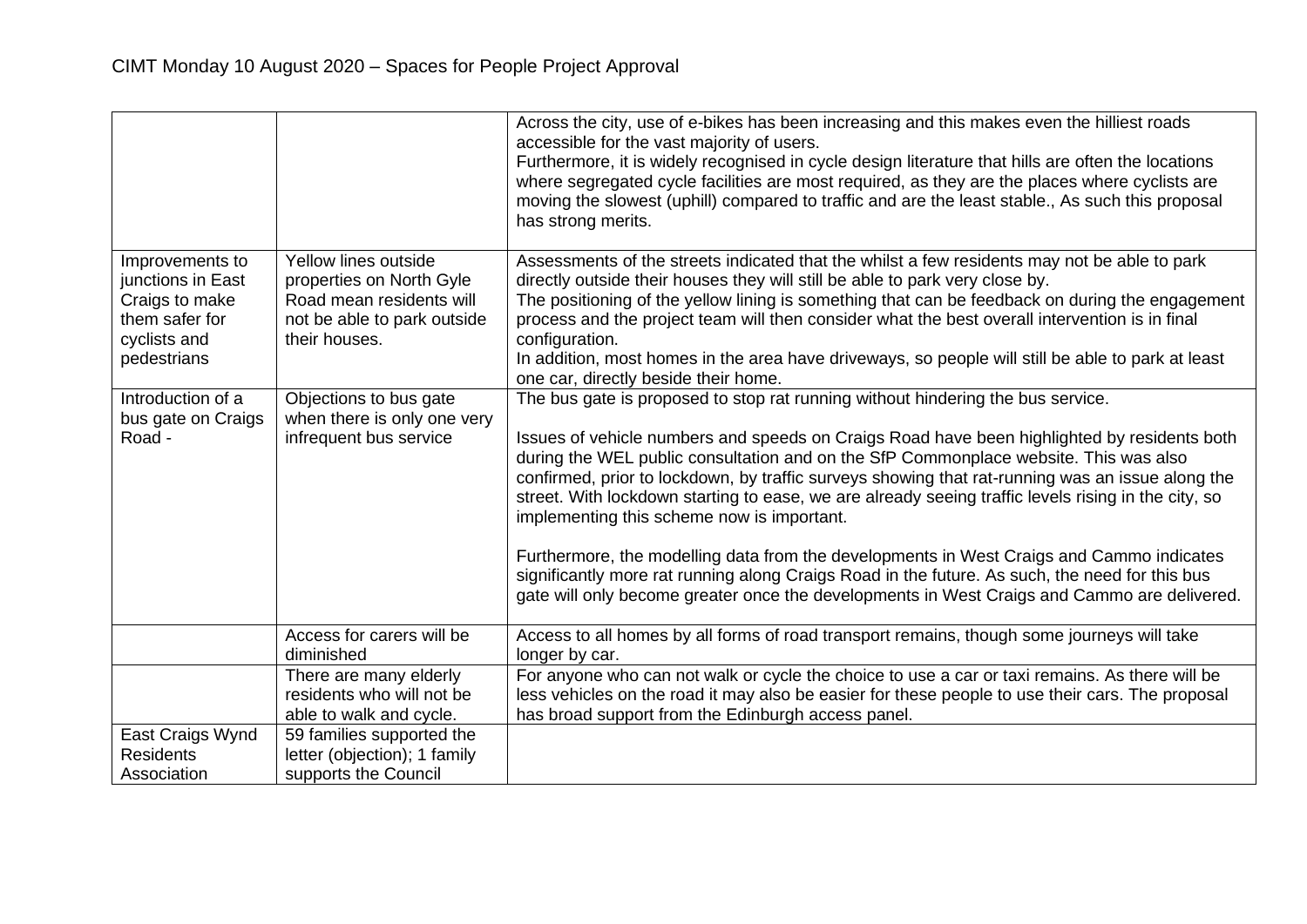|                           | proposals; 15 families did<br>not respond.                                                                                                                                                                                                                                                                                                                                                |                                                                                                                                                                                                                                                                                                                                                                                                                                                                                                                                                                                                                                                                                                                                                                                                                                                                                                                                                                                                                                                                                                                                                                                                                                                                                                                                                                                                                                                                                                                                                                                                                                                                                                                                                                                                                                                                                                                                                                                                                                                                                                                                                                                                                                                                                                                                                                                                                                                                                                                                                                             |
|---------------------------|-------------------------------------------------------------------------------------------------------------------------------------------------------------------------------------------------------------------------------------------------------------------------------------------------------------------------------------------------------------------------------------------|-----------------------------------------------------------------------------------------------------------------------------------------------------------------------------------------------------------------------------------------------------------------------------------------------------------------------------------------------------------------------------------------------------------------------------------------------------------------------------------------------------------------------------------------------------------------------------------------------------------------------------------------------------------------------------------------------------------------------------------------------------------------------------------------------------------------------------------------------------------------------------------------------------------------------------------------------------------------------------------------------------------------------------------------------------------------------------------------------------------------------------------------------------------------------------------------------------------------------------------------------------------------------------------------------------------------------------------------------------------------------------------------------------------------------------------------------------------------------------------------------------------------------------------------------------------------------------------------------------------------------------------------------------------------------------------------------------------------------------------------------------------------------------------------------------------------------------------------------------------------------------------------------------------------------------------------------------------------------------------------------------------------------------------------------------------------------------------------------------------------------------------------------------------------------------------------------------------------------------------------------------------------------------------------------------------------------------------------------------------------------------------------------------------------------------------------------------------------------------------------------------------------------------------------------------------------------------|
| Craigmount High<br>School | We, as a school, have<br>concerns regarding the<br>proposed changes to Craigs<br>Road. Our main concern is<br>the proposal of a U-turn<br>section close to the school<br>gates. We feel that this<br>could pose a significant<br>danger to our students<br>during the start and end of<br>the day, when there is<br>already severe congestion<br>from pickup and drop-off of<br>students. | This scheme will remove all rat running vehicles from Craigs Road. Rat running has been<br>highlighted as a barrier to people walking and cycling on this street and safety concern for local<br>people. School drop off co-insides with the rush hour traffic when rat running is generally at its<br>worst. As such, notwithstanding the potential for some vehicles turning in the street, the overall<br>safety and attractiveness for walking and cycling will be increased.<br>Addressing the issue of drop off and vehicles turning specifically:<br>Feedback on LTNs in London and the BikeLife research studies in Edinburgh gives a<br>$\bullet$<br>clear message that the greatest barrier to more people walking and cycling is feeling<br>unsafe on the roads due the volume and speed of vehicles. It is also clear that more<br>people would like to walk and cycle if they were given the right road conditions to do so.<br>When the right conditions are provided, they do walk and cycle more. A very clear<br>indication of this was the significant rise in cycling during the lockdown when very few<br>motor vehicles were on the streets. The changes proposed in the LTN will provide these<br>conditions meaning there should be less school drop offs by car. This will again make the<br>area outside the school safer.<br>Leading up to the school, Craigs Road already has double yellow lines for a long stretch,<br>so no drop off by car is permitted here. As the school entrance is the area where the<br>highest numbers of in pupils are likely to be there should be no increased risk from<br>vehicles turning in the road (since they are not allowed to drop off here). We recognise<br>that some people may disregard the double yellow lining, so, as part of the temporary<br>configuration, the project team would be happy to work with the school to consider<br>additional measures to help enforce the restrictions.<br>We also envisage other benefits to the school:<br>A quieter safer street environment makes it easier to social distance. For example,<br>people can more easily and safely step into the road, or cross the road, if they need to<br>pass another person on footway at the recommended social distance. Cyclists will feel<br>confident to ride further away for the pavement in the recommended 'primary cycling<br>position' because there are far less vehicles. This means they are further away from the<br>pedestrians they pass and can pass other cyclists at the correct social distance. |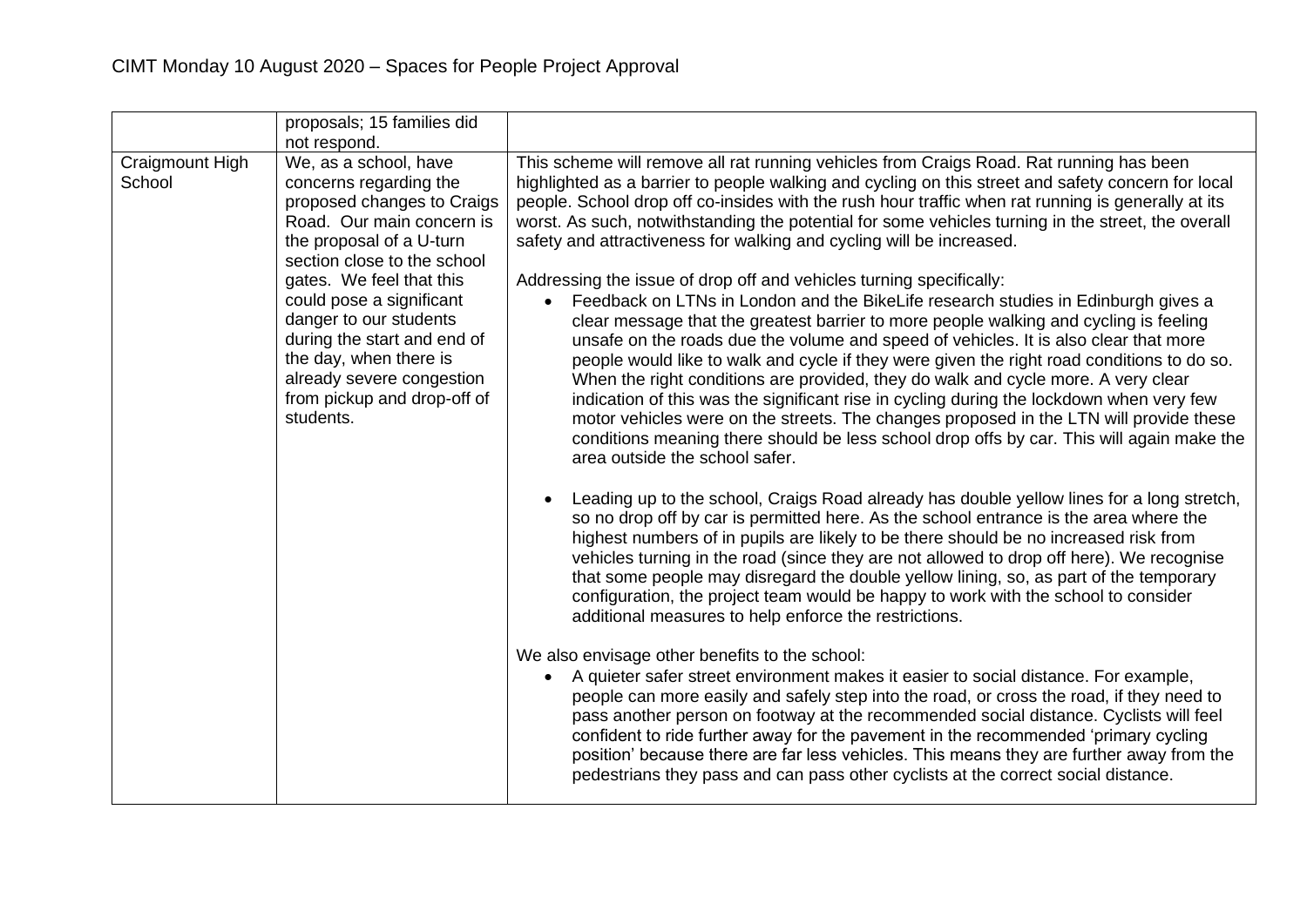|                                                      |                                                                                                                                                                                                                                                                                                                                                                                                                                                                                                                                    | As there will likely be fewer car drop offs and less incentive to illegally drop off by the<br>school, as there is no through road, the concentration of pupils all arriving at the school<br>gate at one time will be reduced, which again will significantly help social distancing.                                                                                                                                                                                                                                                                                                                                                                                                                                                                                                                                                                                                                                                                                                                                                                                                                                                                                                                                                                                                                                                                                                                                                                                                                                                                                                         |
|------------------------------------------------------|------------------------------------------------------------------------------------------------------------------------------------------------------------------------------------------------------------------------------------------------------------------------------------------------------------------------------------------------------------------------------------------------------------------------------------------------------------------------------------------------------------------------------------|------------------------------------------------------------------------------------------------------------------------------------------------------------------------------------------------------------------------------------------------------------------------------------------------------------------------------------------------------------------------------------------------------------------------------------------------------------------------------------------------------------------------------------------------------------------------------------------------------------------------------------------------------------------------------------------------------------------------------------------------------------------------------------------------------------------------------------------------------------------------------------------------------------------------------------------------------------------------------------------------------------------------------------------------------------------------------------------------------------------------------------------------------------------------------------------------------------------------------------------------------------------------------------------------------------------------------------------------------------------------------------------------------------------------------------------------------------------------------------------------------------------------------------------------------------------------------------------------|
| Craigsbank Church                                    | I write to you as a member<br>of Craigsbank Church in<br>Corstorphine. I request that<br>the pending proposed<br>change of the traffic / cycle<br>lanes in and around our<br>communities be suspended<br>until proper community<br>consultation has been<br>carried out. We are, i<br>understand, democratically<br>entitled to such a fair and<br>transparent process.<br>Covid 19 has made such<br>consultation impossible and<br>indeed the detail of the<br>changes have only recently<br>been brought to public<br>attention. | The Council has always intended to, and still will, inform residents before the temporary<br>configuration and engage with residents during this period.<br>However, due to the agreed notification process the SfP team was committed to only informing<br>Councillors and other stakeholders prior to informing residents.<br>The planned information to residents will include a letter, map, leaflet, website and social media<br>about the scheme, and its rationale, prior to it being launched. These materials will clearly<br>explain:<br>1. why the project has been brought forward, based around the above feedback and data,<br>as well as the response to Covid-19<br>2. The project team plans to undertake further community engagement in mid-Autumn, once<br>the Low Traffic Neighbourhood is established and residents have got used to its functioning.<br>Feedback from the engagement and monitoring would then be used to inform the<br>configuration of the LTN for the rest of the Temporary Traffic Regulation Order (TTRO)<br>period. When the project progresses to the Traffic Regulation Order (TRO) stage, as part of<br>WEL, a further public consultation would be undertaken as required by the TRO process.<br>3. that the council will monitoring and reviewing the scheme<br>4. When and what will be happening<br>We acknowledge that by certain Councillors going public with the proposal alone, and with none<br>of this background rationale and context, it currently appears that the council was not intending<br>to consult or inform residents. |
| <b>Public Themes</b>                                 |                                                                                                                                                                                                                                                                                                                                                                                                                                                                                                                                    |                                                                                                                                                                                                                                                                                                                                                                                                                                                                                                                                                                                                                                                                                                                                                                                                                                                                                                                                                                                                                                                                                                                                                                                                                                                                                                                                                                                                                                                                                                                                                                                                |
| In Support                                           | 3 emails from the public in<br>support of proposals                                                                                                                                                                                                                                                                                                                                                                                                                                                                                |                                                                                                                                                                                                                                                                                                                                                                                                                                                                                                                                                                                                                                                                                                                                                                                                                                                                                                                                                                                                                                                                                                                                                                                                                                                                                                                                                                                                                                                                                                                                                                                                |
| Commonplace                                          |                                                                                                                                                                                                                                                                                                                                                                                                                                                                                                                                    |                                                                                                                                                                                                                                                                                                                                                                                                                                                                                                                                                                                                                                                                                                                                                                                                                                                                                                                                                                                                                                                                                                                                                                                                                                                                                                                                                                                                                                                                                                                                                                                                |
| <b>Est Craigs LTN</b><br>Comments from<br>the Public | Reduce speed/volume of<br>traffic.                                                                                                                                                                                                                                                                                                                                                                                                                                                                                                 | Many of these aspects will be addressed through the implementation of the LTN.                                                                                                                                                                                                                                                                                                                                                                                                                                                                                                                                                                                                                                                                                                                                                                                                                                                                                                                                                                                                                                                                                                                                                                                                                                                                                                                                                                                                                                                                                                                 |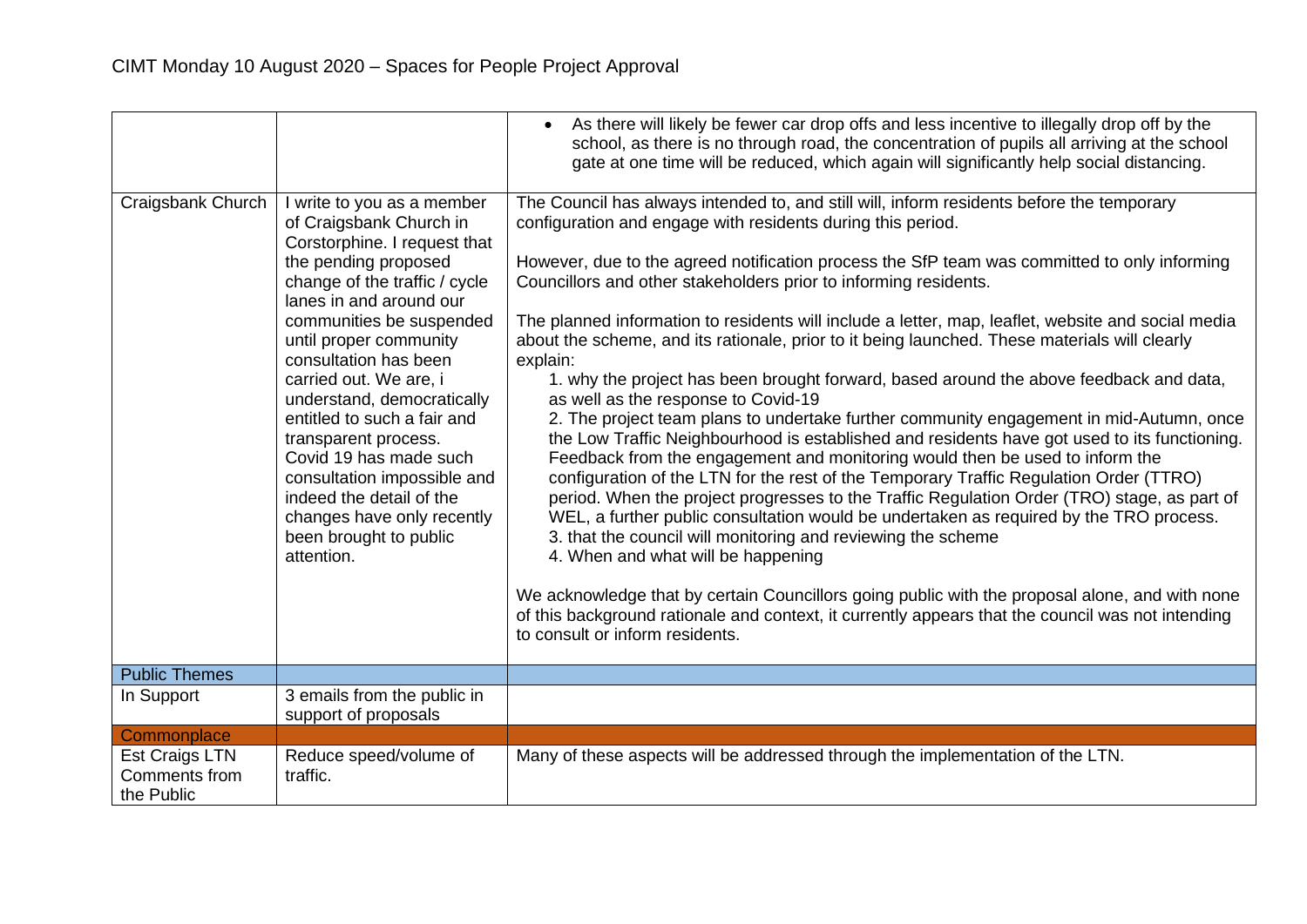| Segregated cycling needed.                                                                                        |  |
|-------------------------------------------------------------------------------------------------------------------|--|
| <b>Comments relating to</b><br><b>Drum Brae North/South:</b>                                                      |  |
| Pavements too<br>$\bullet$<br>narrow. More<br>space/markings<br>needed for queuing<br>outside shops/bus<br>stops. |  |
| Add segregated<br>$\bullet$<br>cycle lane.                                                                        |  |
| Reduce speed and<br>$\bullet$<br>volume of traffic.                                                               |  |
| Restrict/suspend<br>$\bullet$<br>vehicle parking.                                                                 |  |
| Limited places to<br>$\bullet$<br>cross and extend<br>'green man' timings.                                        |  |
| <b>Comments for Craigs</b><br>Road:                                                                               |  |
| Pavements too<br>$\bullet$<br>narrow                                                                              |  |
| Reduce speed of<br>$\bullet$<br>traffic.                                                                          |  |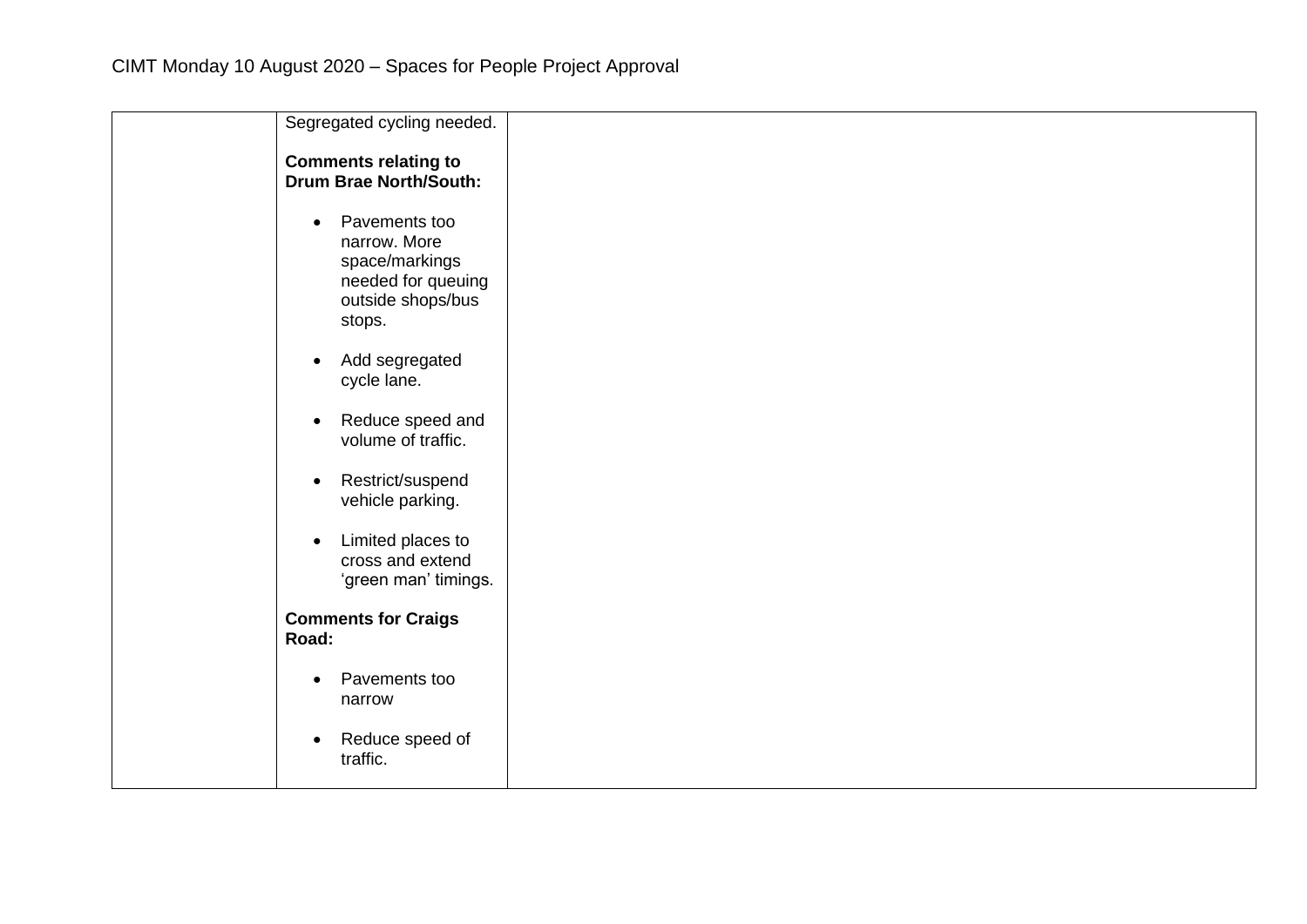| Improve wayfinding<br>$\bullet$          |
|------------------------------------------|
| signage for                              |
| walkers/cyclists at                      |
| crossing.                                |
|                                          |
| Improve crossing<br>$\bullet$<br>points. |
|                                          |
| <b>Comments for Craigs</b>               |
| <b>Gardens:</b>                          |
|                                          |
| Close street to<br>$\bullet$             |
| vehicles.                                |
|                                          |
| <b>Comments for Glasgow</b><br>Road:     |
|                                          |
| Reduce pavement<br>$\bullet$             |
| clutter.                                 |
|                                          |
| Reduce<br>$\bullet$                      |
| speed/volume of                          |
| traffic.                                 |
| Add segregated<br>$\bullet$              |
| cycle lane.                              |
|                                          |
| Improve crossings /<br>$\bullet$         |
| increase 'green                          |
| man' timings.                            |
|                                          |
| Restrict/suspend<br>$\bullet$            |
| vehicle parking.                         |
|                                          |
|                                          |